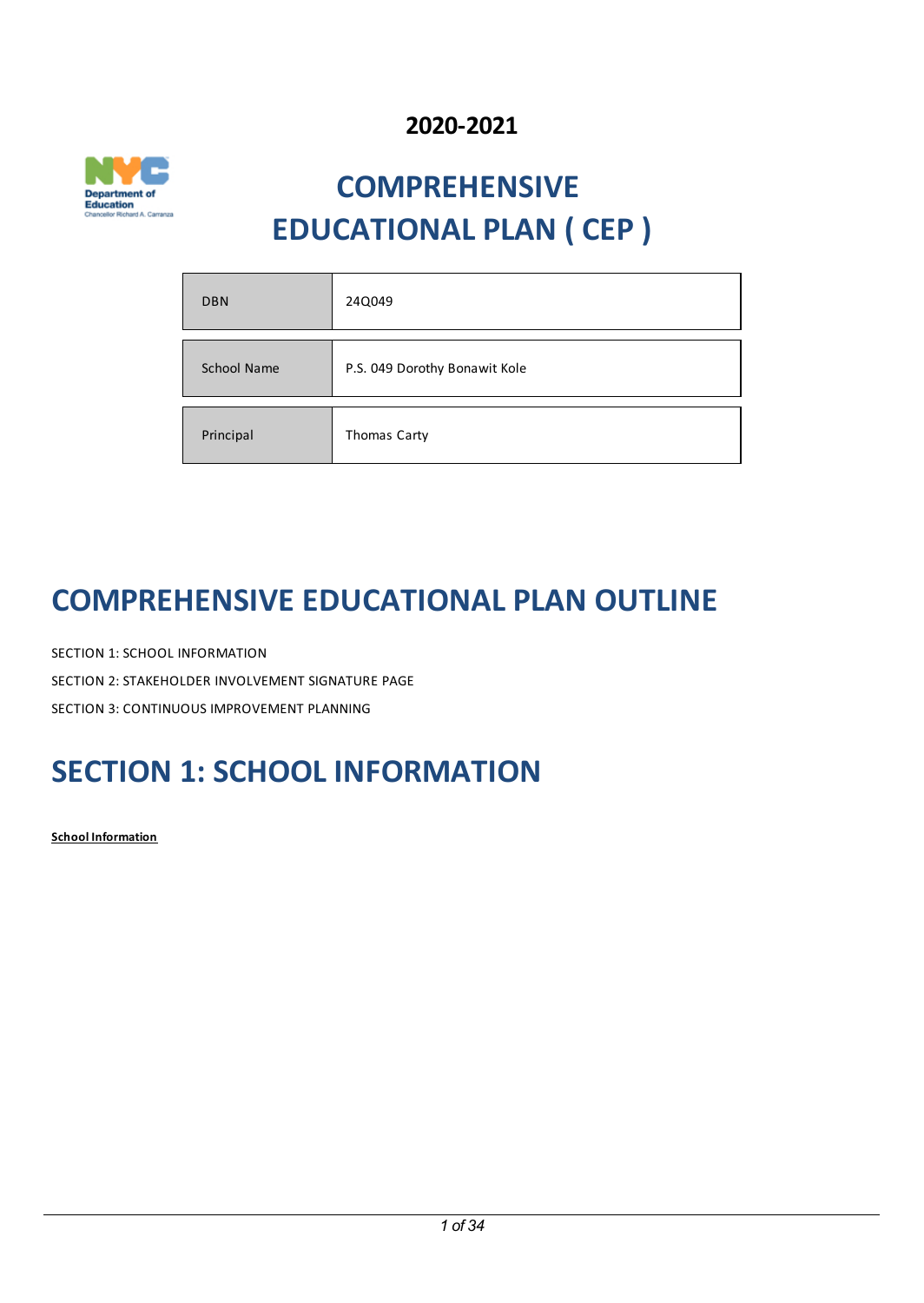| <b>SCHOOL NAME:</b>                               | Dorothy Bonawit Kole                        |  |
|---------------------------------------------------|---------------------------------------------|--|
| <b>SCHOOL NUMBER (DBN):</b>                       | 24q049                                      |  |
| <b>BEDS CODE:</b>                                 | 342400010049                                |  |
| <b>GRADES SERVED:</b>                             | $K-8$                                       |  |
| <b>SCHOOL ADDRESS:</b>                            | 63-60 80th Street, Middle Village, NY 11379 |  |
| <b>PHONE NUMBER:</b>                              | 718-326-2111                                |  |
| FAX:                                              | 718-894-3026                                |  |
| <b>SCHOOL CONTACT PERSON:</b>                     | Tom Carty                                   |  |
| <b>EMAIL ADDRESS:</b>                             | tcarty@schools.nyc.gov                      |  |
| <b>PRINCIPAL:</b>                                 | Tom Carty                                   |  |
| <b>UFT CHAPTER LEADER:</b>                        | Maura Martinez                              |  |
| PARENTS' ASSOCIATION PRESIDENT:                   | Kimberly Walters                            |  |
| <b>SLT CHAIRPERSON:</b>                           | Jessica Snell                               |  |
| TITLE I PARENT ADVISORY COUNCIL (PAC) CHAIRPERSON | $N\setminus A$                              |  |

## **District Information**

| <b>GEOGRAPHICAL DISTRICT:</b> | 24            |
|-------------------------------|---------------|
| SUPERINTENDENT:               | Madelene Chan |
| <b>PHONE NUMBER:</b>          | 718-592-3357  |
| <b>FAX:</b>                   | 718-592-3770  |

## **Borough/Citywide Office (BCO)**

| BCO:                             | Queens North                                        |  |
|----------------------------------|-----------------------------------------------------|--|
| <b>EXECUTIVE SUPERINTENDENT:</b> | Mabel Sarduy                                        |  |
| <b>OFFICE ADDRESS:</b>           | 28-11 Queens Plaza North, Long Island City NY 11101 |  |
| <b>EMAIL ADDRESS:</b>            | msarduy@schools.nyc.gov                             |  |
| <b>PHONE NUMBER:</b>             | 718 828-5488                                        |  |
| <b>FAX:</b>                      | (718) 391 8320                                      |  |

## **STUDENT REPRESENTATIVE(S)**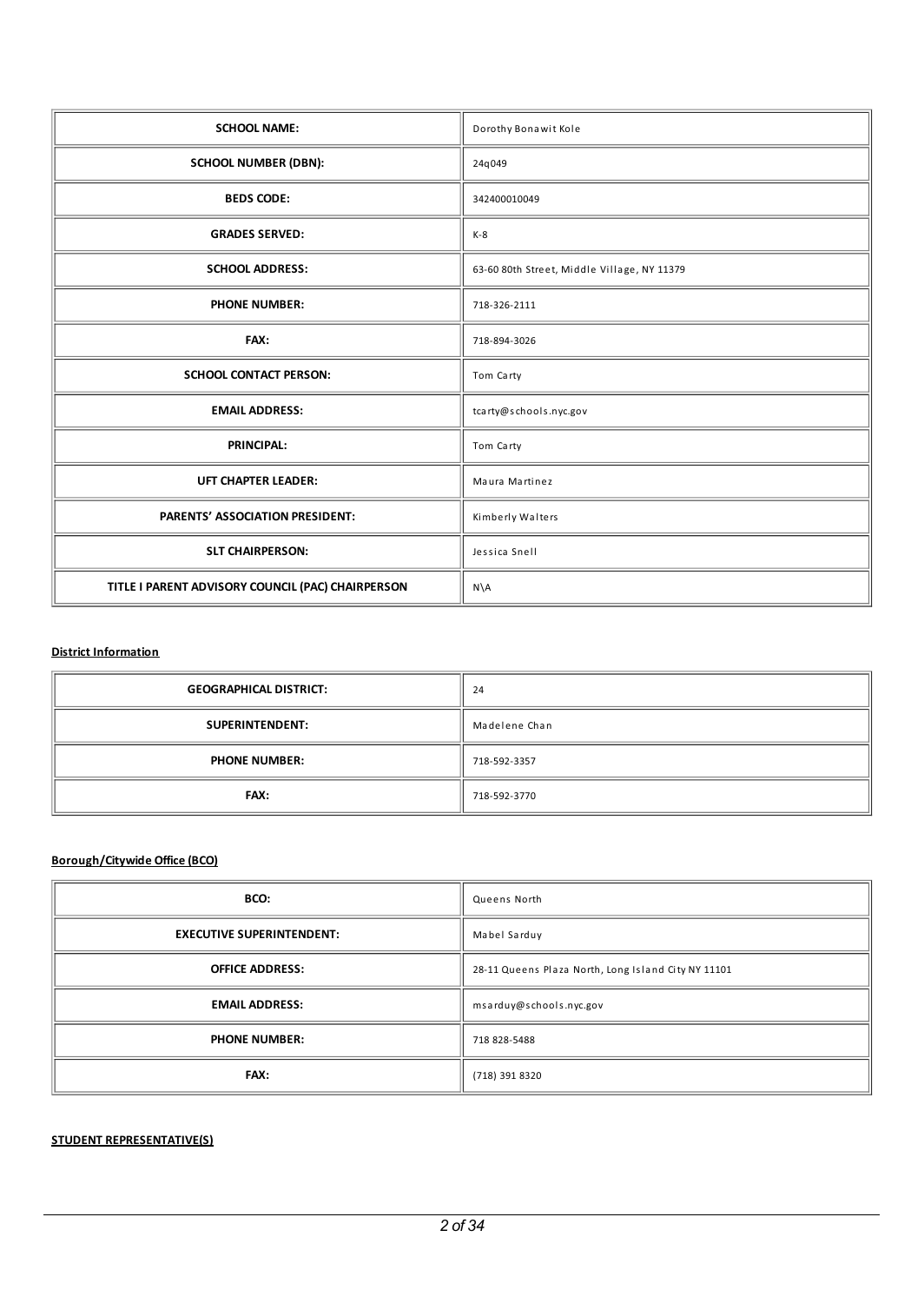|  | N\A |
|--|-----|
|--|-----|

## **CBO REPRESENTATIVE(S)**

```
CBO REPRESENTATIVE(S): \parallel N/A
```
## **SECTION 2:STAKEHOLDER INVOLVEMENT SIGNATURE**

| <b>DBN</b>  | 24Q049                        |
|-------------|-------------------------------|
| School Name | P.S. 049 Dorothy Bonawit Kole |

## **SchoolLeadership Team(SLT)/Core Community Engagement Team(CET)**

Al l School Lea ders hip Team (SLT) members are expected to sign this page to confirm their participation in the development of this Comprehensive Educational Plan (CEP) and that they have been consulted with regarding the alignment of funding to support this school's educational program, which includes annual goals and action plans, Multi- Tiered Systems of Support (MTSS), Supportive Environment Framework, Parent and Family Engagement Policy, and School-Parent Compact (SPC). The SLT must include an equal number of parents and staff and have a minimum of 10 and a maximum of 17 members, in accordance with Chancellor's Regulation A-655. Go to School Leadership Team Resources page to learn more information. Under Every Student Succeeds Act (ESSA), stakeholder participation must include multiple constituencies who are involved in the development of the CEP such as school leaders, school staff, community organizations, parents/families/guardians and students (middle/high schools). Multiple constituencies participating in the development of the CEP who are not on the SLT sign the section below entitled, Additional Stakeholder Participation on CEP Development to confirm their participation. Stakeholders signing Section 2b are not included in the SLT bala nce.

**Directions:** List the names of each SLT member in the first column on the chart below.

- Specify the constituent group represented, e.g., parent, staff, student (two student minimum required for middle and high schools), Community Based Organization (CBO), and any position held by the team member. Core mandatory SLT members are indicated by an asterisk\*. Note: The Core SLT members also serve as the CET for Receivership schools.
- If members should review this document and sign in the right-hand column in blue ink. If an SLT member does not wish to sign this plan, the member may attach a written explanation in lieu of his/her signature, which must be maintained on file at the school with the original SLT signature page. Note: Signature of SLT member indicates participation in the development of the CEP, not a pproval.
- The original signed copy, along with any written communications pertaining to this page, is to remain on file in the principal's office and be made available upon written request.
- Schools may modify bylaws to address ESSA requirements for stakeholder engagement for those Level 1 subgroups identified by NYSED accountability meas ures.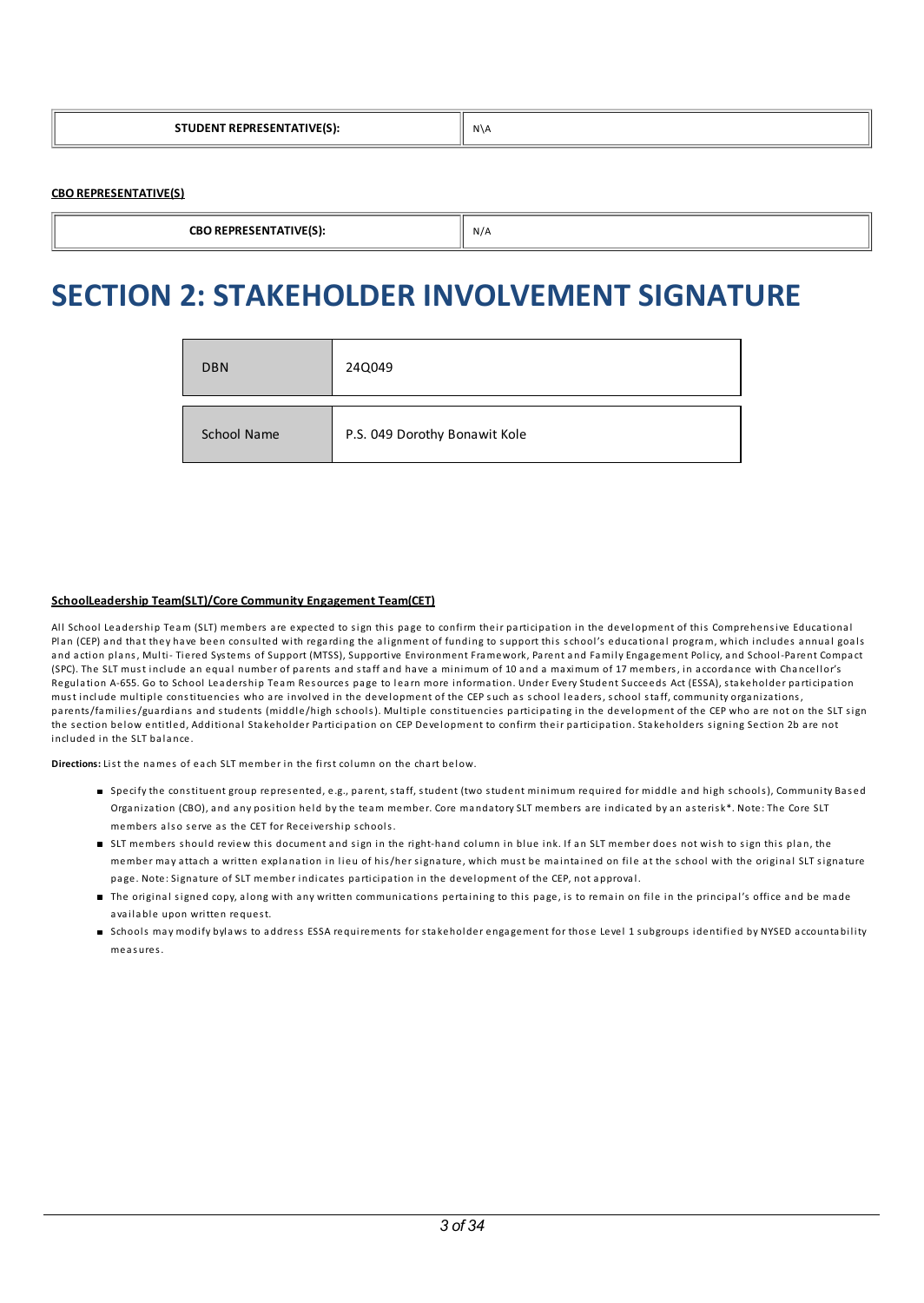| <b>Position</b>                                                                                   | Name                   |  |
|---------------------------------------------------------------------------------------------------|------------------------|--|
| Principal or Designee*                                                                            | Tom Carty              |  |
| United Federation of Teachers (UFT) Chapter Leader or Designee*                                   | Maura Martinez         |  |
| Parents' Association (PA)/Parent-Teach Association (PTA) President or<br>Designated Co-President* | Kim Walters            |  |
| District Council 37 (DC 37) Representative (staff), if applicable                                 | N/A                    |  |
| Title I Parent Advisory Council Chairperson (or alternate)                                        | N/A                    |  |
| Student Representative (Required for middle and high schools)                                     | N/A                    |  |
| <b>Student Representative (Required for middle and high schools)</b>                              | N/A                    |  |
| <b>CBO Representative, if applicable</b>                                                          | N/A                    |  |
| <b>Member/Assistant Principal</b>                                                                 | Jessica Snell          |  |
| Member/Teacher                                                                                    | Jean Bogdan            |  |
| Member/Teacher                                                                                    | Stephanie Mastropietro |  |
| Member/Teacher                                                                                    | Michelle Manno         |  |
| Member/Teacher                                                                                    | Theresa Diaz           |  |
| Member/Parent                                                                                     | Rob Campana            |  |
| Member/Parent                                                                                     | Carrie Meconis         |  |
| Member/Parent                                                                                     | Amanda Bourman         |  |
| Member/Parent                                                                                     | Daniel Grodzki         |  |
| Member/Parent                                                                                     | Julissa McHugh         |  |
|                                                                                                   |                        |  |
| <b>Position</b>                                                                                   | <b>Name</b>            |  |
|                                                                                                   |                        |  |

| POSItion                            | <b>Name</b> |
|-------------------------------------|-------------|
| <b>Position / Constituent Group</b> | N/A         |
| <b>Position / Constituent Group</b> | N/A         |
| <b>Position / Constituent Group</b> | N/A         |

# **SECTION 3: CONTINUOUSIMPROVEMENT PLANNING**

## **Area of Concentration – NYC SchoolSurvey**

**SMART Goal - NYC School Survey**

**Directions:** Indicate at least one 2020-21 SMART goal for this AOC.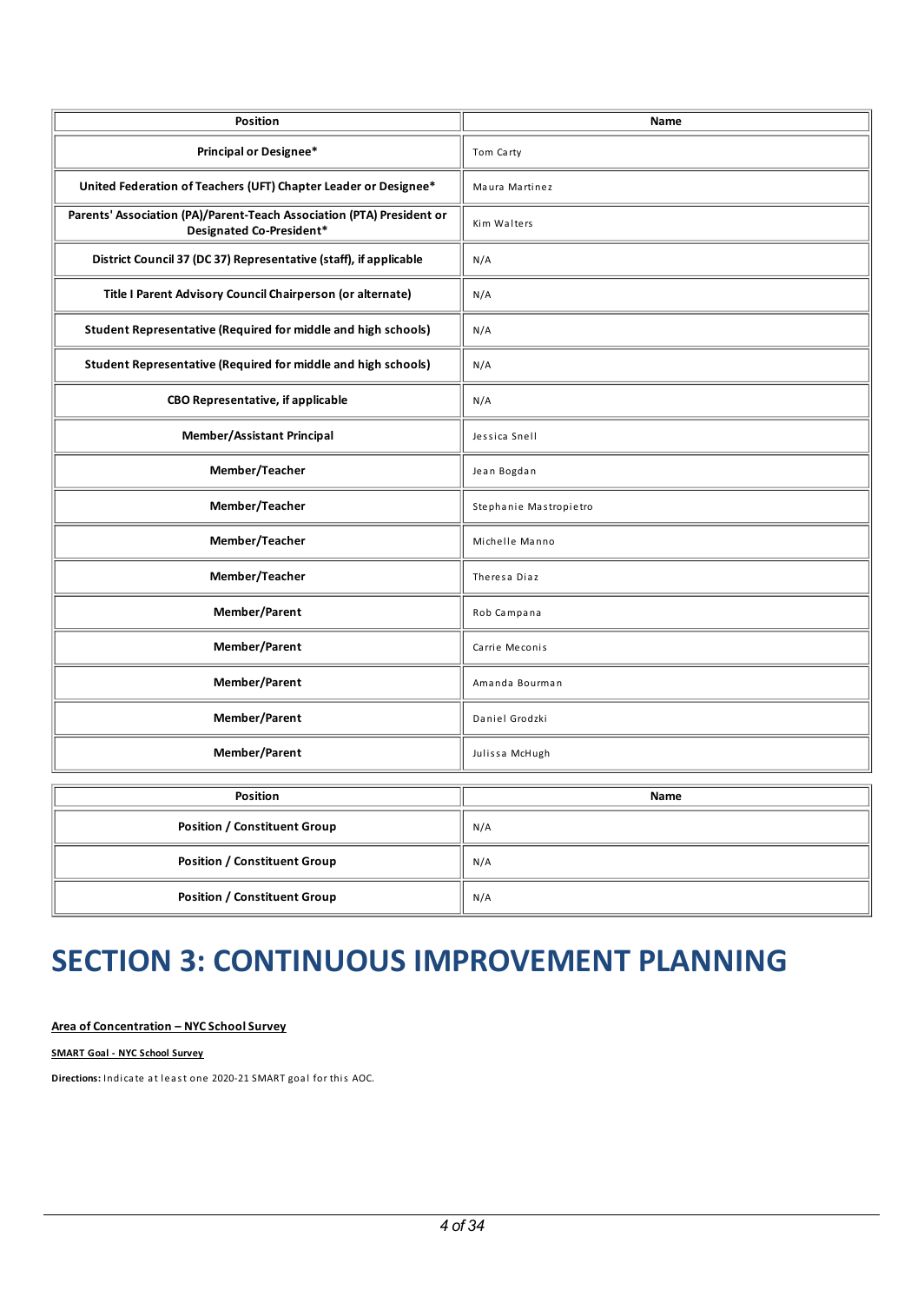| <b>Target Population</b> | <b>Baseline</b> | 2020-21 SMART Goal                                                                                                                                                                             |
|--------------------------|-----------------|------------------------------------------------------------------------------------------------------------------------------------------------------------------------------------------------|
| All Students             | 75%             | By June, 2021, NYC School Survey for All Students<br>will increase 5%, from 75% to 80%, as measured<br>by Results of positive responses to Supportive<br>Environment section of school survey. |

#### **Progress Monitoring - NYC School Survey**

Directions: Good Standing and Recognition schools are required to engage in progress monitoring. On the chart below, indicate the measurement tool, key performance indicator, and baseline data for each SMART goal identified for this AOC. Indicate the target the school would expect to achieve by the end of each progress monitoring period to know if it is on track to reach its goal. The targets ca n be a percentage or a number that reflects expected improvement on the s pecified meas ure. Note: If your school has s elected a n a dditional SMART goal that al igns to its Instructional Lea ders hip Framework (ILF) priority area, work closely with the Instructional Leadership Team (ILT) to identify measurement tools and formulate key performance indicators. Add additional rows as applicable.

|                                                      |                     | <b>Progress Monitoring Targets</b> |                                                     |                                                   |
|------------------------------------------------------|---------------------|------------------------------------|-----------------------------------------------------|---------------------------------------------------|
| <b>Measurement Tool</b><br>Key Performance Indicator |                     | <b>Baseline Data</b>               | <b>Progress Monitoring Period</b><br>$10/1 - 11/23$ | <b>Progress Monitoring Period</b><br>$2/1 - 4/23$ |
|                                                      |                     | Jan/Feb 2020                       | Due: 11/25/20                                       | Due: 4/30/21                                      |
| NYC Survey                                           | Postitive Responses | Previous Year's survey<br>results  | N/A                                                 | N/A                                               |
| N/A                                                  | N/A                 | N/A                                | N/A                                                 | N/A                                               |
| N/A                                                  | N/A                 | N/A                                | N/A                                                 | N/A                                               |

#### **Action Plan - NYC School Survey**

#### Action Pla nning - August to Ja nuary

Directions: On the chart below, identify the progressive action steps the school will take between August and January, in logical and chronological order, to address the specific priority needs and root causes identified for this goal(s). Action plans should focus on new activities or initiatives, and/or modifications to current initiatives, which address root causes. Note: Routine activities the school does every year should not be included.

| <b>Start Date</b> | <b>End Date</b> | <b>Action Steps to Address Areas of Need</b><br>(What will the school do in the first half of the year to<br>address the root causes identified above?) |
|-------------------|-----------------|---------------------------------------------------------------------------------------------------------------------------------------------------------|
| 2020-08-01        | 2021-01-31      | Establish effective protocols for family<br>communication                                                                                               |
| 2020-08-01        | 2021-01-31      | N/A                                                                                                                                                     |
| 2020-08-01        | 2021-01-31      | N/A                                                                                                                                                     |

#### Action Planning - February to June

Directions: Indicate the progressive action steps the school will implement from February to June to continue addressing root causes in order to achieve the goal(s) for this AOC. Note: First and second quarter progress monitoring results should be used to inform action plans for the second half of the school year

| <b>Start Date</b> | <b>End Date</b> | <b>Action Steps to Address Areas of Need</b><br>(What will the school do in the first half of the year to<br>address the root causes identified above?) |
|-------------------|-----------------|---------------------------------------------------------------------------------------------------------------------------------------------------------|
| 2021-02-01        | 2021-06-25      | Improve on existing communication protocols                                                                                                             |
| 2021-02-01        | 2021-06-25      | N/A                                                                                                                                                     |
| 2021-02-01        | 2021-06-25      | N/A                                                                                                                                                     |

#### **Area of Concentration – Elementary/Middle SchoolELA**

#### **SMART Goal - Elementary/Middle School ELA**

**Directions:** Indicate at least one 2020-21 SMART goal for this AOC.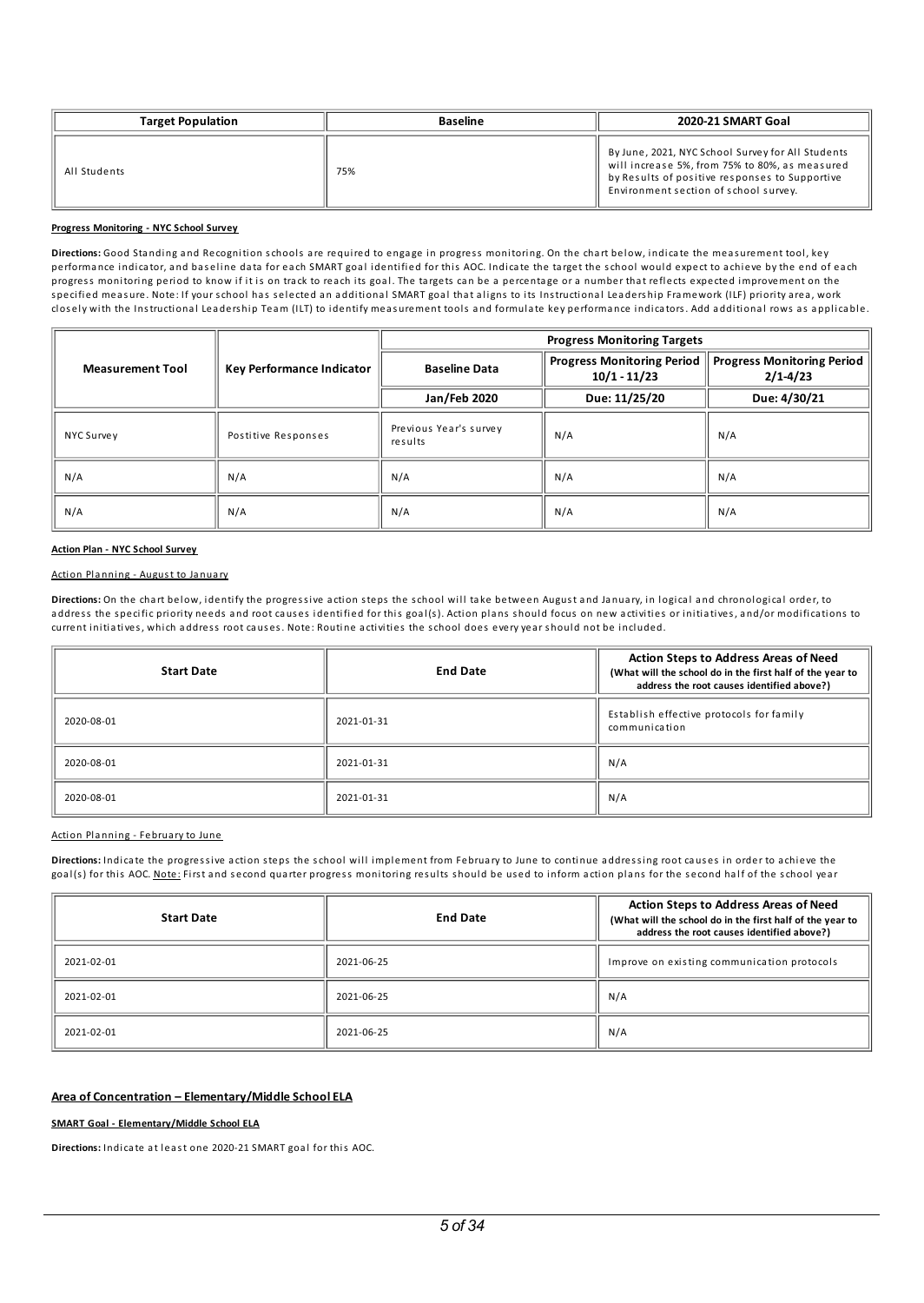| <b>Target Population</b> | <b>Baseline</b> | 2020-21 SMART Goal                                                                                                                                     |
|--------------------------|-----------------|--------------------------------------------------------------------------------------------------------------------------------------------------------|
| All Students             | 63%             | By June, 2021, there will be a 2% increase, from<br>63% to 65% of the All Students achieving at Level<br>3 and 4, as measured by NYS ELA Exam Results. |

#### **Progress Monitoring - Elementary/Middle School ELA**

Directions: Good Standing and Recognition schools are required to engage in progress monitoring. On the chart below, indicate the measurement tool, key performance indicator, and baseline data for each SMART goal identified for this AOC. Indicate the target the school would expect to achieve by the end of each progress monitoring period to know if it is on track to reach its goal. The targets ca n be a percentage or a number that reflects expected improvement on the s pecified meas ure. Note: If your school has s elected a n a dditional SMART goal that al igns to its Instructional Lea ders hip Framework (ILF) priority area, work closely with the Instructional Leadership Team (ILT) to identify measurement tools and formulate key performance indicators. Add additional rows as applicable.

|                         |                           | <b>Progress Monitoring Targets</b> |                                                     |                                                   |  |
|-------------------------|---------------------------|------------------------------------|-----------------------------------------------------|---------------------------------------------------|--|
| <b>Measurement Tool</b> | Key Performance Indicator | <b>Baseline Data</b>               | <b>Progress Monitoring Period</b><br>$10/1 - 11/23$ | <b>Progress Monitoring Period</b><br>$2/1 - 4/23$ |  |
|                         |                           | Jan/Feb 2020                       | Due: 11/25/20                                       | Due: 4/30/21                                      |  |
| easyCBM                 | ELA Proficiency           | 2019 ELA exam                      | 1% increase inproficiency                           | 2% increase in proficiency                        |  |
| N/A                     | N/A                       | N/A                                | N/A                                                 | N/A                                               |  |
| N/A                     | N/A                       | N/A                                | N/A                                                 | N/A                                               |  |

#### **Action Plan - Elementary/Middle School ELA**

#### Action Planning - August to January

Directions: On the chart below, identify the progressive action steps the school will take between August and January, in logical and chronological order, to address the specific priority needs and root causes identified for this goal(s). Action plans should focus on new activities or initiatives, and/or modifications to current initiatives, which address root causes. Note: Routine activities the school does every year should not be included.

| <b>Start Date</b> | <b>End Date</b> | <b>Action Steps to Address Areas of Need</b><br>(What will the school do in the first half of the year to<br>address the root causes identified above?) |
|-------------------|-----------------|---------------------------------------------------------------------------------------------------------------------------------------------------------|
| 2020-09-01        | 2021-01-01      | Establish program to support student learning in<br>varied modalities (Full Remote/Blended<br>Instruction)                                              |
| 2020-09-01        | 2021-01-01      | Maximize resources to meet staffing needs.                                                                                                              |
| 2020-09-01        | 2021-01-01      | Identify students in need of further support.                                                                                                           |

#### Action Planning - February to June

Directions: Indicate the progressive action steps the school will implement from February to June to continue addressing root causes in order to achieve the goal(s) for this AOC. Note: First and second quarter progress monitoring results should be used to inform action plans for the second half of the school year

| <b>Start Date</b> | <b>End Date</b> | <b>Action Steps to Address Areas of Need</b><br>(What will the school do in the first half of the year to<br>address the root causes identified above?) |
|-------------------|-----------------|---------------------------------------------------------------------------------------------------------------------------------------------------------|
| 2021-01-01        | 2021-06-25      | Ensure flexibility in scheduling to maintain<br>continuity of instruction in ever changing<br>landscape.                                                |
| 2021-01-01        | 2021-06-25      | Utilize resources to provide supports during and<br>after school for SWD's, ENL, and at-risk students<br>with emphasis on math.                         |
| 2021-02-01        | 2021-06-25      | N/A                                                                                                                                                     |

### **Area of Concentration – Elementary/Middle School Math**

#### **SMART Goal - Elementary/Middle School Math**

**Directions:** Indicate at least one 2020-21 SMART goal for this AOC.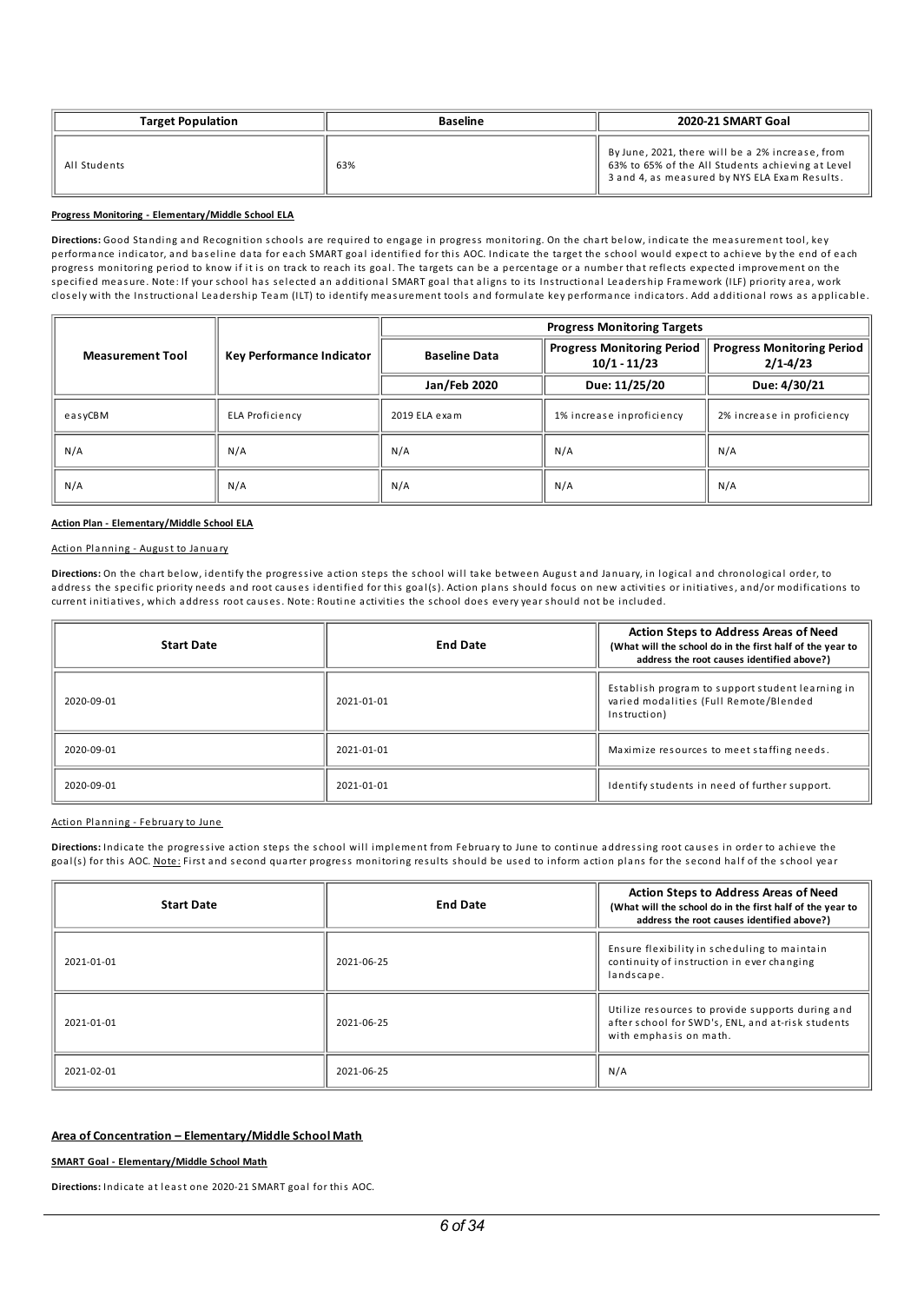| <b>Target Population</b> | <b>Baseline</b> | 2020-21 SMART Goal                                                                                                                                                  |  |
|--------------------------|-----------------|---------------------------------------------------------------------------------------------------------------------------------------------------------------------|--|
| All Students             | 68%             | By June, 2021, there will be a 1% point(s)<br>Increase, from 68% to 69% of the All Students<br>achieving at Level 3 and 4, as measured by NYS<br>Math Exam Results. |  |

### **Progress Monitoring - Elementary/Middle School Math**

Directions: Good Standing and Recognition schools are required to engage in progress monitoring. On the chart below, indicate the measurement tool, key performance indicator, and baseline data for each SMART goal identified for this AOC. Indicate the target the school would expect to achieve by the end of each progress monitoring period to know if it is on track to reach its goal. The targets ca n be a percentage or a number that reflects expected improvement on the specified measure. Note: If your school has selected an additional SMART goal that aligns to its Instructional Leadership Framework (ILF) priority area, work closely with the Instructional Leadership Team (ILT) to identify measurement tools and formulate key performance indicators. Add additional rows as applicable.

|                         |                           | <b>Progress Monitoring Targets</b> |                                                     |                                                   |
|-------------------------|---------------------------|------------------------------------|-----------------------------------------------------|---------------------------------------------------|
| <b>Measurement Tool</b> | Key Performance Indicator | <b>Baseline Data</b>               | <b>Progress Monitoring Period</b><br>$10/1 - 11/23$ | <b>Progress Monitoring Period</b><br>$2/1 - 4/23$ |
|                         |                           | Jan/Feb 2020                       | Due: 11/25/20                                       | Due: 4/30/21                                      |
| easyCBM Assessment      | Math proficiency          | 2019 State Exams                   | Half Percent Increase                               | One Percent Increase                              |
| N/A                     | N/A                       | N/A                                | N/A                                                 | N/A                                               |
| N/A                     | N/A                       | N/A                                | N/A                                                 | N/A                                               |

#### **Action Plan - Elementary/Middle School Math**

#### Action Planning - August to January

Directions: On the chart below, identify the progressive action steps the school will take between August and January, in logical and chronological order, to address the specific priority needs and root causes identified for this goal(s). Action plans should focus on new activities or initiatives, and/or modifications to current initiatives, which address root causes. Note: Routine activities the school does every year should not be included.

| <b>Start Date</b> | <b>End Date</b> | <b>Action Steps to Address Areas of Need</b><br>(What will the school do in the first half of the year to<br>address the root causes identified above?) |
|-------------------|-----------------|---------------------------------------------------------------------------------------------------------------------------------------------------------|
| 2020-09-01        | 2021-01-01      | Establish program to support student learning in<br>varied modalities (Full Remote/Blended<br>Instruction)                                              |
| 2020-09-01        | 2021-01-01      | Maximize resources to ensure staffing needs are<br>met.                                                                                                 |
| 2020-09-01        | 2021-01-01      | Identify students in need of further support.                                                                                                           |

### Action Planning - February to June

Directions: Indicate the progressive action steps the school will implement from February to June to continue addressing root causes in order to achieve the goal(s) for this AOC. Note: First and second quarter progress monitoring results should be used to inform action plans for the second half of the school year

| <b>Start Date</b> | <b>End Date</b> | <b>Action Steps to Address Areas of Need</b><br>(What will the school do in the first half of the year to<br>address the root causes identified above?) |
|-------------------|-----------------|---------------------------------------------------------------------------------------------------------------------------------------------------------|
| 2021-02-01        | 2021-06-25      | Ensure flexibility in scheduling to maintain<br>continuity of instruction in ever changing<br>landscape.                                                |
| 2021-02-01        | 2021-06-25      | Utilize resources to provide supports during and<br>after school for SWD's, ENL, and at-risk students<br>with emphasis on math.                         |
| 2021-02-01        | 2021-06-25      | N/A                                                                                                                                                     |

## **Area of Concentration – Quality Individualized Education Program**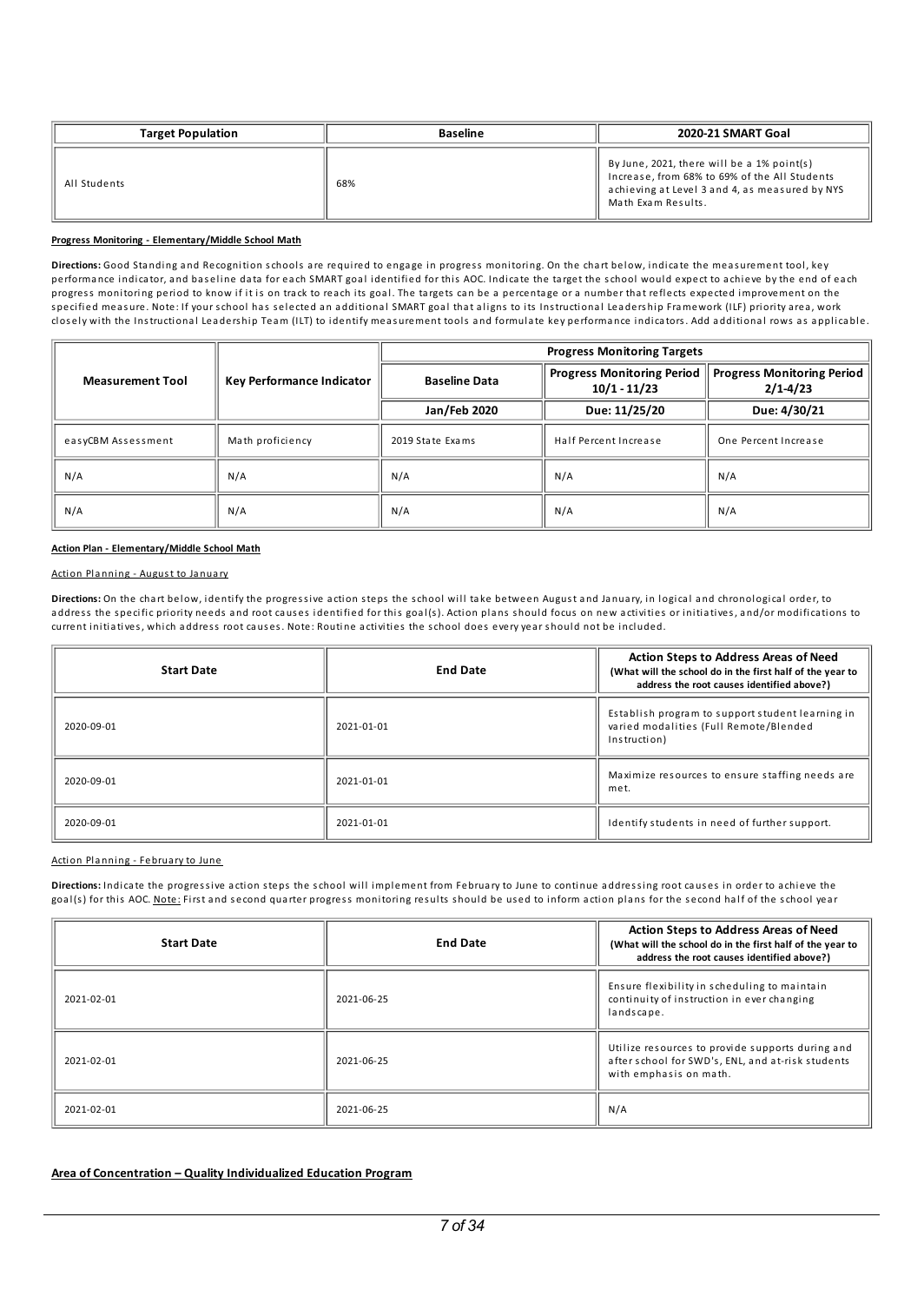#### **SMART Goal - Quality Individualized Education Program**

**Directions:** Indicate at least one 2020-21 SMART goal for this AOC.

| <b>Target Population</b>             | <b>Baseline</b> | 2020-21 SMART Goal                                                                                                                                                                                                                                                                |
|--------------------------------------|-----------------|-----------------------------------------------------------------------------------------------------------------------------------------------------------------------------------------------------------------------------------------------------------------------------------|
| All Students with Disabilities (SWD) | 75%             | By June, 2021, to strengthen the quality and<br>implementation of IEPs for All Students with<br>Disabilities (SWD), we will improve IEP Review,<br>Program Service Report by 10% Increase, from<br>75% to 85%, as measured by Effect of Disability<br>Provides Rationale for IEP. |
| SWD who are 12 and older             | 70%             | By July, 2021, to strengthen the quality and<br>implementation of IEPs for SWD who are 12 and<br>older, we will improve IEP review by 10% Increase<br>, from 70% to 805, as measured by development<br>of appropriate post-secondary goals and<br>services.                       |

#### **Progress Monitoring - Quality Individualized Education Program**

Directions: Good Standing and Recognition schools are required to engage in progress monitoring. On the chart below, indicate the measurement tool, key performance indicator, and baseline data for each SMART goal identified for this AOC. Indicate the target the school would expect to achieve by the end of each progress monitoring period to know if it is on track to reach its goal. The targets ca n be a percentage or a number that reflects expected improvement on the s pecified meas ure. Note: If your school has s elected a n a dditional SMART goal that al igns to its Instructional Lea ders hip Framework (ILF) priority area, work closely with the Instructional Leadership Team (ILT) to identify measurement tools and formulate key performance indicators. Add additional rows as applicable.

|                         |                           | <b>Progress Monitoring Targets</b> |                                                     |                                                   |
|-------------------------|---------------------------|------------------------------------|-----------------------------------------------------|---------------------------------------------------|
| <b>Measurement Tool</b> | Key Performance Indicator | <b>Baseline Data</b>               | <b>Progress Monitoring Period</b><br>$10/1 - 11/23$ | <b>Progress Monitoring Period</b><br>$2/1 - 4/23$ |
|                         |                           | Jan/Feb 2020                       | Due: 11/25/20                                       | Due: 4/30/21                                      |
| Program Service Report  | N/A                       | N/A                                | N/A                                                 | N/A                                               |
| Post-Secondary Goals    | N/A                       | N/A                                | N/A                                                 | N/A                                               |
| <b>IEP Review</b>       | N/A                       | N/A                                | N/A                                                 | N/A                                               |

#### **Action Plan - Quality Individualized Education Program**

### Action Planning - August to January

Directions: On the chart below, identify the progressive action steps the school will take between August and January, in logical and chronological order, to address the specific priority needs and root causes identified for this goal(s). Action plans should focus on new activities or initiatives, and/or modifications to current initiatives, which address root causes. Note: Routine activities the school does every year should not be included.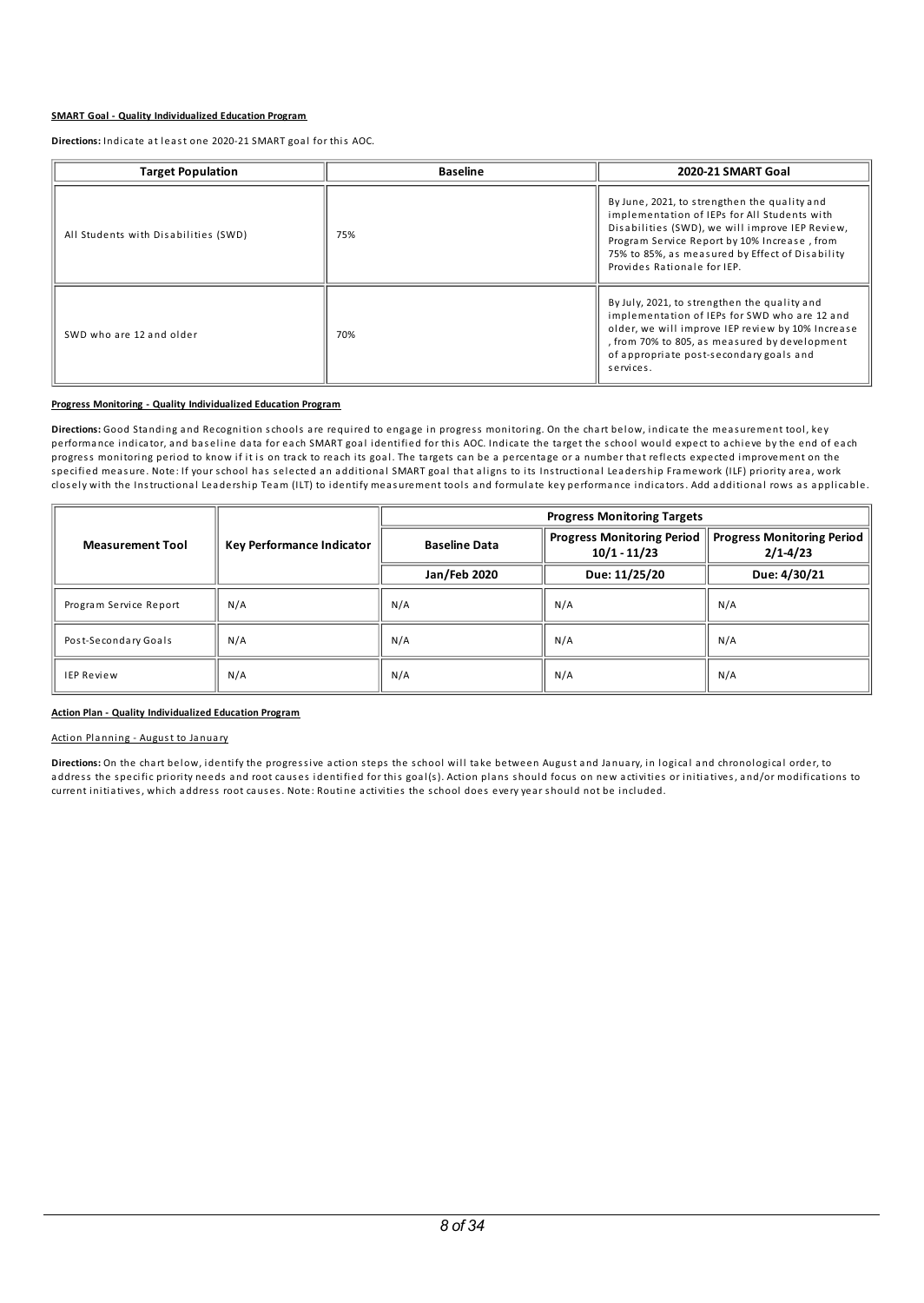| <b>Start Date</b> | <b>End Date</b> | <b>Area Of Need</b>                                                                                                                                                           | <b>Action Steps to Address Areas of</b><br>Need<br>(What will the school do in the first half of<br>the year to address the root causes<br>identified above?) |
|-------------------|-----------------|-------------------------------------------------------------------------------------------------------------------------------------------------------------------------------|---------------------------------------------------------------------------------------------------------------------------------------------------------------|
| 2020-08-01        | 2021-01-31      | Ensure program and service<br>recommendations are appropriate<br>for each student and provide access<br>to the student's least restrictive<br>environment                     | Professional Development, IEP<br>Reviews                                                                                                                      |
| 2020-08-01        | 2021-01-31      | Develop appropriately rigorous<br>standards-aligned annual goals                                                                                                              | Professional Development, IEP<br>Reviews                                                                                                                      |
| 2020-08-01        | 2021-01-31      | Ensure "impact of disability"<br>statements reflect the effect of the<br>student's disability on access,<br>participation and progress in the<br>general education curriculum | Professional Development, IEP<br>Reviews                                                                                                                      |
| 2020-08-01        | 2021-01-31      | Ensure that programs and services<br>mandated on each student's IEP are<br>delivered                                                                                          | Professional Development, IEP<br>Reviews                                                                                                                      |
| 2020-08-01        | 2021-01-31      | Ensure that transition planning is<br>reflective of student needs for all<br>students age 14 and older<br>[Required for all schools with<br>students in 8th-12th grade]       | Professional Development, IEP<br>Reviews                                                                                                                      |
| 2020-08-01        | 2021-01-31      | Conduct IEP meetings within<br>specified compliance dates                                                                                                                     | Professional Development, IEP<br>Reviews                                                                                                                      |
|                   |                 | Monitor referrals to Special<br>Education to ensure appropriate<br>referrals only                                                                                             | Professional Development, IEP<br>Reviews                                                                                                                      |

Action Planning - February to June

Directions: Indicate the progressive action steps the school will implement from February to June to continue addressing root causes in order to achieve the goal(s) for this AOC. Note: First and second quarter progress monitoring results should be used to inform action plans for the second half of the school year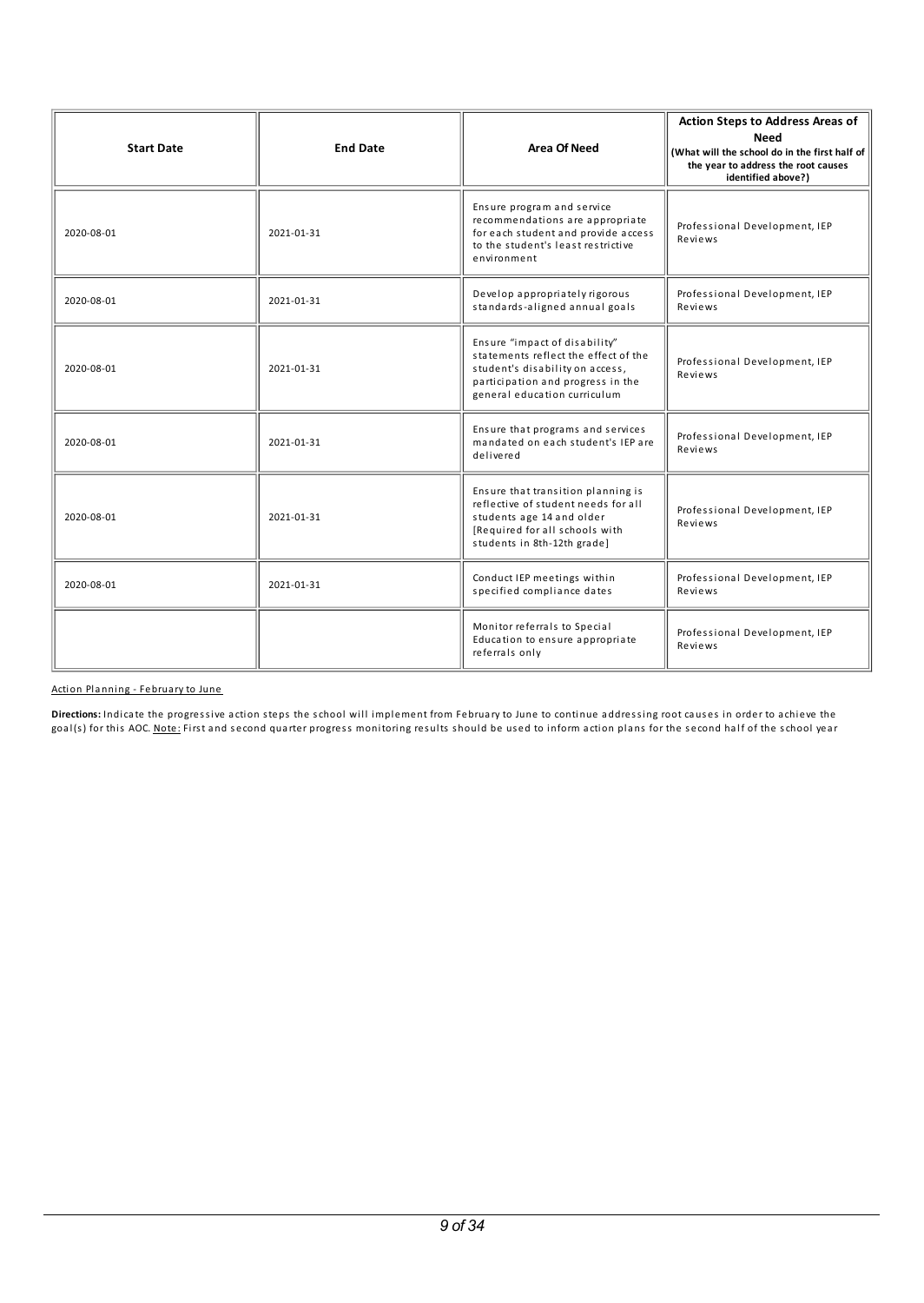| <b>Start Date</b> | <b>End Date</b> | <b>Area Of Need</b>                                                                                                                                                           | <b>Action Steps to Address Areas of</b><br><b>Need</b><br>(What will the school do in the first half of<br>the year to address the root causes<br>identified above?) |
|-------------------|-----------------|-------------------------------------------------------------------------------------------------------------------------------------------------------------------------------|----------------------------------------------------------------------------------------------------------------------------------------------------------------------|
| 2021-02-01        | 2021-06-25      | Ensure program and service<br>recommendations are appropriate<br>for each student and provide access<br>to the student's least restrictive<br>environment                     | Professional Development                                                                                                                                             |
| 2021-02-01        | 2021-06-25      | Develop appropriately rigorous<br>standards-aligned annual goals                                                                                                              | Professional Development, IEP<br>Reviews                                                                                                                             |
| 2021-02-01        | 2021-06-25      | Ensure "impact of disability"<br>statements reflect the effect of the<br>student's disability on access,<br>participation and progress in the<br>general education curriculum | Professional Development, IEP<br>Reviews                                                                                                                             |
| 2021-02-01        | 2021-06-25      | Ensure that programs and services<br>mandated on each student's IEP are<br>delivered                                                                                          | Professional Development, IEP<br>Reviews                                                                                                                             |
| 2021-02-01        | 2021-06-25      | Ensure that transition planning is<br>reflective of student needs for all<br>students age 14 and older<br>[Required for all schools with<br>students in 8th-12th grade]       | Professional Development, IEP<br>Reviews                                                                                                                             |
| 2021-02-01        | 2021-06-25      | Conduct IEP meetings within<br>specified compliance dates                                                                                                                     | Professional Development, IEP<br>Reviews                                                                                                                             |
| 2021-02-01        | 2021-06-25      | Monitor referrals to Special<br>Education to ensure appropriate<br>referrals only                                                                                             | Professional Development, IEP<br>Reviews                                                                                                                             |

## **2020-2021**

# **COMPREHENSIVE EDUCATIONAL PLAN ( LAP )**

| <b>DBN</b>  | 24Q049                        |
|-------------|-------------------------------|
| School Name | P.S. 049 Dorothy Bonawit Kole |
| Principal   | Thomas Carty                  |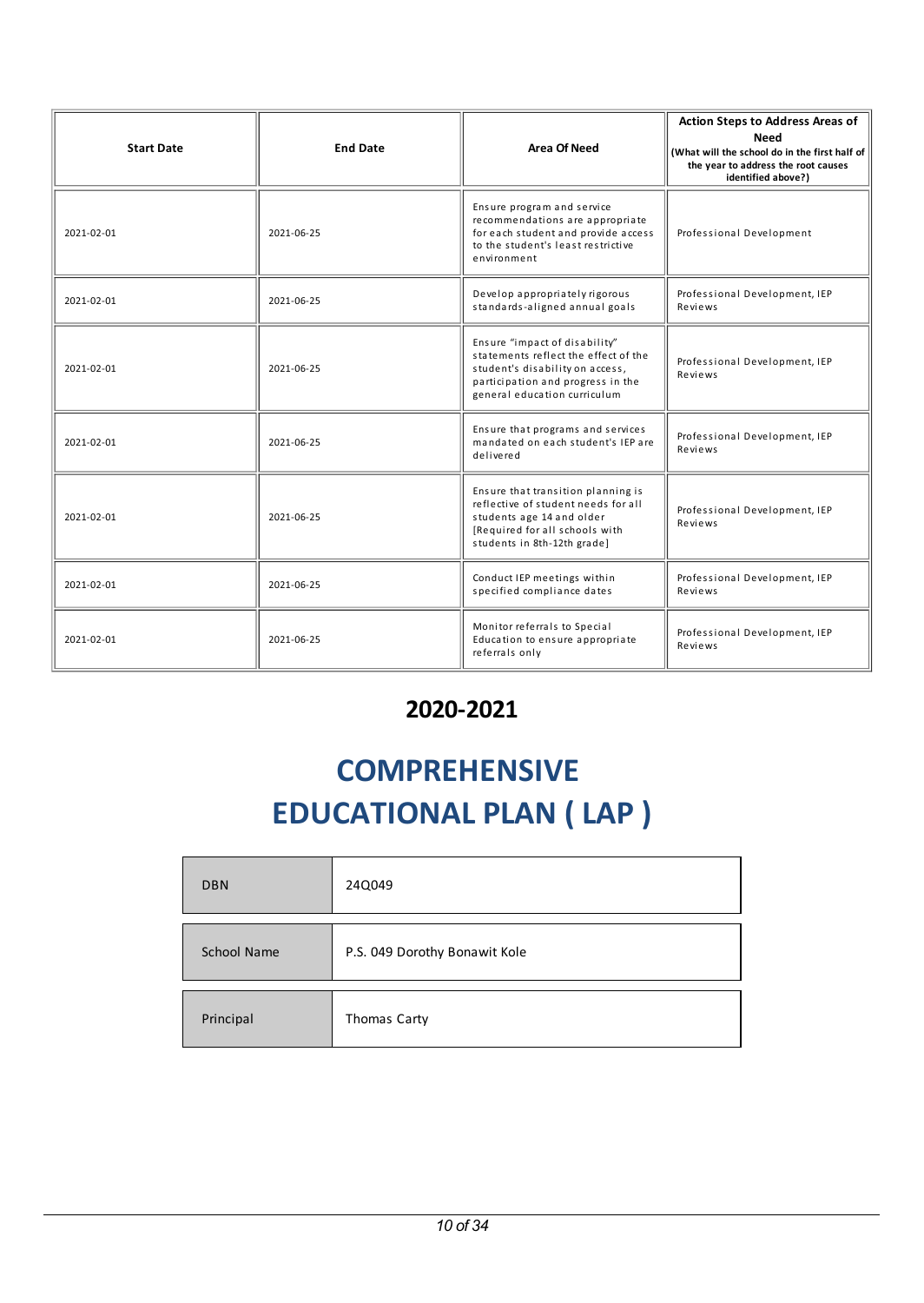## **COMPREHENSIVEEDUCATIONAL PLAN OUTLINE**

OVERVIEW EDUCATIONAL PLANNING **2020-21 LANGUAGE ALLOCATION POLICY (LAP)**

**PART I: SCHOOL ELL PROFILE**

**PART II: ELL DEMOGRAPHICS** 

**PART III: ASSESSMENT ANALYSIS**

**PART IV: ELL PROGRAMMING** 

**PART V:ELL IDENTIFICATION ATTESTATION**

**PART VI: LAP ASSURANCES**

#### **2020-21 Language Allocation Policy (LAP)**

DIRECTIONS: This submission form supports schools with organizing and describing the quantitative and qualitative information necessary for a well-conceived school-based Language Allocation Policy (LAP) that describes high quality programs for English language learners (ELL). This is a two-year plan on how schools will support ELLs' linguistic and academic needs. This LAP form is a part of the school's Comprehensive Educational Plan (CEP). Note: this is a living document; any schoolwide changes involving the services of ELLs, such as the addition or expansion of a transitional bilingual education (TBE) or dual language (DL) program should be updated in this form. Agendas, minutes of LAP meetings, and LAP team members' attendance at meetings should be kept readily available on file in the school. When preparing your school's s ubmission, provide extended res pons es in the avai la ble s paces. For a dditional information, refer to the **English Language Learner Policy & Reference Guide <https://intranet.nycboe.net/CookieAuth.dll?GetLogon?curl=Z2FNRZ2FrdonlyresZ2FD89CC1F2-91B7-4C00-BEED-B0C6C23E0D9BZ2F0Z2FELLPolicyReferenceGuide051515.pdf&reason=0&formdir=7>** .

#### **Part I: School ELL Profile**

#### **A. School Information**

| <b>District</b>    | 24                   | Borough | Queens | <b>School Number</b> | 49 |
|--------------------|----------------------|---------|--------|----------------------|----|
| <b>School Name</b> | Dorothy Bonawit Kole |         |        |                      |    |

B. Language Allocation Policy Team Composition NOTE: The following staff members should be on the LAP team: principal, assistant principal (where applicable), at least one bilingual teacher from each subject area (where there is a bilingual program), at least one ENL teacher, and one parent.

| Principal                                                   | Thomas Carty      | <b>Assistant Principal</b>               | Jessica Snell        |
|-------------------------------------------------------------|-------------------|------------------------------------------|----------------------|
| Coach                                                       | Mary Shannon      | Coach                                    | type here            |
| <b>ENL (English as a New</b><br>Language)/Bilingual Teacher | Ayfer Mehmet      | <b>School Counselor</b>                  | Lisa Viglietta       |
| <b>Teacher/Subject Area</b>                                 | Marianna Morozova | Parent                                   | Kim Walters          |
| <b>Teacher/Subject Area</b>                                 | Ayfer Mehmet      | <b>Parent Coordinator</b>                | Alexandria Agrinsoni |
| <b>Related-Service Provider</b>                             | type here         | <b>Field Support Center Staff Member</b> | N/A                  |
| Superintendent                                              | N/A               | <b>Other (Name and Title)</b>            | N/A                  |

**C. Teacher Qualifications**Provide a report of al l staff members' certifications referred to in this s ection. Press TAB after each number entered to calculate s ums a nd percentages.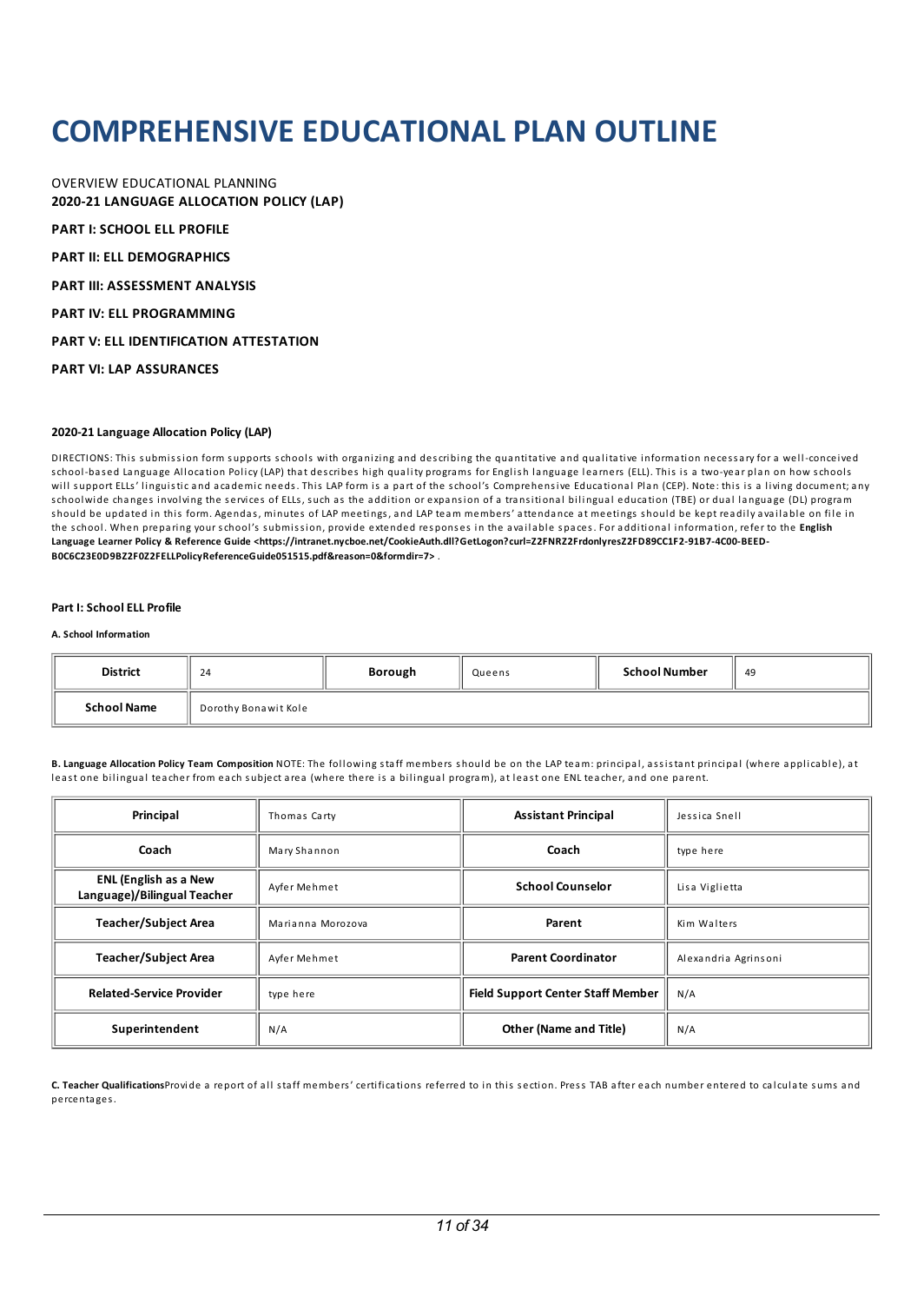| $\left\vert$ Number of certified ENL $\right\vert$<br>teachers currently<br>teaching in the ENL<br>program |          | <b>Number of certified</b><br>bilingual teachers not<br>currently teaching in a<br>bilingual program                                                                                                |          | <b>Number of teachers</b><br>who hold both content<br>area/common branch<br>and TESOL certification   |          |
|------------------------------------------------------------------------------------------------------------|----------|-----------------------------------------------------------------------------------------------------------------------------------------------------------------------------------------------------|----------|-------------------------------------------------------------------------------------------------------|----------|
| Number of certified<br>bilingual teachers<br>currently teaching in a<br>bilingual program                  | $\Omega$ | <b>Number of certified</b><br> foreign language/world <br>language teachers<br>providing home<br>language arts (HLA) to<br>students in bilingual<br>$ $ programs [applicable to $ $<br>grades 7-12] | $\Omega$ | <b>Number of teachers</b><br>who hold both a<br>bilingual extension and<br><b>TESOL certification</b> | $\Omega$ |
| $\sf{Number\,of\,certified\;FNL}$<br>teachers not currently<br>teaching in the ENL<br>program              |          | <b>Number of teachers</b><br>currently teaching a<br>self-contained ENL class<br>who hold both a<br>common branch license<br>and TESOL certification<br>[applicable to grades]<br>K-6]              |          | <b>Number of special</b><br>education teachers<br>with bilingual<br>extensions                        | $\Omega$ |

## **D. Student Demographics**

| Total number of<br>1150<br>students in school<br>(excluding pre-K) | Total number of ELLs | 10 <sup>c</sup> | ELLs as share of total<br>$\parallel$ student population (%) $\parallel$ | 8.70% |
|--------------------------------------------------------------------|----------------------|-----------------|--------------------------------------------------------------------------|-------|
|--------------------------------------------------------------------|----------------------|-----------------|--------------------------------------------------------------------------|-------|

### **Part II: ELL Demographics**

**A. ELL Programs**

**This school serves the following grades (includes ELLs and non-ELLs).** Check al l that a pply

**A. ELL Programs**

**This school serves the following grades (includes ELLs and non-ELLs).** Check al l that a pply,K,1,2,3,4,5,6,7,8

### **This school offers (check all that apply):**

| <b>Transitional bilingual education</b><br>program (TBE) | No  | If yes, indicate language(s): |  |
|----------------------------------------------------------|-----|-------------------------------|--|
| Dual language program (DL)                               | No  | If yes, indicate language(s): |  |
| <b>Freestanding ENL</b>                                  | Yes |                               |  |

Provide the number of bilingual programs for each grade at your school. Each language within the bilingual program is considered a separate program. TBE=transitional bilingual education; DL=dual language.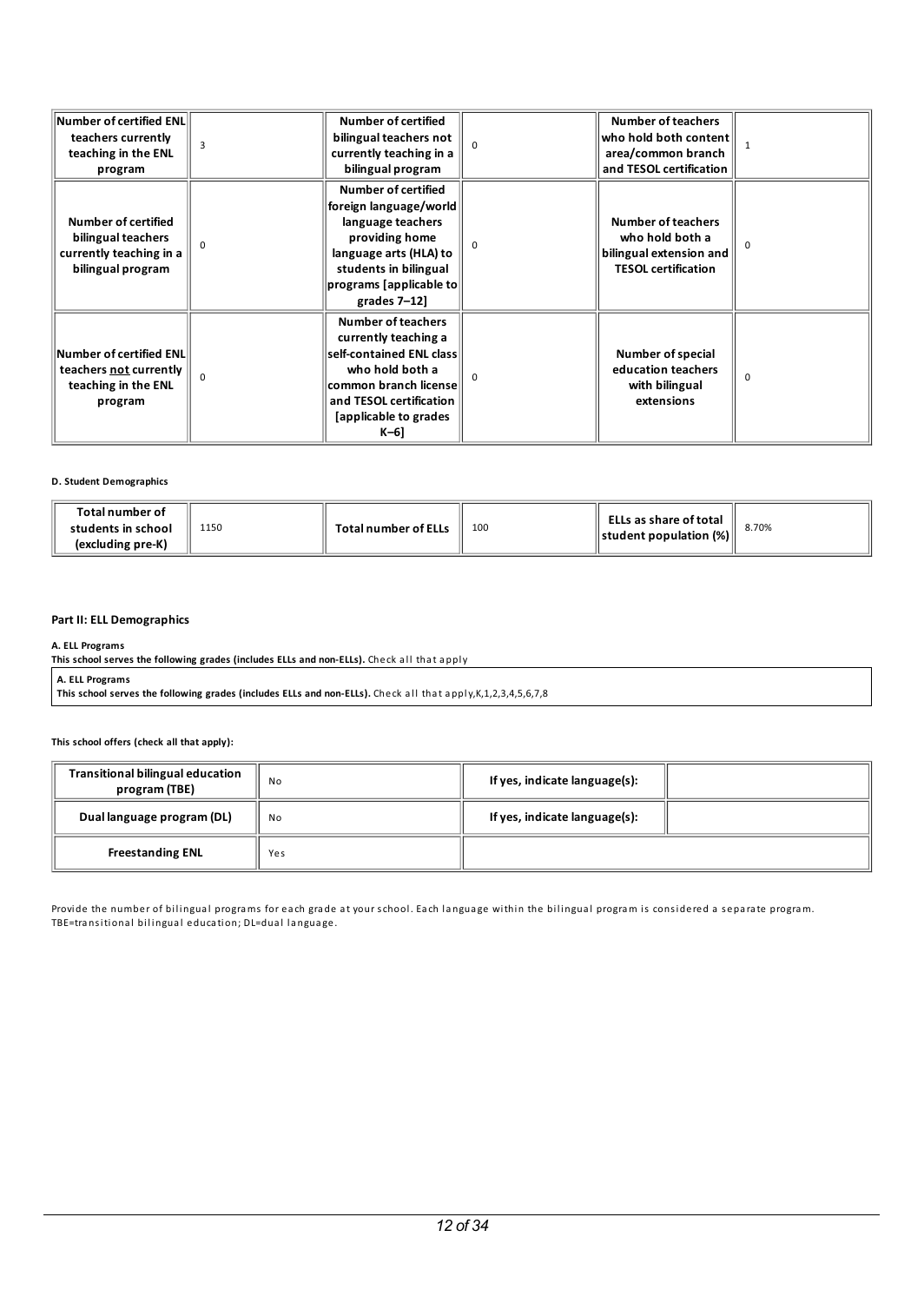|               | <b>Bilingual Program Breakdown</b> |                                                       |             |              |              |             |             |             |             |                |             |             |             |             |             |             |
|---------------|------------------------------------|-------------------------------------------------------|-------------|--------------|--------------|-------------|-------------|-------------|-------------|----------------|-------------|-------------|-------------|-------------|-------------|-------------|
| Program Lang. |                                    | School<br>Year<br>  Opened <br>(e.g.,<br>2013-<br>14) | К           | $\mathbf{1}$ | $\mathbf{2}$ | 3           | 4           | 5           | 6           | $\overline{7}$ | 8           | 9           | 10          | 11          | 12          | Tot#        |
| <b>TBE</b>    | N/A                                | $\mathsf 0$                                           | 0           | $\mathsf 0$  | $\mathbf 0$  | $\mathbf 0$ | $\mathbf 0$ | $\mathsf 0$ | $\mathsf 0$ | $\mathbf 0$    | $\mathbf 0$ | $\mathbf 0$ | $\mathsf 0$ | $\mathbf 0$ | $\mathsf 0$ | $\bf{0}$    |
| <b>TBE</b>    | N/A                                | $\mathbf 0$                                           | 0           | $\mathbf 0$  | $\mathbf 0$  | $\mathbf 0$ | $\mathbf 0$ | $\mathsf 0$ | $\mathbf 0$ | $\mathbf 0$    | $\mathbf 0$ | $\mathsf 0$ | $\mathsf 0$ | $\mathbf 0$ | $\pmb{0}$   | $\bf{0}$    |
| <b>TBE</b>    | N/A                                | $\mathbf 0$                                           | $\pmb{0}$   | $\mathbf 0$  | $\mathbf 0$  | $\mathbf 0$ | $\mathbf 0$ | $\pmb{0}$   | $\mathbf 0$ | $\mathbf 0$    | $\mathbf 0$ | $\mathbf 0$ | $\mathbf 0$ | $\mathbf 0$ | $\pmb{0}$   | $\mathbf 0$ |
| <b>DL</b>     | N/A                                | $\mathsf 0$                                           | 0           | $\mathsf 0$  | $\mathbf 0$  | $\mathbf 0$ | 0           | $\mathsf 0$ | $\mathsf 0$ | $\mathbf 0$    | $\mathbf 0$ | 0           | $\mathsf 0$ | $\mathbf 0$ | $\mathsf 0$ | 0           |
| <b>DL</b>     | N/A                                | $\mathbf 0$                                           | $\mathbf 0$ | $\mathbf 0$  | 0            | $\mathbf 0$ | $\mathbf 0$ | $\mathbf 0$ | $\mathbf 0$ | 0              | $\mathbf 0$ | $\mathbf 0$ | $\mathbf 0$ | $\mathbf 0$ | 0           | $\mathbf 0$ |
| <b>DL</b>     | N/A                                | $\mathbf 0$                                           | 0           | $\mathsf 0$  | $\pmb{0}$    | $\mathbf 0$ | $\mathbf 0$ | $\mathbf 0$ | $\mathbf 0$ | $\mathbf 0$    | $\mathbf 0$ | $\mathsf 0$ | $\mathbf 0$ | $\mathbf 0$ | $\pmb{0}$   | $\mathbf 0$ |
| <b>Total</b>  |                                    |                                                       | $\bf{0}$    | 0            | 0            | 0           | 0           | 0           | 0           | 0              | 0           | 0           | 0           | 0           | 0           | 0           |

#### **Part III: Assessment Analysis**

#### **After reviewing and analyzing the assessment data, answer the following:**

1. What formative assessments or curriculum-embedded assessments (e.g., EL SOL, Estrellita, Fountas and Pinnell, DRA, TCRWP, teacher-created assessments) are being used to guide instructional planning for your ELLs?

-When assessing early literacy skills we are analyzing the following skills:

• Print Awareness –understa nding print is left to right, top to bottom, letters/words

• Phonological Awareness- Being able to hear the small sounds in words helps children sound out words they see and learn to speak new words.

• Letter Knowledge -Knowing the names and sounds of letters helps children sound out words they see.

• Voca bulary-Knowing ma ny different words helps chi ldren understa nd what they hear a nd rea d.

• Narrative Skills -Learning to tell a story helps children develop thinking and comprehension skills.

-We use several assessment tools to gather data about students' early literacy skills.

1. TCRWP- A running record can provide information about a student's print awareness, phonological awareness, vocabulary and narrative skills.

2. NYSITELL Levels I and II: Level I for can provide information about print awareness and narrative skills. Level II can provide information about print awareness, phonological awareness, letter knowledge, and narrative skills.

3. Words Their Way spelling inventory assessment is administered by the ENL teacher and based on the results of the assessment, students are placed in different ability groups (grades 3-8). Early literacy skills of ELL students in grades K-2 are also assessed with the Fundations Word Study Program.

This year assessments are being done both in person and virtually.

2. What structures do you have in place to support this effort?

After administering these formative assessments students receive assessment-based feedback (rubrics, checklists, oral feedback). The purpose of the feedback is to help teachers support students in increasing their achievement. Benchmark assessments provide information about the progress towards a set of expectations. Teachers use these assessment to drive their instruction. Additionally, teachers meet during common prep periods and Monday professional learning time to examine results and trends of these assessments. Teachers are strategically programmed to push-in to content classes to provide additonal support to our ENL students throughout the instructional day.

3. What summative assessments or baseline/benchmark assessments (e.g., NYC performance Tasks, Performance Series, ELL Periodic Assessment, HLA Assessment) are being used to identify baseline, progress and areas of need?

At this moment we are using ENL Benchmarks administered three times a year in grades K-8. Each ENL Benchmark is designed for a specific grade band that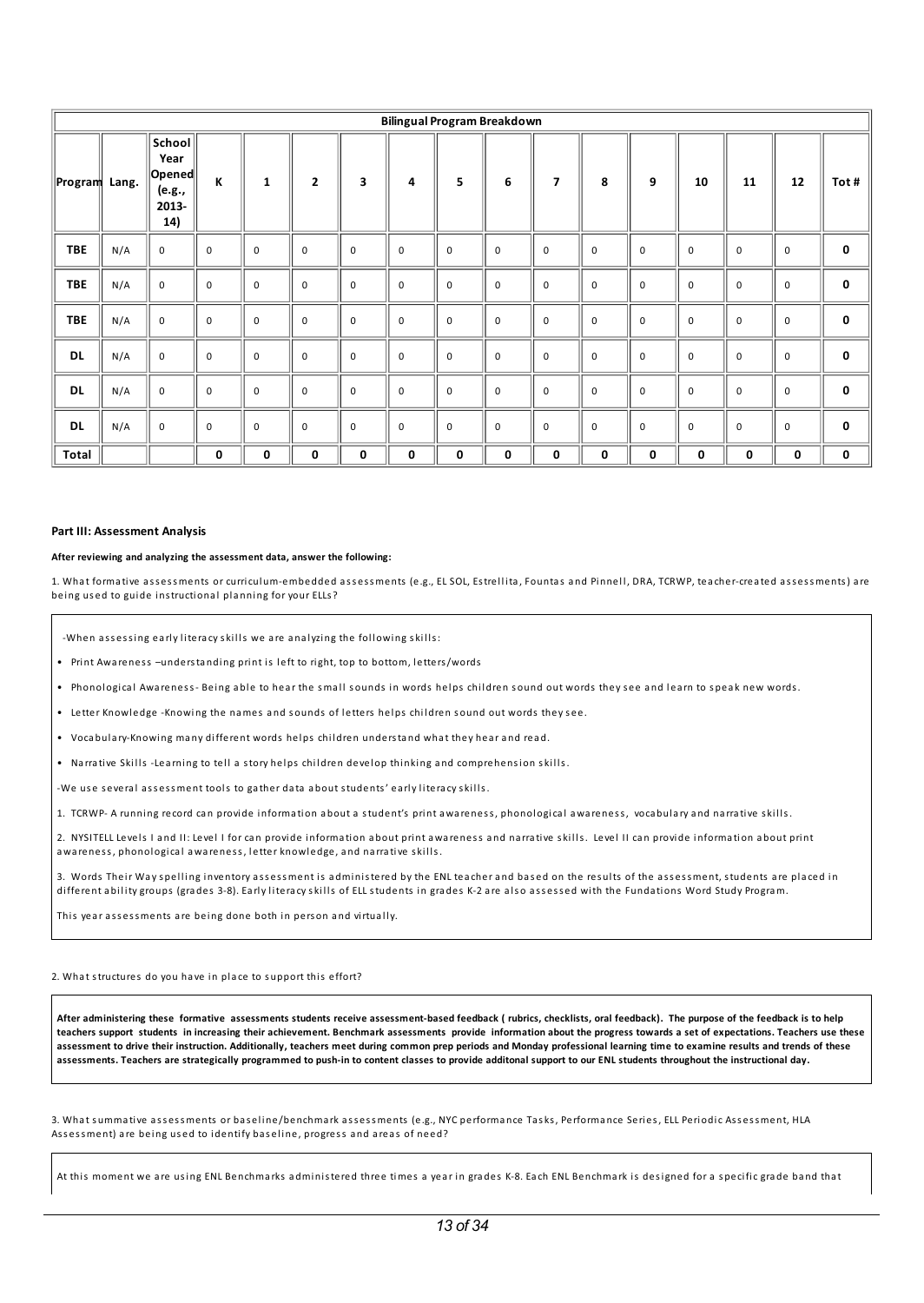corresponds to the NYSESLAT grade band. For instance, we have ENL benchmark for grades: K, 1-2, 3-4, 5-6 and 7-8. ENL Benchmark mirrors the NYSESLAT 3 modalities: Listening, Reading and Writing. We also included Understanding and Using Content Vocabulary Section that assesses ELLs academic language and relates closely to the Speaking part of the NYSESLAT. ENL Benchmark provides us valuable information on ELL students' baseline proficiency levels and gives a very specific item analysis of each question. It also helps us develop units/lessons and targeted interventions/ and or differentiations throughout the school year. Moreover, ENL Benchmark enables us to track ELL students' progress throughout the school year and helps us address students weaknesses and build upon their strengths. Specific areas of need include writing responses in regards to personal experiences. We are revising our Benchmarks for the 2020-2021 school year and will track their progress in writing on an ongoing basis.

#### 4. What structures do you have in place to address interventions once the summative data has been gathered?

Once the summative data has been gathered we conduct item analysis for multiple choice questions and use rubrics for open ended questions. Thereafter, we focus on the areas students struggle with and we design units/lessons, targeted interventions/ and or interventions through the school year. ENL Benchmarks help us keep track of ELL students' progress. Within content area classes, teachers differentiate tasks and pull small groups tosupport areas that students are struggling with.

5. How does your school use data to guide instruction for ELLs within the Response to Intervention (RtI) framework (for grades K-5)? [Refer to *ELL Policy and Reference Guide***, Support Services for ELLs (RTI and AIS) <http://intranet.nycboe.net/NR/rdonlyres/D89CC1F2-91B7-4C00-BEED-B0C6C23E0D9B/0/ELLPolicyReferenceGuide051515.pdf#page=48>** s ection a nd *RtI Guide for Teachers of ELLs* **<http://schools.nyc.gov/Academics/ELL/EducatorResources/rti%20guide.htm>** .]

-Implementing the RtI framework for ELLs begins with gathering data about a student's knowledge and literacy skills in L1. During the initial interview with the student and parent, we inquire about the child's prior school experience: Was instruction in L1 or L2? What are the student's strengths and weaknesses-ELA, Math, Science? If the child is beginning school for the first time in the United States, we request a report card from the native country. In addition, we can gather data about a student's L1 in Spanish by using the Spanish LAB.

Identifying students' L1 ability can help us determine the supports a student may need as well as students who may be at risk.

-Tier I for ELLs consists of :

• promoting vocabulary and language development by providing ongoing and appropriate instruction in academic language use in the native language and/or in English.

• Scaffold language for students to respond by providing sentence stems and provide opportunities for appropriate peer learning, including peer pairing and small-group instruction

-Tier 2 for ELLs consist of:

• Provide intensive reading interventions to ELLs demonstrating low reading skills when needed in small groups. Students are provided with support using the Fundations program to increase reading skills. In addition, students who need Tier 2 support are invited to after school and Saturday programs to develop reading skills.

.<br>During the school year, student progress is monitored in various ways: TC Running Records, Teacher Created baseline and benchmark assessments and PBA data (Teachers College).

- For students who scored below the accepted benchmark, a second stage begins with strong core instruction (Tier1) with monitoring to confirm how at risk students are res ponding to instruction. Teachers who feel ELLs are not performing at gra de level sta ndards are referred to the PPT team. Members review the teacher's data and then there are decisions made about next steps. All students who are referred and reviewed by the PPT team, have follow up observations ma de by team members a nd data is reviewed to determine if the current interventions are beneficial for the student.

6. What outcome ass essments (e.g., NYSELAT, ELA, Math, Regents) data are us ed to evaluate a nd inform your ELL programs? ([Refer to the *ELL Data Analysis Tool* **<https://intranet.nycboe.net/SpecialPopulations/ELL/Resources/amao.htm>** a nd RLAT from ATS].

The data patterns across proficiency levels on the NYSITELL and NYSESLAT and grades reveal varying results. At the moment we have 18 entering ELLs in grades K-8: 4 in kindergarten, 4 in first grade, 1 in second,2 in third grade, 1 in fourth grade and 6 in sixth grade. We have 15 emerging, 25 transitioning ELLs, 29 expanding ELLs and 45 commanding ELLS. The data patterns across proficiency levels on the NYSITELL and NYSESLAT reveal that some of our entering, emerging, and transitioning ELL students have strong speaking and listening skills but they are weak in reading and writing, and yet others need to improve in all four modalities.

The EDAT provides us with the information about at-risk ELLs (levels 1-6). For example, we can easily identify ELLs who regressed one or more English language proficiency levels and as a result we can implement necessary interventions for them. In the same manner we can identify ELLs / FELLs who advanced 2 or more levels and using important notes about the student we can identify more areas of improvement. The EDAT also provides very specific data on student's progress or regress in each modality. NYSESLAT Modality Analysis shows us students who scored high or low in each individual modality. The green box shows students who scored high in any given modality. The pink box identifies students who scored low in any given modality. Knowing this will help teachers group students and differentiate their instruction accordingly. We schedule **teachers to push-in to math and ELA classes to provide additional support to our ENL population.**

ELL Data Analysis Tool provides valuable information about student's attendance and links it to student's performance across years. Knowing this information teachers can emphasize the importance of regular attendance and its effect on performance while communicating with parents or guardians of the student.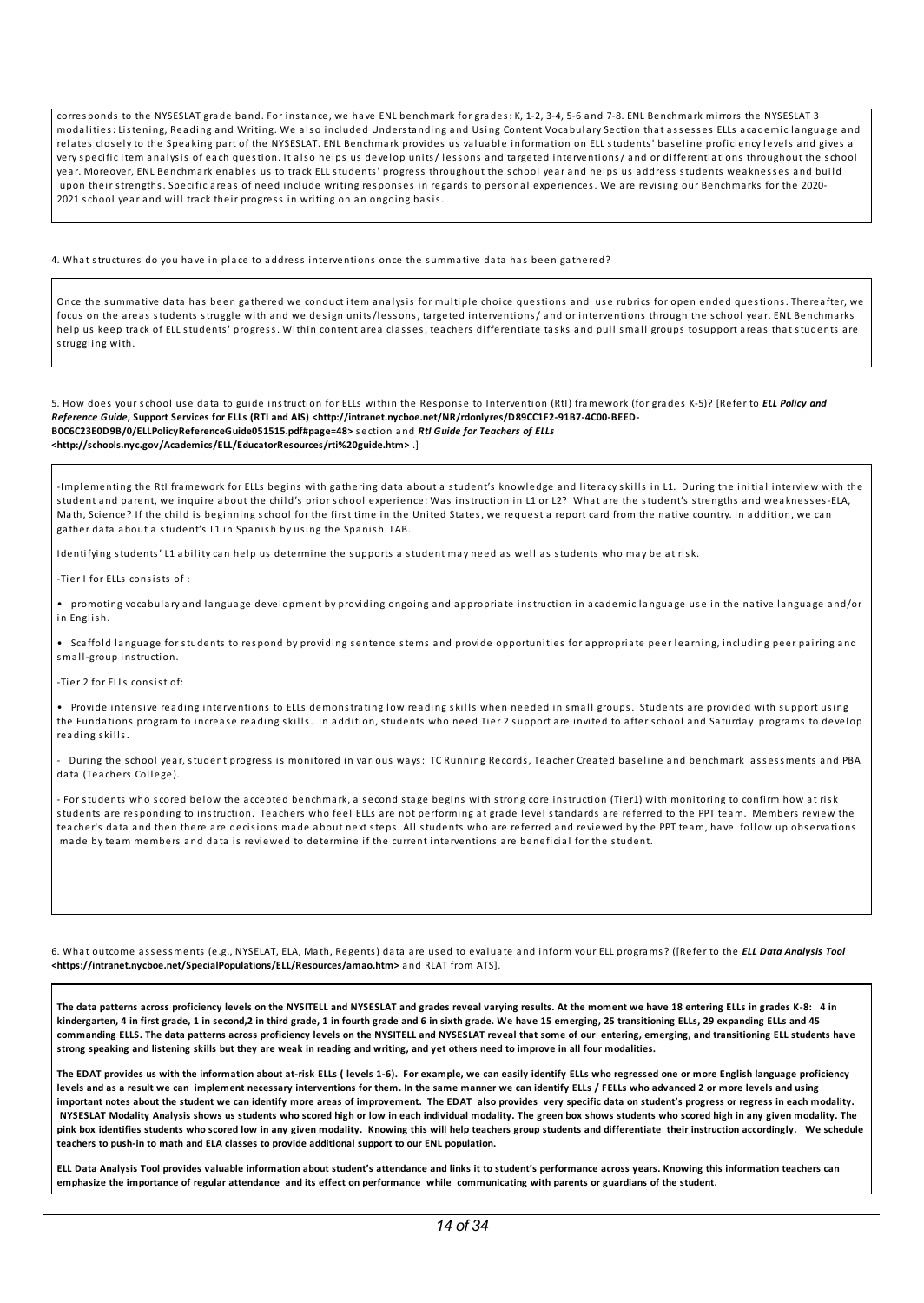7. What structures do you have in place to disseminate these findings in order to make adjustments to your programs?

AP and ENL teachers run the EDAT three /four times a year and share the important information with content area teachers and administrators. For example, at the beginning of the school vear we identified at risk level 5, 6 and 7 students. The notes about each individual student at risk 5.6 and 7 are forwarded to content area teachers. This data is discussed during teacher teams and common planning time. Teachers are also sent to Borough and City wide ENL trainings when they are offered.

#### **Part IV: ELL Programming**

#### **A. Programming and Scheduling Information**

1. How is instruction for ELLs del ivered in the fol lowing programs? Include how integrated a nd sta ndalone ENL are implemented as per CR Part 154.2 as wel l as how students are grouped (e.g., block [class travels together as a group], ungraded [all students regardless of grade are in one class], heterogeneous [mixed proficiency levels], homogeneous [proficiency level is the same in one class]).

a. Freesta nding ENL program.

Freestanding English as a new language (ENL) programs provide instruction in English with home language support, emphasizing English language acquisition. Students in our freestanding ENL programs come from many different language backgrounds (Polish, Russian, Spanish, Chinese, Uzbek, Tajik), and English may be the only common language **among the students. As per CR Part 154, in our school we have two 2 types of ENL program:**

**At elementary level:**

Stand-alone ENL is instruction to develop English language skills so that students can succeed in core content courses. It is delivered by our a certified ENL teacher. A student may not receive stand-alone ENL in lieu of core content area instruction. Students are heterogeneously grouped for our stand-alone program.

Integrated ENL is instruction to build English language skills through content area instruction. It is delivered by a co- teaching by our certified ENL teacher and a certified content area teacher (i.e., English language arts, math, science, or social studies). Students are heterogeneously grouped for the integrated portion of our program.

Both methods of integrated ENL instruction include content area subject matter and English language development using ENL strategies. All ELLs and former ELLs up to 2 years **after exiting ELL status must receive a minimum number of units of integrated ENL.**

**At middle school level:**

Integrated ENL: our ENL teacher works with ELLs in collaboration with general education classroom teachers to provide language acquisition and vocabulary **support. Students are heterogeneously grouped for our stand-alone program.**

Stand-alone ENL: ELLs who spend the majority of their day in all-English content instruction are brought together from various classes for English-acquisition-focused instruction. Our ENL teacher plans carefully with general education teachers to ensure curricular alignment and continuity of instruction. Students are heterogeneously grouped **for the integrated portion of our program.**

**Stand-alone ENL provides instruction in English with home language support, emphasizing English language acquisition.**

Integrated ENL builds English language skills through content area instruction, its is delivered by co-teaching by a certified ENL teacher and a certified content area teacher. Both stand-alone and integrated ENL include content area subject matter and English language development using ENL strategies.

b. TBE program. *If applicable.*

N/A

c. DL program. *If applicable.*

N/A

2. How does the school ensure the mandated number of instructional minutes is provided according to proficiency levels in each program model?

a. How are explicit FNL, ELA, and HLA instructional minutes delivered in each program model?

2. In PS/IS 49 Q we offer only Freestanding English as a new language (ENL) program. We provide instruction in English with home language support, emphasizing English language acquisition. Integrated ENL is instruction to build English language skills through content are instruction. It is delivered by coteaching by a certified ENL teacher and a certified content area teacher. Our integrated ENL instruction includes content are subject matter and English language development using ENL strategies.

Beginning September 2015, there are 5 proficiency levels for ELLs bas ed on the NYSITELL a nd NYSESLAT: Entering (former beginner), Emerging (Low Intermediate),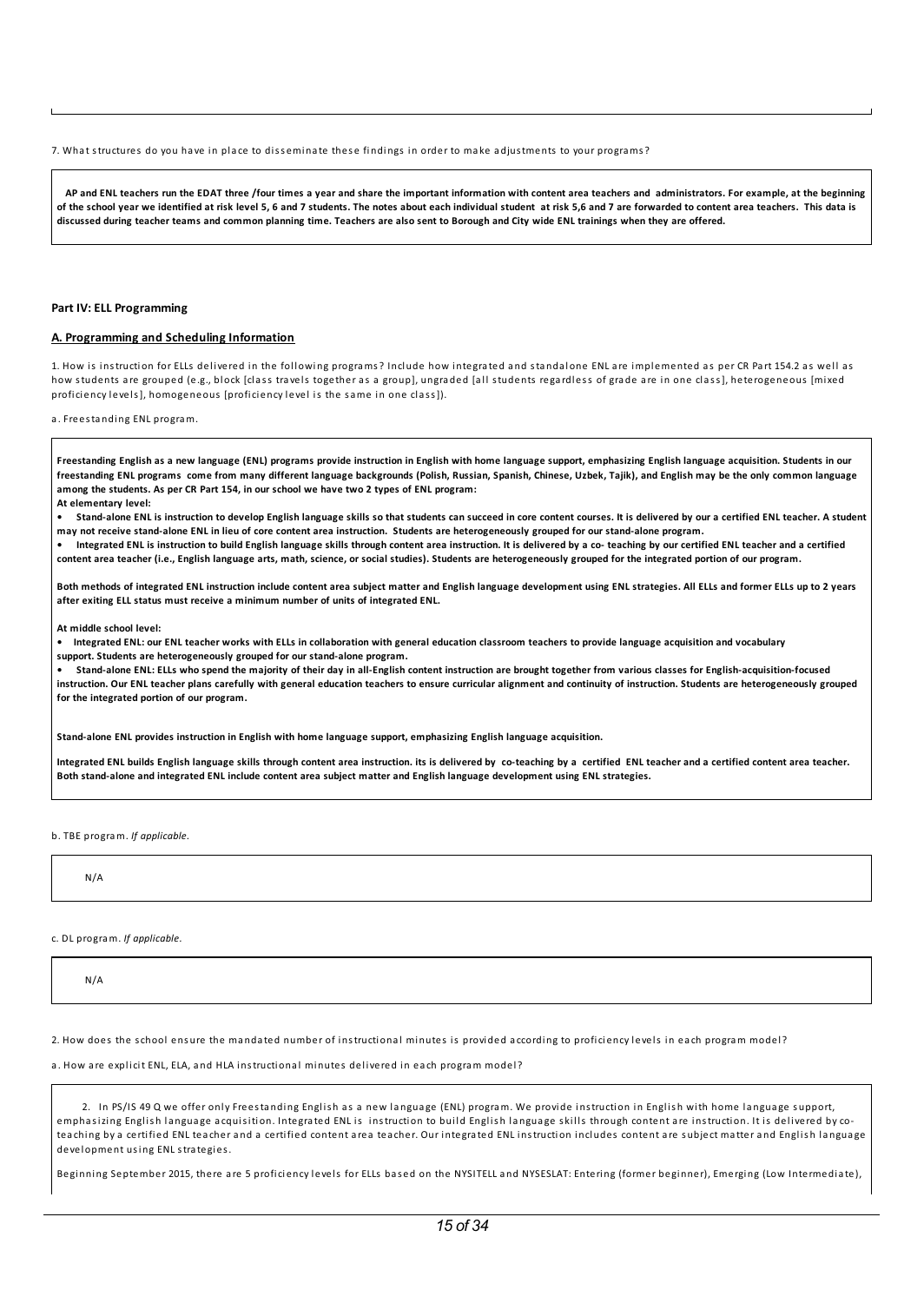Transitioning (High Intermediate), Expanding (Advanced), the fifth level, proficient/commanding, continues to indicate the student is not an ELL.

The following are the units of study per proficiency level in ENL program:

Beginner/ Entering- 360 minutes of ENL: minimum minutes of standalone ENL 180 minutes/ minimum of integrated ENL/ELA minutes 180 (no flexibility of minimum sta ndalone or integrated ENL)

Low Intermediate/ Emerging -360 minutes of ENL: 90 minimum minutes of standalone ENL 90 minutes/ minimum of integrated ENL/ELA minutes 180 (flexibility of minimum sta ndalone or integrated ENL: 90 minutes)

Intermediate/Transitioning: 180 minutes of ENL: minimum 90 minutes of integrated ENL/ELA minutes (flexibility of minimum standalone or integrated ENL- 90 minutes)

Adva nced/Expa nding: 180 minutes of ENL: minimum 180 minutes of integrated ENL/ELA or other content area

Proficient/Comma nding: 90 minutes of ENL: minimum 90 minutes of integrated ENL/ELA or other content area

3. Describe how core content is del ivered in each program model. Specify la nguage, a nd the instructional a pproaches a nd methods us ed to make content comprehensible to foster language development and meet the demands of the Common Core Learning Standards.

ENL teacher provide integrated ENL instruction in content area subject matter and English language development using ENL strategies. In a push in model, ENL teachers work with ELLs in collaboration with general education classroom teachers to provide language acquisition and vocabulary support. For example, ENL teacher previews content voca bulary with ELLs providing ELL students with kid friendly definitions a nd vis ual repres entation of words, prepares differentiated vocabulary/ images packet for a read aloud, modifies questions, finds copies of texts in home language, translates packets, letters sent home regarding projects and homework. There is a common preparation time between the 2 teachers and/or prior collaborative lesson planning.

In our stand-alone program ENL teachers develop English language skills so that students can succeed in core content courses. For instance, ENL teachers may build ELL students background knowledge by showing them images, cartoons, and video clips. They may also provide glossaries of key vocabulary words, home language versions of texts or abridged version of texts. ENL teachers mirror units of study taught during ELA periods to ensure our ELL population recieived the same content instruction. Our teachers translate read alouds with visual cues for new and challenging vocabulary for ELA and social studies classes. Translation supports are also provided within our math and science classes. Entering and Emerging students are provided with i-pad regularly as an a dditional scaffold.

4. How do you ensure that ELLs are appropriately evaluated in their home languages throughout the year?

In order to ensure that ELLs are appropriately evaluated in their home languages we follow the following procedures. When NYSITELL is administered to eligible students and the results are hand scored, we identify ELL students who are not proficient in English and we administer Spanish Lab-R to Spanishspeaking students. For Spanish speaking students we order copies of Spanish translations of text books for content areas and their unit tests are administered in Spanish .When registering new ELL students we provided speaking, reading and writing prompts to determine if they are literate in their home language. For low inference languages we make sure that all ELLs are appropriately evaluated in their home languages throughout the year by translating unit tests, preassessments into students home languages for content areas.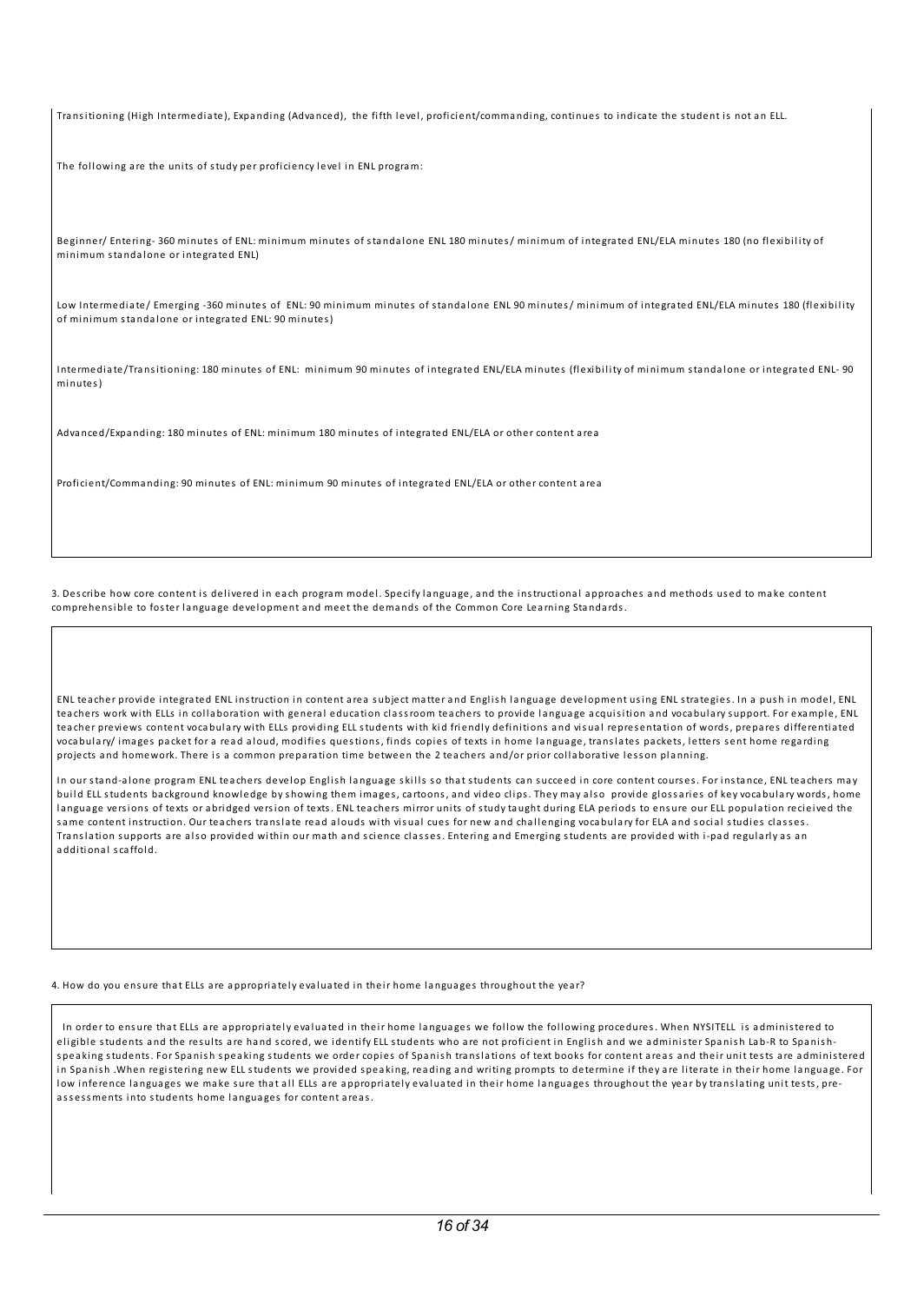5. How do you differentiate instruction for each of the following ELL subgroups?

- SIFE
- **Newcomer**
- Developing
- **Long Term**
- **Former ELLs up to two years after exiting ELL status**

At the moment there are no SIFE students in PS/IS 49. However, our plan for a potential SIFE student would include developing academic literacy skills in home language (if possible) and English, building background knowledge needed to handle grade appropriate curriculum, teaching content knowledge in home language (if possible: content area picture dictionaries/ technology based learning), intensive ENL learning leading to mastery of English language. The needs of newcomers are met in the following manner. Parents are interviewed about the child's prior academic experiences, report cards are reviewed, the student is a dministered the NYSITELL. The res ults of the NYSITELL determine the chi ld's proficiency level a nd ENL instruction is provided accordingly. Newcomers are serviced for the time allocated as per their proficiency level. Home language support in the form of the same home language buddies, picture dictionaries, content area glossaries and home language texts is provided to all newcomers. Strong emphasis is placed on visual thinking strategies (VTS) and multi-sensory language approach. In addition, classroom charts and word walls present in the ENL classroom and ELLs' homerooms are rich in pictures and photographs to provide additional support to the newcomers. Picture book read alouds are accompanied by charts and picture flashcards that support students' linguistic and content area development. In addition, students are provided with typed up copies of all mentor texts. Copies of read aloud books and other books are available on cds and tapes and help students enhance their listening skills. ENL instruction is based on the idea that students require development of BIC's and CALP's. Therefore, students receive both language and content instruction. Students are taught both academic functions (analyzing, describing, comparing/contrasting, etc..) a nd s ocial functions (agreeing/disagreeing, giving instructions, expressing feel ings, etc..). La nguage less ons provide a way for grammar instruction to be taught within a natural, meaningful context. Oral/Aural strategies such as providing language stems and barrier games for speaking and listening provide students with a scaffold, while requiring students to communicate in order to complete a meaningful task. During Writing students use various scaffolds such as sentence builders, mapping and cloze activities. Reading scaffolds include: age-appropriate picture and pattern books, story mapping, anticipatory guides (both picture and words), as well as Directed Listening/Reading-Thinking activities. These strategies provide entering and emerging with support while challenging them to learn content, problem solve and think critically appropriate to their grade level. Another way to make information comprehensible is by choosing materials from a variety of sources. Students are encouraged to use their home language as a reference point for learning new concepts. They may rely on a classroom buddy, or print material in their own language. They are taught to look for connections, such as cognates, in their home language while gaining proficiency in English. We do this because understanding content is just as important as language development. When materials are not available in the native language, technology plays a role in making content comprehensible-images, games, and web quests are a way we support comprehension of content material. Newcomers are also enrolled in our Saturday program. Our plan for ELLs receiving service 4 to 6 years is to consta ntly review students' data ( state exams, running records, on dema nds writing pieces a nd teacher created benchmarks), determine students strengths and weaknesses, set the goals and implement interventions based on the data. The ELLs receiving service 4 to 6 years are serviced for the time allocated as per their proficiency levels. We emphasize their reading and writing development in English. The plan for these students is to connect reading and writing by carefully examining the various literature genres. Students will focus on features that make each genre unique by looking at areas such as organization, style, vocabulary, and author's purpose. The idea is that understanding how a genre "functions" will facilitate writing in that genre as well. This method is taken from the "Curriculum Cycle" as described in Pauline Gibbons' book, Scaffolding Language, Scaffolding Learning. Students will be provided with opportunities to explore and discuss a genre before being asked to write about it. Then, through shared experiences, students write a joint text with the teacher, and finally, students will write on their own. These students will also continue to develop and enhance their Aural/Oral language development by learning more advanced ways to use the linguistic functions. They will continue to give their opinions, compare and contrast, give directions, etc. in both social and academic conversations as a way of using new vocabulary and experimenting with the English language. They will still be provided with some scaffolds, but will rely<br>mostly on each other, via discussions, to learn new vocabulary and mostly on each other, via discussions, to learn new vocabulary and ways of expressing similar ideas. exposing them to a variety of literature exposes students to all genres-fiction, non-fiction, poetry, etc... By the time they encounter the ELA for the first time, they have examined and read stories from all genres and have been taught about the features unique to each type of genre as well. Since content instruction is aligned to grade expectations, they are learning the information needed to take the state Math, Science, and Social Studies exams. We do realize state exams<br>measure knowledge of content areas. These students are are enroll measure knowledge of content areas. These students are are enrolled in a Saturday program (teachers are trained in ENL methodologies). have one long term ELL who is also a SWD. Currently, we are evaluating him by conducting a universal screening in order to determine his needs, strengths and weaknesses. After we analyze data from various resources we will provide intensive, targeted intervention in addition to our strong core instruction. Consequently, we will monitor this student's progress and response to intervention. We will also offer targeted supplemental intervention during our morning programs and Saturday school.The plan for other ELLs that have special needs is to review their IEP as well as their language proficiency levels. We follow the mandate of the IEP regarding ENL services. We also follow Jose P. Governance and we make sure that students with disabilities are provided with a free public education in a timely manner. We continue to support those students in achieving proficiency in English by establishing a system of articulation between the classroom teacher and the ENL teacher. They discuss the students' strengths and weaknesses and jointly decide on the best strategies in the four modalities to ensure continued growth in English. Interactive word walls, rich in pictures and visuals charts are displayed in the ENL classroom and in the students' homerooms and they reflect current units of study in reading, writing, vocabulary and word study instruction. Rich in content and vibrant language read alouds are accompanied by charts and picture flashcards that support students' linguistic and content area development. Students are provided with typed up copies of al l mentor texts. We are using Wi ls on's Fundations methodology a nd smal l group instruction to provide a dditional opportunities for word work and reading comprehension. All ELLs and former ELLs up to 2 years after exiting ELL status must receive a minimum number of units of integrated ENL.

6. What instructional strategies a nd gra de-level materials do teachers of ELL-SWDs us e that both provide access to aca demic content areas a nd accelerate English language development?

In order to meet the needs of ELL students with disabilities within the least restrictive environment our ENL teachers collaborates closely with their teacher. The teachers plan on supporting each other and teaching using both Special Education and ENL methodologies. Our ELL students are serviced for the time al located as per their proficiency levels.

Because ESSA now requires ELA testing for ELLs after one year our instructional plan provides for additional support in the form of our Saturday program. This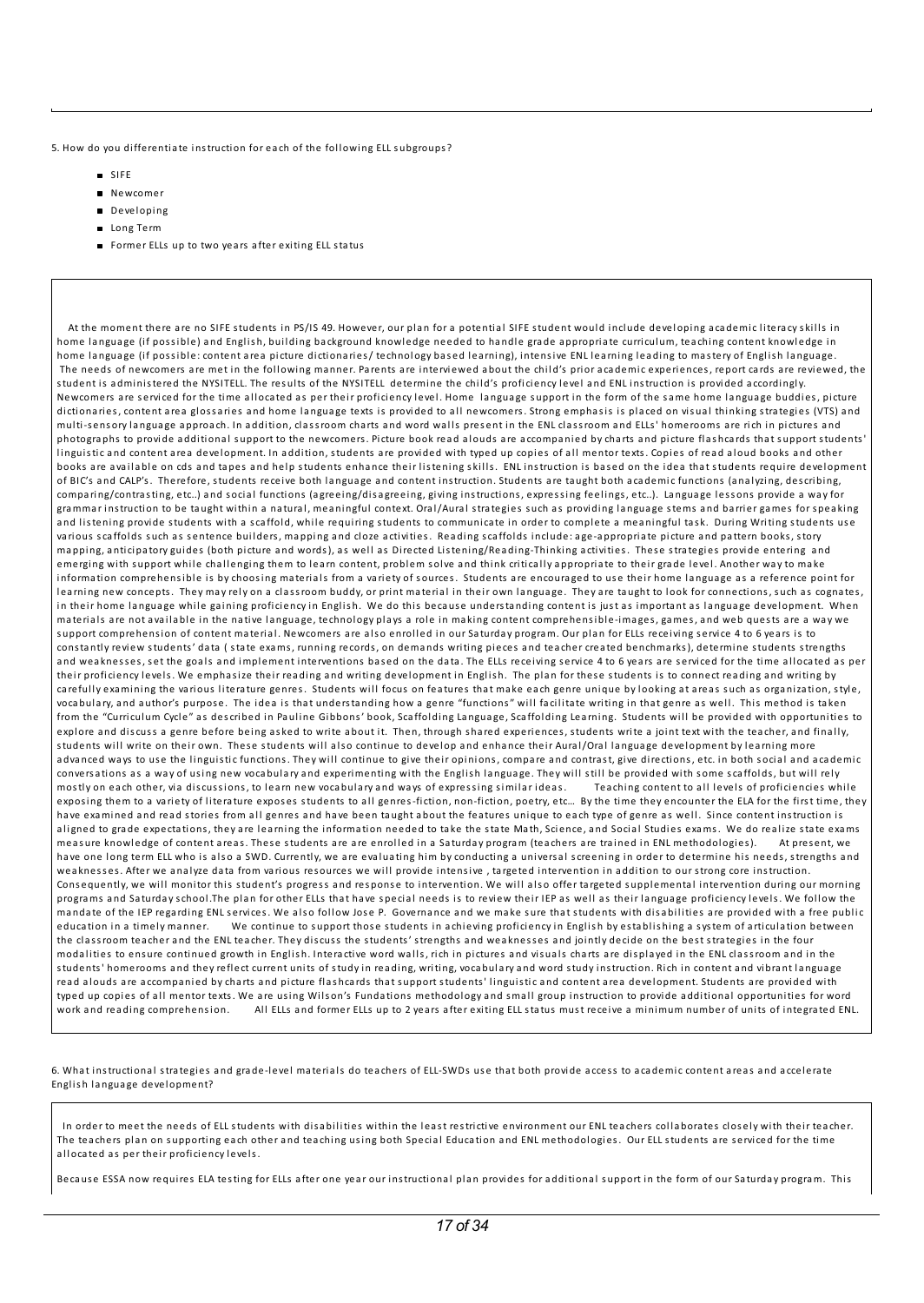program focuses on developing content area vocabulary and close reading skills. During our Saturday academy ELLs learn how to independently handle high complexity grade level text and how to break it down into meaningful smaller fragments/ sentences and words.

Our ELLs with disabilities are provided with visual word walls, bilingual picture dictionaries, content area glossaries, I pads and computers with preloaded tra nslators a nd vis ual dictionaries.

Explicit ENL instruction is delivered through our pull out program.

Our ELLs with disabilities are provided with instruction that develops oral language and will help them handle the language and the knowledge demands of the common core curriculum.

For ELL SWD students who score below the accepted benchmarks, a strong core instruction (Tier1) is provided, accompa nied by rigorous interventions. Some interventions that provide access to academic content and accelerate English language development include:

• bui lding background knowledge (previewing key concepts a nd chal lenging voca bulary, drawing on students' home la nguages when possible –glossaries, buddies)

- close and interactive reading aloud (pretaching vocabulary, sentence structure and concepts, including relevant multicultural literature)
- Storytelling using wordless books
- Teaching intensive vocabulary instruction (study words, word parts, word sorts, word families, words with multiple meanings)
- Teaching vocabulary learning strategies (visual cues, TPR, realia)
- Language frames for speaking and listening (conversational prompts and accountable talk charts)
- Shared classroom experience writing
- Dialogue journals
- Rea ding thematical ly related texts, across genres
- Modified guided rea ding
- Reading responses incorporating art, music, drama and poetry
- Shared rea ding
- Teaching students multiple ways to show what they are understanding and learning (oral, written, role play and drawing)

• Making connections between ELLs home language and English ( cognates, highlighting similarities and differences between syntax, spelling, punctuation in home language and English)

#### 7. How does your school use curricular, instructional, and scheduling flexibility to enable ELL-SWDs to achieve their IEP goals and attain English proficiency within the least restrictive environment?

Planning curriculum, instruction and scheduling starts with the individual needs of students and their IEPs. A collaborative team of teachers and school administrators meets and analyzes the general education curriculum and students individuals needs, strengths and weakness. Our school uses differentiated instruction as a method of helping ELL-SWDs to experience success and attain their IEP goals and proficiency within the least restrictive environment. Teachers in our school use flexible grouping in order to enable diverse ELL-SWDs to achieve success. For instance, teachers begin with a whole class mini-lesson followed by small group or pair work. Grouping and regrouping is an ongoing process and is adjusted constantly to individual needs and goals of our ELLs-SWDs.

Supplemental reading, writing and language instruction is provided to our ELL-SWDs in our morning and Saturday programs, extended day, in addition to a rigorous ENL program. Our ELLs- SWDS have access to and participate in many before, during and after activities. Our school offers band classes, music classes, karate, chess, robotics, basketball, baseball and other. Whenever possible our ELLs-SWDs participate in art, gym and music classes during the day in the least restrictive environment. Our school uses technology: computers, projectors, smart boards, student i-pad to make new rigorous content accessible to all ELLs-SWDs. Using technology gives our ELLs-SWDs opportunity to learn at the own comfort level, pace a nd modal ity of their choice.

Our teachers utilize a number of research based strategies that help differentiate instruction for our ELLs with disabilities. They differentiate content, process and or product based each student's individual needs. For example, to provide differentiation of content, they use a variety of instructional delivery methods to address different learning styles, break assignments into small, more manageable parts, and include structured directions for each part.

On the other hand, to differentiate the process, teachers may provide access to a varying of materials, different versions of the text based on students' reading levels, develop sensory-based activities targeting auditory, visual, and kinesthetic learners, create activities that vary in level of complexity and degree of abstract thinking required, use flexible grouping based on content, ability and assessment results.

Lastly, to differentiate the product teacher may use a variety of assessment strategies (self-assessment, peer assessment, student created checklist/ rubrics), offer a choice of projects that reflect a variety of learning styles a nd interest.

8. Describe your targeted intervention programs for ELLs in ELA, math, and other core content areas (specify ELL subgroups targeted). List the range of intervention services offered in your school for the above areas as well as the language(s) in which they are offered.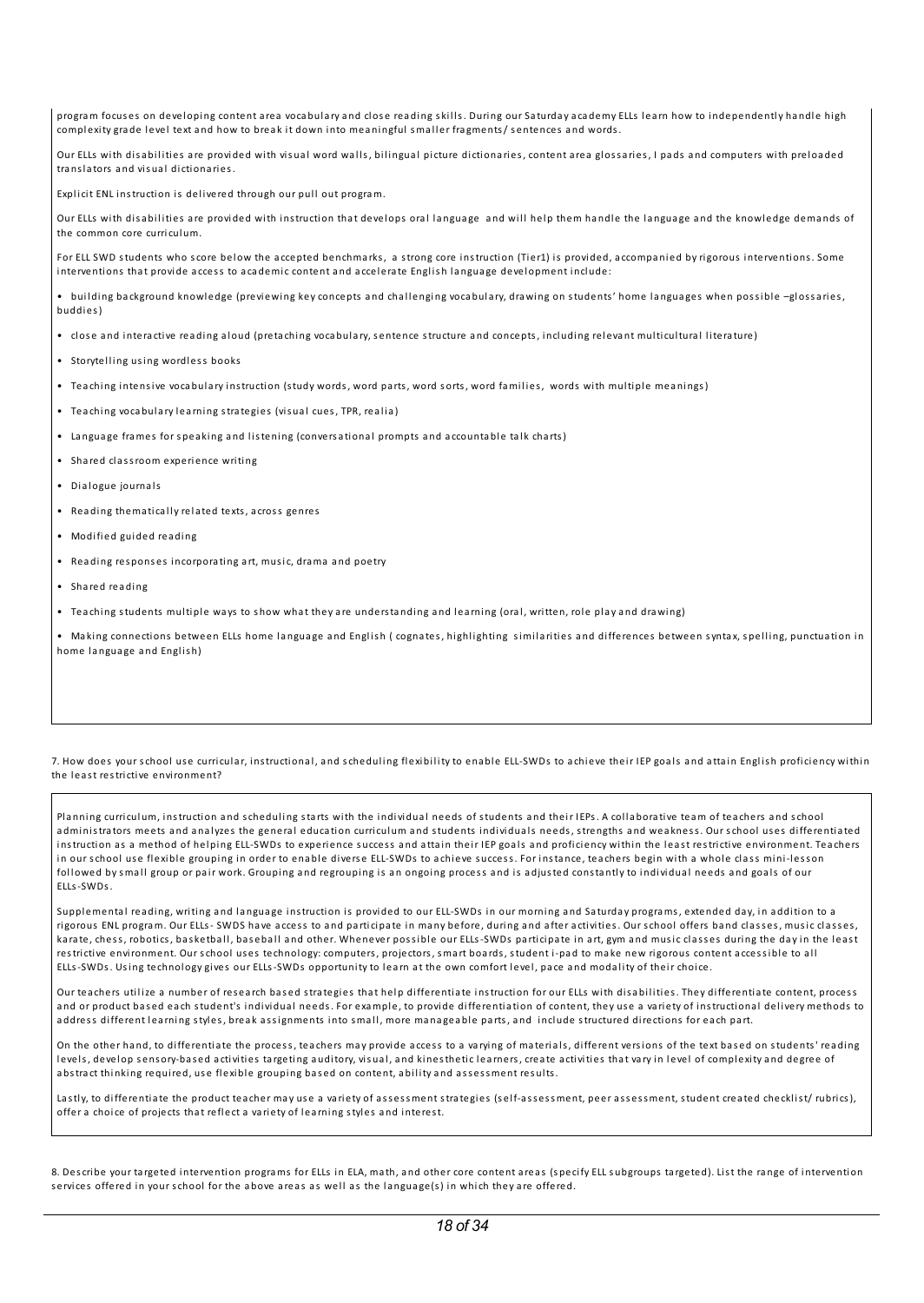Based upon our ELL population, the needs of our 100 students are addressed through stand-alone ENL and Integrated ENL serviced by two fully certified ENL teachers. The teacher mirrors instruction in the classroom and follows the Teachers College model while applying ENL strategies and techniques to develop their academic language. The Teacher's College Reading and Writing Program incorporates the state standards: speaking, listening, reading and writing. In addition, all of our units of study are aligned with NYS Next Generation Standards. The teachers utilizes a balanced literacy approach again applying ENL strategies to develop aca demic la nguage through the four modal ities.

Students of all proficiency levels participate in an academically rigorous program. All students are expected to participate in grade-level lessons, and are exposed to grade level content, regardless of their proficiency level. We accomplish this by differentiating instruction based on proficiency level and needs. Newcomers who are entering/emerging a nd tra nsitioning are placed in flexible groups (heterogeneous a nd homogeneous), s o they ca n l isten to the modeled language of more proficient students while completing tasks within the zone of proximal development. Examples of differentiation at the entering and emerging levels are evident in all areas of language development. Oral/Aural strategies such as providing language stems and barrier games for speaking and listening provide students with a scaffold, while requiring students to communicate in order to complete a meaningful task. During Writing students use various scaffolds such as sentence builders, mapping and cloze activities. Reading scaffolds include: age-appropriate picture and pattern books, story ma pping, anticipatory guides (both picture and words), as well as Directed Listening/Reading-Thinking activities. These strategies provide entering and emerging ELLs with support while challenging them to learn content, problem solve and think critically appropriate to their grade level.

Another way to make information comprehensible is by choosing materials from a variety of sources. Students are encouraged to use their native language as a reference point for learning new concepts. They may rely on a classroom buddy, use content based bilingual glossaries and dictionaries, or print material in their own language. They are taught to look for connections, such as cognates, in their home language while gaining proficiency in English. We do this because understanding content is just as important as language development. When materials are not available in the native language, technology plays a role in making content comprehensible-images, games, a nd web quests are a way we s upport comprehension of content material.

There is a n a dded benefit to teaching ENL through content a nd differentiating instruction: this form of instruction ina dvertently prepares newcomers for the New York State exams. Teaching content to all levels of proficiencies while exposing them to a variety of literature exposes students to all genres-fiction, nonfiction, poetry, etc... By the time they encounter the ELA for the first time, they have examined and read stories from all genres and have been taught about the features unique to each type of genre as well. Since content instruction is aligned to grade expectations, they are learning the information needed to take the state Math, Science, a nd Social Studies exams. We do real ize state exams meas ure knowledge of content areas. Therefore, if a student is very new to the country and has more background knowledge of the content in their home language, they will be provided with a way to express that in their language by means of a test in their native language or a translator. Lastly, ENL students receiving content instruction will have an easier time transitioning to the push-in model because they have background knowledge of the vocabulary taught in the various subject areas and will be able to participate in lessons alongside their homeroom peers.

Although newcomers who are entering, emerging, and transitioning, make up almost half of our ENL population, we have a number of expanding and commanding ENL students as well. Therefore, during their instructional minutes, we plan on emphasizing their reading and writing, listening development in English in their content area classes. The plan for these students is to connect reading and writing by carefully examining the various literature genres. Students will focus on features that make each genre unique by looking at areas such as organization, style, vocabulary, and author's purpose. The idea is that understanding how a genre "functions" will facilitate writing in that genre as well. This method is taken from the "Curriculum Cycle" as described in Pauline Gibbons' book, Scaffolding Language, Scaffolding Learning. Students will be provided with opportunities to explore and discuss a genre before being asked to write about it. Then, through shared experiences, students write a joint text with the teacher, and finally, students will write on their own.

These students will also continue to develop and enhance their Aural/Oral language development by learning more advanced ways to use the linguistic functions. They will continue to give their opinions, compare and contrast, give directions, etc. in both social and academic conversations as a way of using new voca bulary and experimenting with the English language. They will still be provided with some scaffolds, but will rely mostly on each other, via discussions, to learn new voca bulary a nd ways of expressing simi lar ideas.

Home language is supported by grouping ELLs with the same home language buddies, providing glossaries to students in content area subjects (social studies, science and math), word to word dictionaries, native language materials and multicultural books.

9. Based on data and trends, what new programs or improvements will be considered for the upcoming school year?

After analyzing our NYSESLAT Modality Report (EDAT), we noticed that our entering and emerging students scored low in writing. Therefore, this year our Saturday school will offer instruction in content area writing to entering and emerging students. This program will focus on first developing oral language and vocabulary in content areas and with time the program will include content area writing. Emerging and Entering ELLs will learn how to use graphic organizer and/ or paragraph frames to help them plan and organize their writing.

Also, based on our NYSESLAT and Math comparison data, we noticed that many of our transitioning and expanding ELLs scored low in math. Therefore, we will offer a Saturday school math class for these students. This class will focus on building grade level math vocabulary to understand complex word problems.

10. If you had a bilingual program, what was the reason you closed it?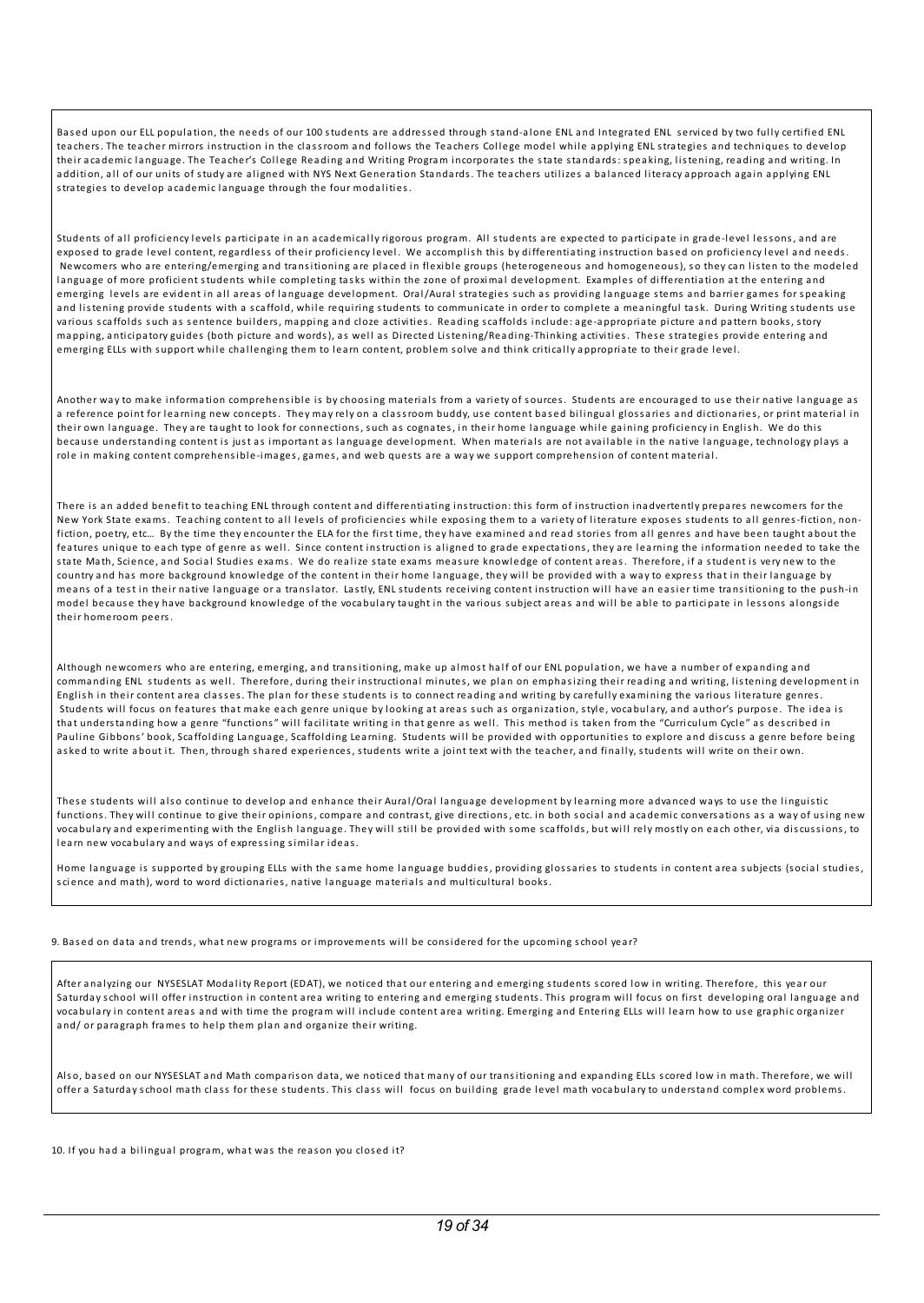No programs will be discontinued

11. How are ELLs afforded equal access to al l school programs? Describe after school a nd s upplemental s ervices offered to ELLs in your bui lding.

ELLs are afforded equal access to al l of our school programs. ELL students in our school participate in a variety of school programs s uch as Studio in a School , NY Historical Society and Robotics. Parents are informed about different programs in our school by letter and during PTA meetings. Our school continues to offer Band for grades 4 through 8. In our school's Title III program it provides support for ELLs in the form of a Saturday Academy which ELL students attend, providing supplies and instructional materials such as books on i-pads, multicultural books, reading theater props, picture books, high interest beginner and intermediate level fiction and nonfiction books for students in upper grade, projectors and stereos. Our ELL students will also participate in an art school after school and a guidance program during our Saturday Academy. In addition to letters being sent home, we post all information on website, which is translated to multiple languages furthermore, we provide visual posters advertising these programs by the main office and entrances.

12. What instructional materials, including technology, are used to support ELLs? Include core content area as well as language materials; list ELL subgroups if necessary.

This year we plan on utilizing personal computers and I-pads during stand alone ENL periods with the ENL teachers. The ENL teacher will be able to utilize technology in the form of reading and writing intervention lessons to monitor and intervene based on students needs on daily basis.

As far as core content areas are concerned, teachers will use Lexia Reading Core 5 program to supplement and differentiate reading and vocabulary instruction for our ELLS. Lexia Reading Core5 provides home language support and is therefore a valuable tool for ELLs of all proficiency levels.

In addition, all of our newcomers are provided with bilingual picture dictionaries (Russian, Spanish, Polish) and picture word walls, leap pads, books on i-pads and bilingual books, our middle year ELL students who are literate in their home language also receive bilingual glossaries available in Spanish, Russian, Bengali, Polish, Korean and Chinese and dictionaries, multicultural books, leveled books.

Our long term ELLs are provided with resources to raise the level of their vocabulary: thesaurus and idiom dictionary. Also students in upper grades are provided with high interest beginner and intermediate level fiction and nonfiction books in English and multicultural books in Spanish. All of ELLs have access to computers a nd I-pa ds in their classrooms a nd in the ENL class.

ENL goals for Entering, Emerging, Transitioning, Expanding, and Commanding students are translated into Spanish, Russian, Chinese and Polish. Launching of the unit (reading and writing) works heets explaining the unit's goal and purpose and some of the teaching points are translated into Spanish, Chinese, Korean, Russian and Polish (ENL Class). Computers and projectors are used to facilitate and support students' linguistic and content area development.

13. How is home language support assessed and delivered in each program model (DL, TBE, and ENL)?

Home language support is delivered in our ENL program in the form of bilingual content glossaries, dictionaries, multicultural books (Spanish), computers, access to laptops and online translators, translations of some of the reading and writing lessons' objectives. We also use buddy system for our newcomers. Our ENL teachers speak a combined four different languages (Spanish, Russian, Polish and English) and we utilize them as needed.

For example, our middle school ELLs are equipped with ipads that they take with them to content area classes. They use ipads in Integrated ENL classes to scan and instant translate section of texts in science and social studies classes. Also, they use ipads with thesauruses installed on them to help them raise the level of their writing.

Moreover, every year we purchase home language versions of read aloud novels (Spanish, Russian and Chinese) studied in middle school such as The Giver by Lois Lowry, *Night* by Elie Wiesel, *To Kill a Mocking Bird* by Harper Lee. Our ELL students are able to read and use English and their home language version of the text in their Integrated ENL class es.

14. Explain how the school ensures all required services/resources support and correspond to ELLs' ages and grade levels.

Content area instructional materials and language materials correspond to ELL's ages and grade and proficiency levels. Computer based reading and voca bulary programs s uch as Lexia Core 5 a nd Teach me K, 1 & 2 are al l a da pta ble to student's age, gra de a nd proficiency level.

For example, our ELLs in K-2 use a handwriting app, sight words app and skip counting app. The computer memorizes and stores students information and in that way if a student uses the same program next year the program will automatically adapt to this student's current level/grade.

During Lexia Core 5 Our ELLS s use computers and I-pads to read short fiction and nonfiction passages with visual prompts, engage in word building and voca bulary enha ncement a nd again the program a da pts a utomatical ly to student's proficiency a nd gra de level.

Our classroom and ENL libraries are rich in books on all levels. We match our ELLs' reading level with appropriate books and vocabulary books. Word study workbooks a nd word s orts match students' age, proficiency a nd phonemic awareness stages.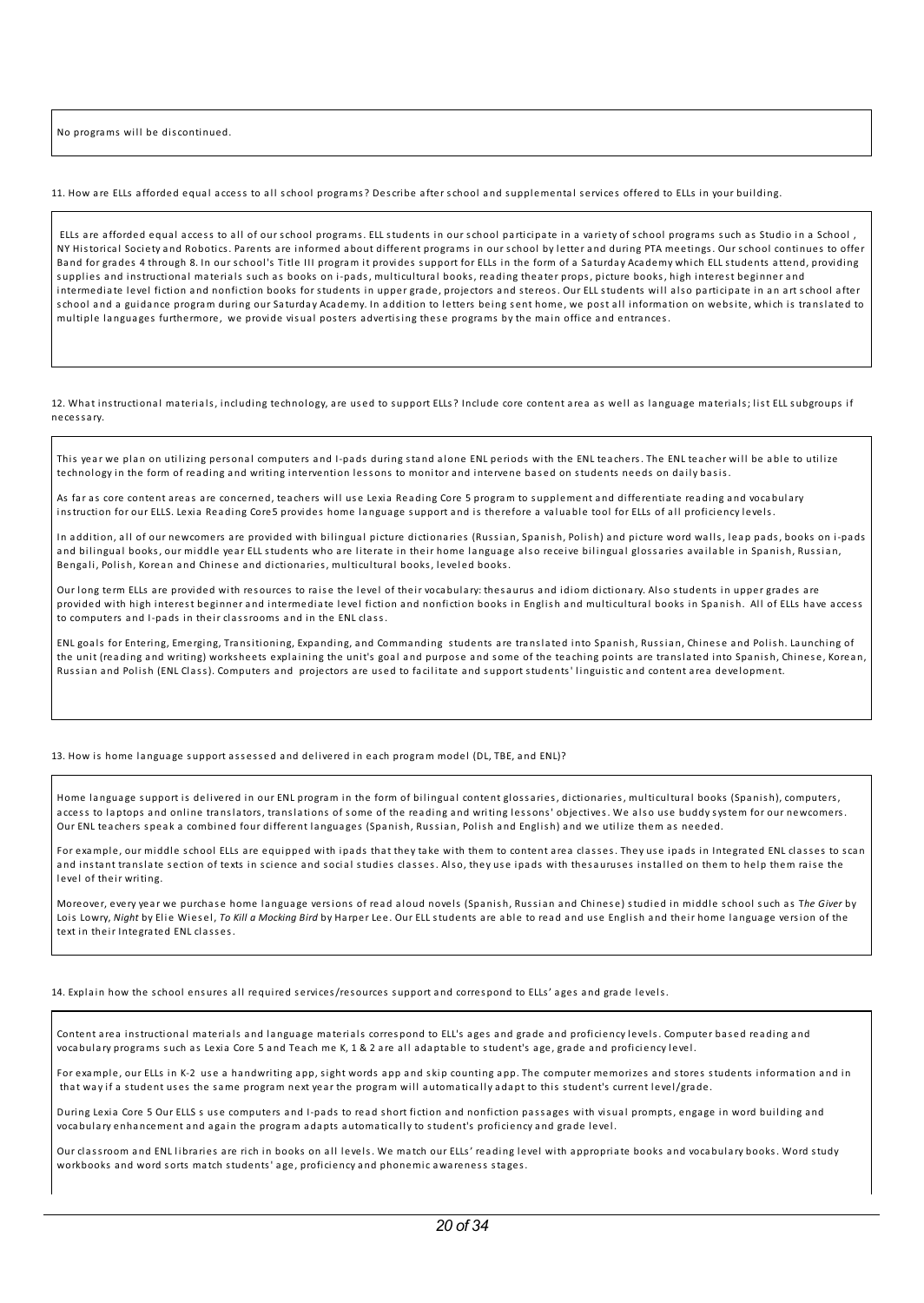In addition, PS/IS 49 has its own website. There are many resources of ELLs and their families. Our ENL teachers have created their own webpage with information for parents (forms, parent orientation video), NYSESLAT guides, content area glossaries, school calendar a nd other. Al l this information is avai la ble in 9 different la nguages.

15. If your school shares a building (co-location), how do you share resources and/or coordinate efforts to ensure that all of the ELLs' needs (academic, linguistic, s ocioemotional) are met?

Our school does not s hare a bui lding.

16. Describe activities in your school that assist newly enrolled ELLs before the beginning of the school year. Include activities for new ELLs who enroll throughout the school year. Include titles of school staff involved in such activities (e.g., school counselor, parent coordinator).

Our school assists newly enrolled ELL students before the beginning of the school year by providing them and their families with welcome kits in their home languages, providing them with bilingual dictionaries, lists of useful websites: Google translate, Starfall, etc. We have also implemented Lexia, an interactive online reading program which the students can access at home as well as in school. We also assign all new ELLs a "Buddy" so that they feel supported by a peer as they become acclimated with our school community.

Throughout the school year ENL teachers and the Parent Teacher Coordinator welcome ELLs and their families in their home language. At the beginning of the school year they hold ELL Parent Orientation, and later on they organize other ELL Parent Workshops (e.g. Understanding 5 Proficiency Levels, Preparing for NYSESLAT, How can I help my Child at Home?)

In addition, parents are provided with translation of letters sent home. Also, our school website is available and accessible to ELLs and their families in 103 different la nguages.

17. What la nguage electives are offered to ELLs?

We offer Spanish, drama and music during the school day and we have after-school, yoga, art, cooking and sports clubs.

18. For schools with dual language programs:

- What dual language model is used (e.g., side-by-side, self-contained)? Explain how much of the instructional day (percentage) EPs and ELLs are integrated.
- In which la nguage(s) is each core content area ta ught?
- How is each language separated for instruction?
- Is emergent literacy taught in the child's home language first (sequential), or are both languages taught at the same time (simultaneous)?

N/A

#### **Professional Development and Support for School Staff**

1. Describe the professional development plan for all ELL personnel at the school. (Include all teachers of ELLs and non-pedagogic staff.) What professional development is offered to teachers of ELLs (including ENL and bilingual teachers) in supporting ELLs as they engage in the Common Core Learning Standards?

As always, extensive professional development activities will continue to take place for the ENL teacher and all the personnel who work with ELL students including common branch teachers, subject area teacher, paraprofessionals, guidance counselors, special education teachers, psychologists, occupational / physical therapists, speech therapists, secretaries and parent coordinator. Our pupil secretary will attend DOE workshops pertaining to ELL topics. Professional development activities will be consistent with the school's training for the balanced literacy program and the Teachers College model. In addition, our ENL teachers will participate in training sessions to address the needs of the ELL students offered by the district and city. The schedule for support and PD will take place during Monday professional learning sessions. Strategies addressed will include differentiated instruction, scaffolding, read alouds, shared reading, interactive word walls for ENL/ELA, word families, linking math with literature and using interactive word walls for math.

We will provide professional development opportunities to teachers of ELLs throughout the school year. Some of the topics discussed will be ELL considerations for common core aligned tasks in literacy and in math. Teachers will be presented with practical strategies and practices that accelerate academic achievement of ELLs in literacy classrooms. Some of the strategies to be discussed will include: vocabulary, scaffolding, us e of native language and writing in native languages and English (skills transfer).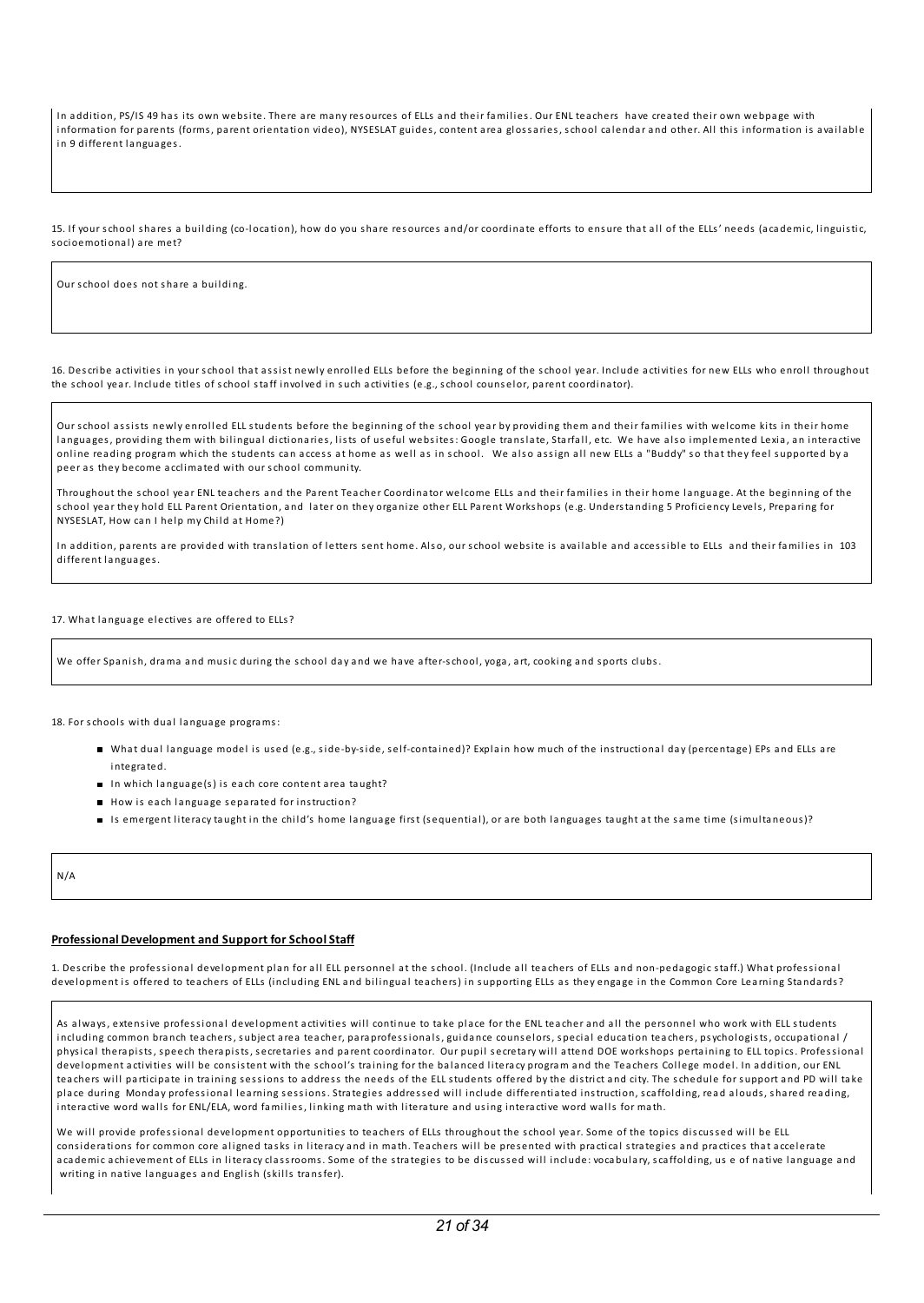Some of topics in math will include: pre-teaching essential vocabulary/language functions before beginning the tasks, using visuals and realia when introducing new words and concepts, building background knowledge, promoting oral language, native language support (peers, home language materials), using gra phic orga nizer a nd technology in order to ena ble access to content.

Our ENL and content area teachers attend numerous workshops offered by the Division of Multilingual Learners, Fordham University NYS/NYC Regional Bilingual Education resource Network. For example, our teachers attended a series of workshops on co-teaching integrated ENL.

Transitional students who have passed the NYSESLAT in the last 2 years will continue to receive support as they become full-time members of the mainstreamed classroom. Teachers of these students will be able to receive support and guidance from our ENL teacher to ensure that they continue to develop their English proficiency. They can suggest strategies to continue developing all modalities of language. Our Parent coordinator will continue to facilitate language translation services for the parents and students during parent teacher conferences, PTA meetings and other times. The guidance counselor will guide ELL students and their parents as they transition to high school by providing them with information about different high schools and programs s uita ble to the needs of ENL students.

2. Describe how your school meets the professional development requirements as per CR Part 154.2: 15% of total hours for al l teachers a nd 50% of total hours for bilingual education/ENL teachers receive ELL-specific professional development. Include how records are kept for professional development activities (e.g. agendas, attendance). Refer to ELL Policy and Reference Guide, Professional Development section.

As part of the new CR Part 154, we ensure that a minimum of 15% of the required professional development hours for all teachers is dedicated to language acquisition and best practices for English language learners. We send staff to district and borough wide workshops as well as host in-house professional learning sessions facilitated by our ENL teachers, Instructional Coach and Assistant Principals. Agendas and attendance sheets as archived with the Assistant Principal.

#### **Parental Involvement**

1. How does the school provide a nnual individual meetings with parents of ELLs to discuss goals of the program, la nguage development progress, la nguage proficiency assessment results, and language development needs in all content areas? Include provisions for interpretation and translation as needed. Note these meetings do not include mandated parent orientation meetings and DOE-scheduled parent-teacher conferences?

During our Tues day parental outreach, our certified ENL teachers cal l a nd emai l parents. We have have staff members who s peak the la nguages of our parents. Additionally, our ENL teachers contact parents to come in for meetings prior to the end of each marking period. During these meetings, teachers discuss aca demic a nd s ocial progress being ma de.

Every year our ENL teachers invite ELL parents to a dditional parent orientation meetings that are not DOE ma ndated. For example, this school our ENL teachers are going to hold a parent orientation meeting on September 24th, 2019 entitled: "Understanding 5 Proficiency Levels". In March of 2020, they will hold another ELL parent orientation entitled : "Preparing for NYSESLAT". During these non-mandated orientations we have staff members fluent in Mandarin, Cantonese, Arabic, Russian, Polish and Spanish and these staff members are there to provide translations to our ELL parents. During Individual meetings with ELL parents, teacher share assessments and progress made through Benchmark assessments. Teachers also discuss students' goals their progress towards reaching these goals.

2. Describe ELL parent involvement in your school. Include s pecific activities that foster parental involvement for parents of ELLs.

Additional support to encourage parents of ELL students is provided by the parent coordinator and the principal. All parents are encouraged to have ongoing meetings with teachers and when necessary, translators are provided by the school. Copies of all letters are sent home to parents and translated as necessary. Parents of ELL students are included in our school community. We plan on having workshops on the following topics: Internet safety, the High School application process and preparing for the State exams. In conjunction with our PTA we host monthly family events such as Movie Night and Game Night. All flyers sent home are translated and parent volunteers assist with translation during these events.

In addition, every year our teachers organize Cultural Feasts during which children are asked to bring and share their traditional dishes with other students. This is an excellent opportunity for our ELLs and their families to get involved and share their heritage with other students in our school.

Our school website is accessible to ELL students and their parents in over 103 languages. The website includes a plethora of information: school announcements, daily homework, trips, after school activities, PTA announcements, forms, links to helpful websites and others. We encourage all parents to communicate with teachers as often as they need and using their home language, if needed. Our school is also using the REMIND App which is available to parents in 5 la nguages.

#### **Additional Information**

Include any additional information that would be relevant to your LAP and would further explain and highlight your program for ELLs. You may attach/submit charts. This form does not allow graphics and charts to be pasted.

## N/A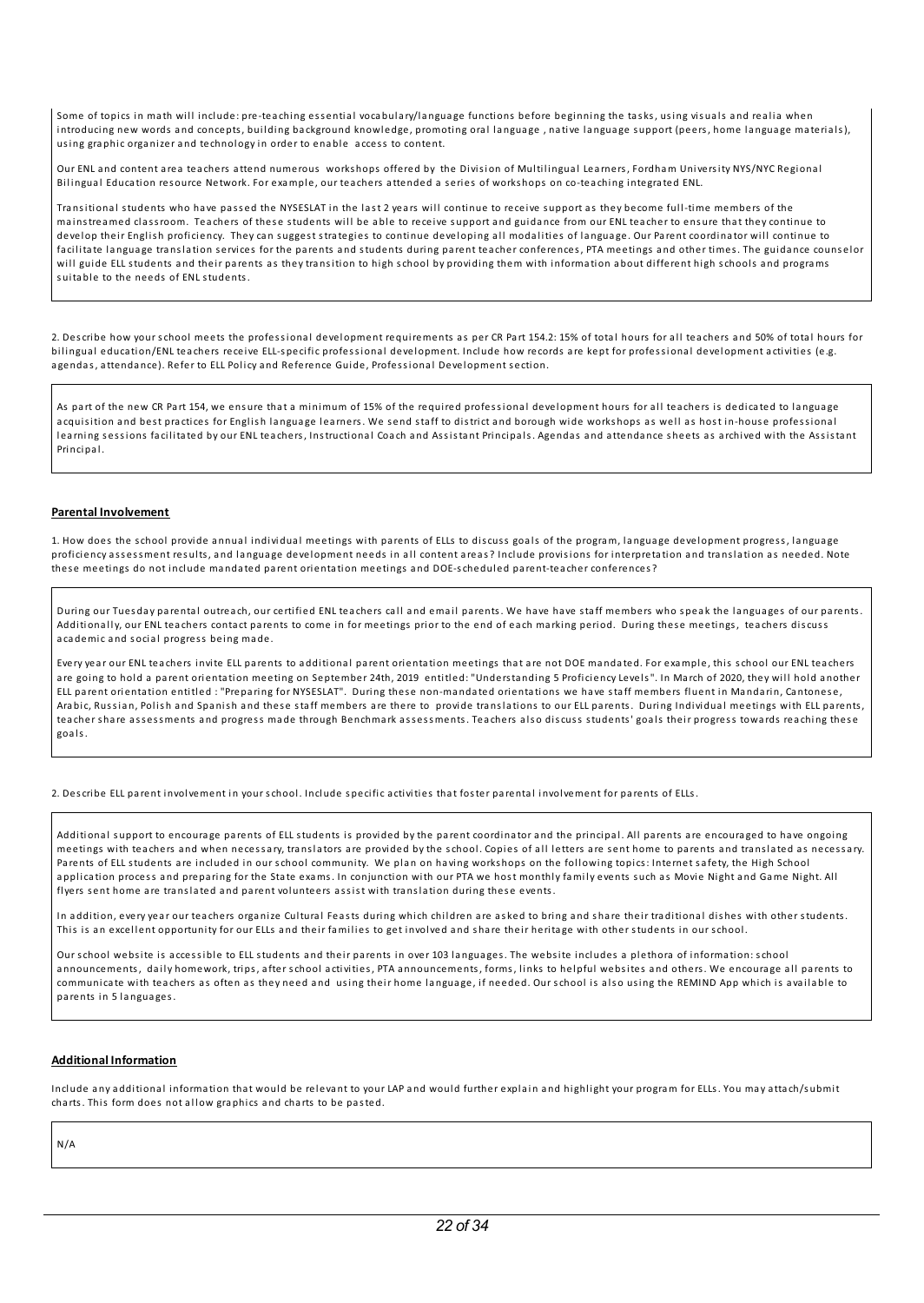#### **Part V:ELL Identification Attestation**

#### In accordance with New York State's Commissioner's Regulations Part 154 as outlined and implemented in the New York City's ELL Policy and **Reference Guide <http://intranet.nycboe.net/NR/rdonlyres/D89CC1F2-91B7-4C00-BEED-B0C6C23E0D9B/0/ELLPolicyandReferenceGuideFINALMarch2017.pdf> , I,**

Thomas Carty

#### , testify that the following ELL identification procedures and activities are adhered to and staff are trained on the following:

1. The ELL Identification Process is completed for each student within 10 school days of enrol lment (20 school days for students entering with IEPs).

1. The ELL Identification Process is completed for each student within 10 school days of enrol lment (20 school days for students entering with IEPs).

2. Enrollment status of each newly admitted student is determined

a. If student has been in NYS public schools within past 2 years, our school contacts previous school to obtain ELL status relevant assessment scores, and proficiency level.

b. If student has been outside of NYS public schools for more than 2 years, our school administers the ELL Identification Process as part of reentry.

2. Enrollment status of each newly admitted student is determined

a. If student has been in NYS public schools within past 2 years, our school contacts previous school to obtain ELL status relevant assessment scores, and proficiency level.

b. If student has been outside of NYS public schools for more than 2 years, our school administers the ELL Identification Process as part of reentry.

3. The home language of the student is determined by a trained and licensed pedagogue.

a. The parent completes the Home Language Identification Survey in the parent's preferred language; translation services are provided by a bilingual staff member, the DOE's over-the-phone translation services, or an alternative, high quality translation service.

3. The home language of the student is determined by a trained and licensed pedagogue.

a. The parent completes the Home Language Identification Survey in the parent's preferred language; translation services are provided by a bilingual staff member, the DOE's over-the-phone translation services, or an alternative, high quality translation service.

4. An interview with parents and students in English and the home language is conducted. This includes reviewing documents, prior assessments, and academic experience. An assessment of the student's abilities and/or work samples determines the student's literacy and math level in his/her home language.

4. An interview with parents and students in English and the home language is conducted. This includes reviewing documents, prior assessments, and academic experience. An assessment of the student's abilities and/or work samples determines the student's literacy and math level in his/her home la nguage.

#### 5. Eligibility for the NYSITELL is determined.

a. If the newly enrolled student is entering with an IEP, the school's Language Proficiency Team (LPT) recommends eligibility to the principal, who obtains final a pproval from the s uperintendent.

5. Eligibility for the NYSITELL is determined.

a. If the newly enrolled student is entering with an IEP, the school's Language Proficiency Team (LPT) recommends eligibility to the principal, who obtains final approval from the superintendent.

6. Student is a dministered the NYSITELL, if el igible.

6. Student is a dministered the NYSITELL, if el igible.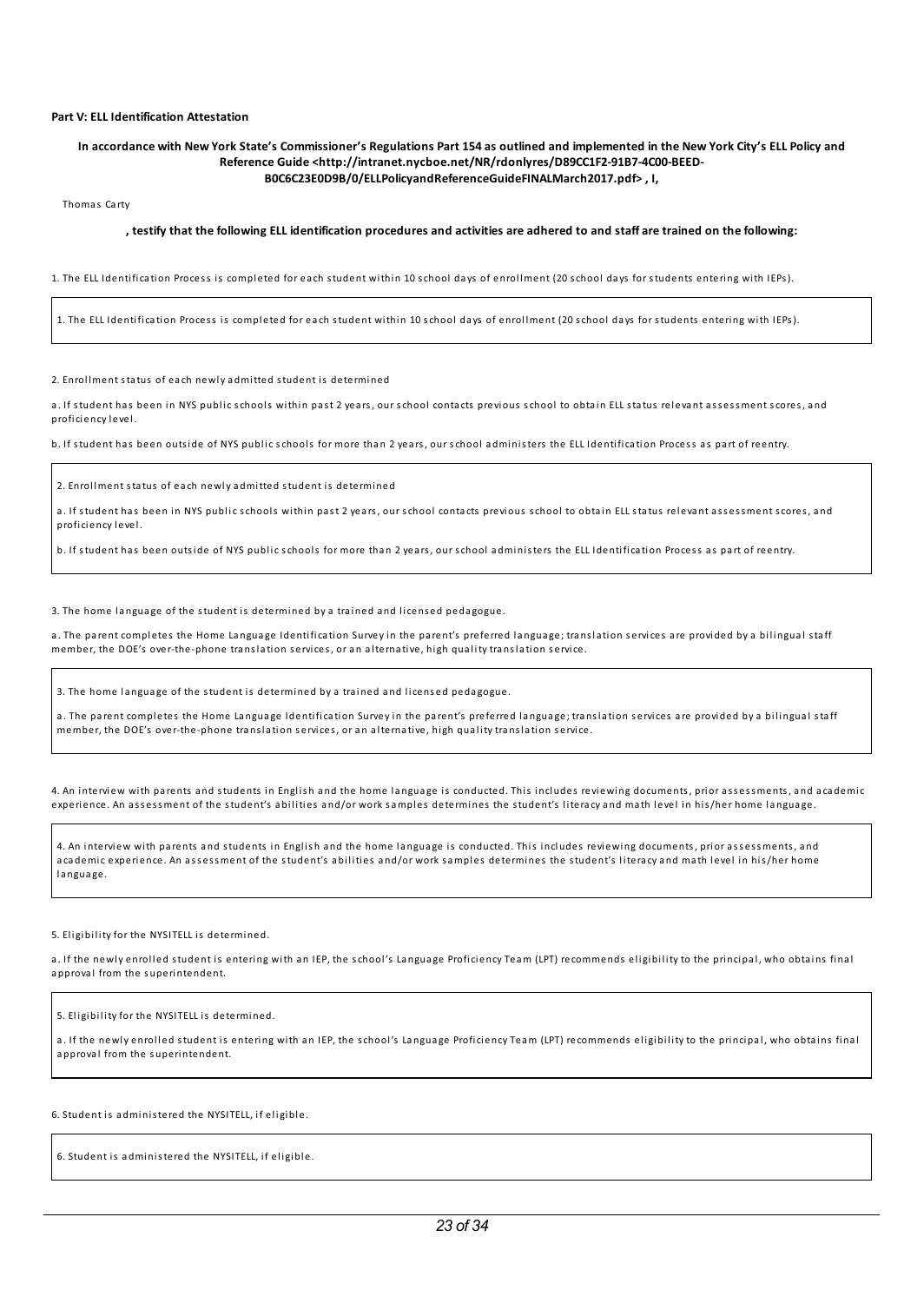7. Parent notification letters are sent to the parent in the parent's preferred language.

a. Parent is notified of their chi ld's ELL status a nd res ults of the NYSITELL.

7. Parent notification letters are sent to the parent in the parent's preferred language.

a. Parent is notified of their chi ld's ELL status a nd res ults of the NYSITELL.

8. If the student is identified as an ELL and the student's home language is Spanish, the student is administered the Spanish LAB.

8. If the student is identified as an ELL and the student's home language is Spanish, the student is administered the Spanish LAB.

9. Student with interrupted/inconsistent formal education (SIFE) status is determined using New York State's resources available on NYSED's website: **http://www.nysed.gov/bilingual-ed/schools/students-interruptedinconsistent-formal-education-sife <http://www.nysed.gov/bilingual-ed/schools/studentsinterruptedinconsistent-formal-education-sife>** .

9. Student with interrupted/inconsistent formal education (SIFE) status is determined using New York State's resources available on NYSED's website: **http://www.nysed.gov/bilingual-ed/schools/students-interruptedinconsistent-formal-education-sife <http://www.nysed.gov/bilingual-ed/schools/studentsinterruptedinconsistent-formal-education-sife>** .

10. If student is an ELL, parent is invited to the parent orientation meeting.

a. Parent orientation meeting provides parents with an explanation of each ELL program model offered in NYC; the parent video describing the three programs is presented (in parent's preferred language); parents are encouraged to ask questions so that they are informed about all ELL programs; translation and interpretation services are provided throughout the meeting.

10. If student is an ELL, parent is invited to the parent orientation meeting.

a. Parent orientation meeting provides parents with an explanation of each ELL program model offered in NYC; the parent video describing the three programs is presented (in parent's preferred language); parents are encouraged to ask questions so that they are informed about all ELL programs; translation and interpretation services are provided throughout the meeting.

11. ELL is placed in the ELL program that the parent selected.

a. If the ELL program that the parent selected is not available, the parent is offered a transfer to a school with that program in accordance with DOE transfer pol icies.

11. ELL is placed in the ELL program that the parent selected.

a. If the ELL program that the parent selected is not available, the parent is offered a transfer to a school with that program in accordance with DOE transfer policies.

b. If the ELL remains in the school, the ELL is placed in English as a new language and our school keeps track of parent choice so that when minimum thresholds are met, we can open the ELL program of choice.

b. If the ELL remains in the school, the ELL is placed in English as a new language and our school keeps track of parent choice so that when minimum thresholds are met, we can open the ELL program of choice.

12. Parents are notified that they have 45 days to appeal the ELL status of their child (ELL Reidentification Process).

12. Parents are notified that they have 45 days to a ppeal the ELL status of their chi ld (ELL Reidentification Process).

13. If the ELL Reidentification Process is implemented for any student, the principal reviews the decision of any student whose ELL status was changed because of the ELL Reidentification Process within 6 to 12 months.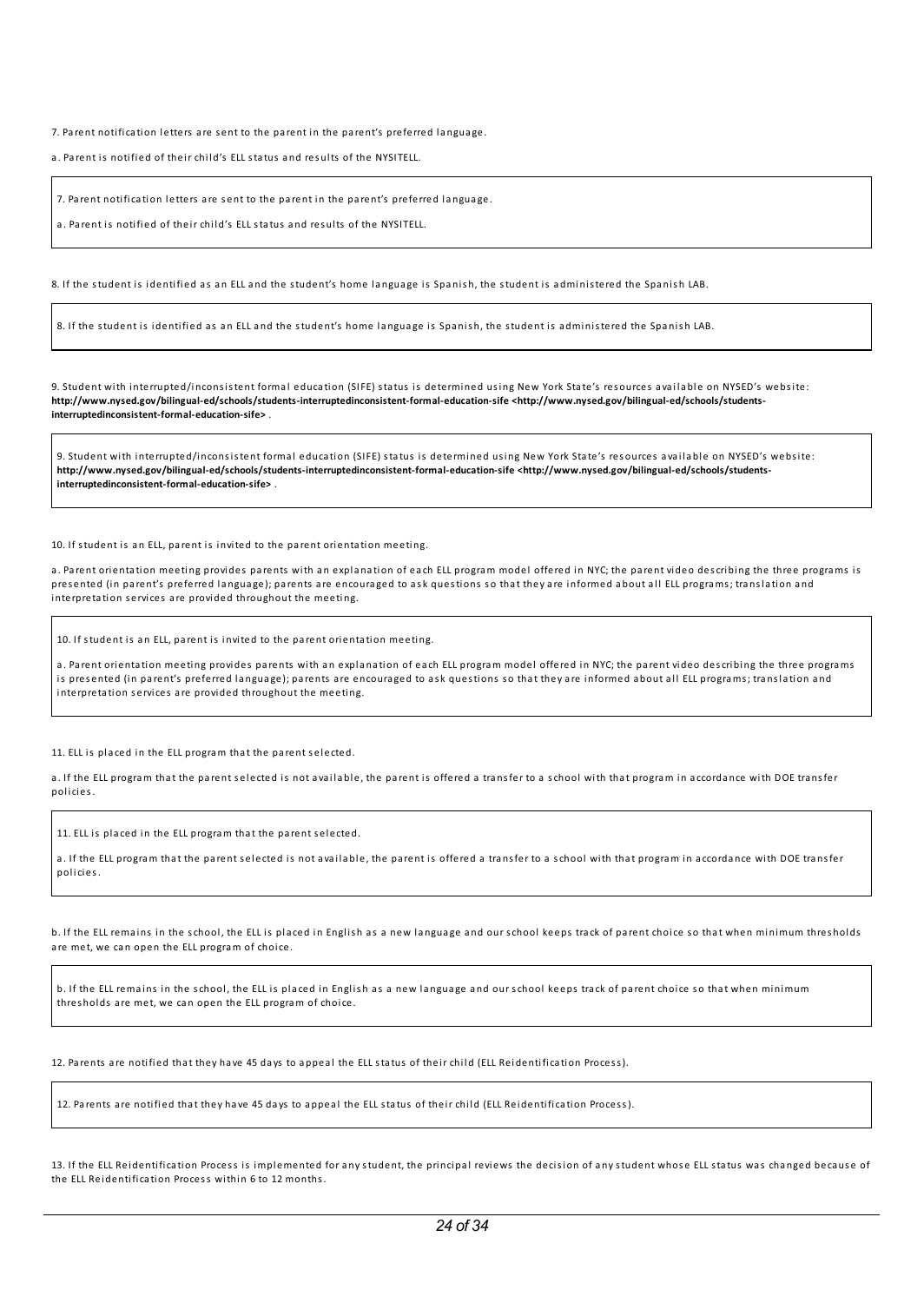13. If the ELL Reidentification Process is implemented for any student, the principal reviews the decision of any student whose ELL status was changed because of the ELL Reidentification Process within 6 to 12 months.

14. Copies of letters and parent notifications regarding ELL identification are kept in the students' cumulative files.

14. Copies of letters a nd parent notifications regarding ELL identification are kept in the students' cumulative fi les.

## **Part VI: LAP Assurances**

| <b>School Name:</b>  | Dorothy Bonawit Kole                                                                                                                      | <b>School DBN:</b> | 24Q049          |
|----------------------|-------------------------------------------------------------------------------------------------------------------------------------------|--------------------|-----------------|
|                      | Signatures of LAP team members certify that the information provided is accurate. Names listed in Part A, should align with this section. |                    |                 |
| Name (PRINT)         | <b>Title</b>                                                                                                                              | Signature          | Date (mm/dd/yy) |
| Thomas Carty         | Principal                                                                                                                                 |                    | 9/20/19         |
| Jessica Snell        | <b>Assistant Principal</b>                                                                                                                |                    | June 28, 2019   |
| Alexandria Agrinsoni | <b>Parent Coordinator</b>                                                                                                                 |                    | 09/20/19        |
| Magda Kubiak         | <b>ENL/Bilingual Teacher</b>                                                                                                              |                    | 09/20/19        |
| Kim Walters          | Parent                                                                                                                                    |                    | 09/20/19        |
| Marianna Morozova    | <b>Teacher/Subject Area</b>                                                                                                               |                    | 09/20/19        |
| N/A                  | <b>Teacher/Subject Area</b>                                                                                                               |                    | N/A             |
| Mary Shannon         | Coach                                                                                                                                     |                    | N/A             |
| N/A                  | Coach                                                                                                                                     |                    | N/A             |
| Lisa Viglietta       | <b>School Counselor</b>                                                                                                                   |                    | 09/20/19        |
| N/A                  | Superintendent                                                                                                                            |                    | N/A             |
| N/A                  | <b>Field Support Center Staff</b><br><b>Member</b><br>N/A                                                                                 |                    | N/A             |
| N/A                  | Other<br>N/A                                                                                                                              |                    | N/A             |
| N/A                  | Other<br>N/A                                                                                                                              |                    | N/A             |
| N/A                  | Other<br>N/A                                                                                                                              |                    | N/A             |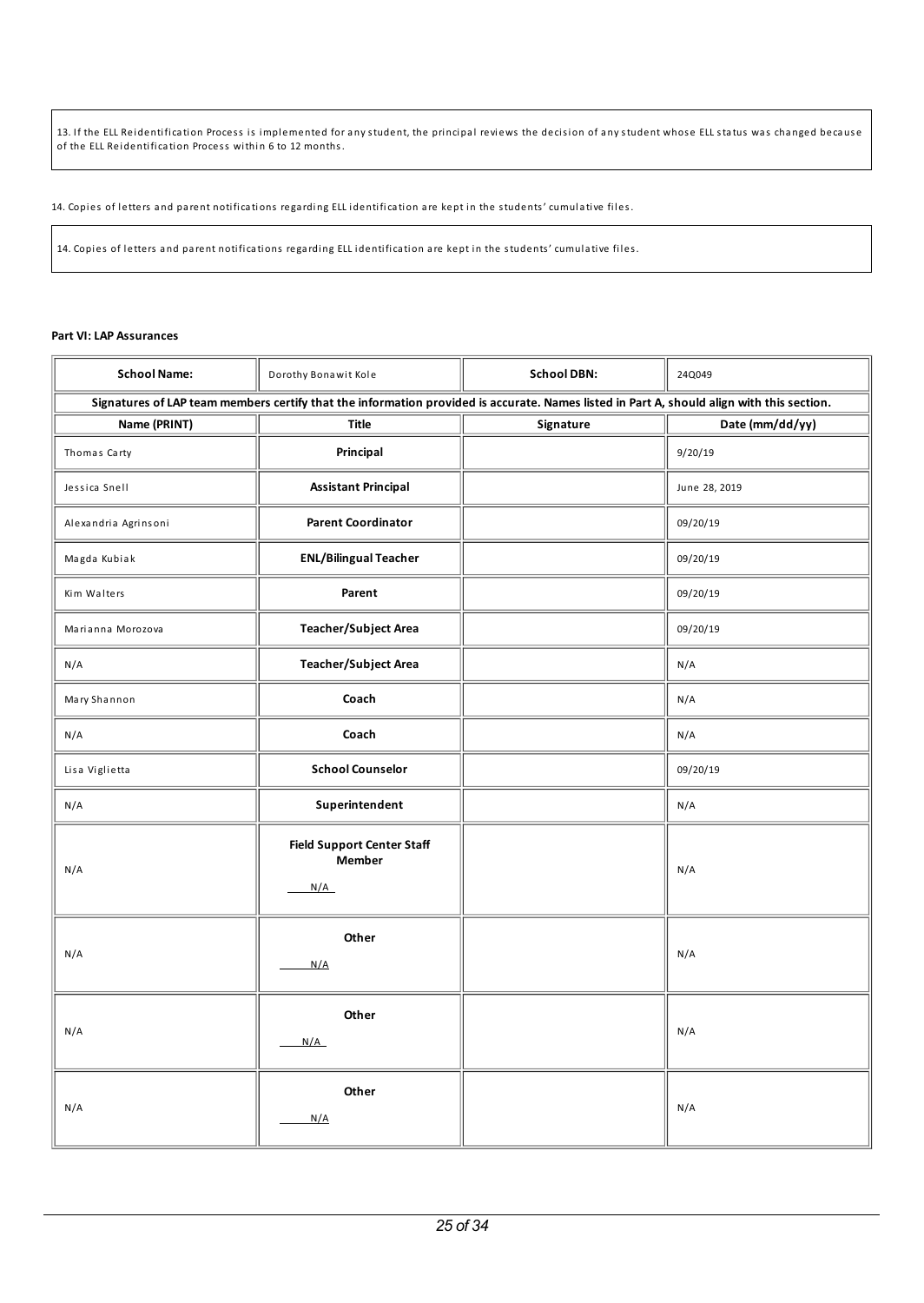## **2020-2021**

# **COMPREHENSIVE EDUCATIONAL PLAN ( LTI )**

| <b>DBN</b>         | 24Q049                        |
|--------------------|-------------------------------|
|                    |                               |
| <b>School Name</b> | P.S. 049 Dorothy Bonawit Kole |
|                    |                               |
| Principal          | Thomas Carty                  |

## **COMPREHENSIVEEDUCATIONAL PLAN OUTLINE**

OVERVIEW EDUCATIONAL PLANNING

**2020-21 LANGUAGE TRANSLATION AND INTERPRETATION PLAN**

**COVER PAGE**

**PART A: IDENTIFICATION AND ASSESSMENT OF PARENTS THAT CANNOT COMMUNICATE IN ENGLISH**

**PART B: COMMUNICATIONS CALENDAR & LANGUAGE SERVICES**

**PART C: TRAINING STAFF ON POLICIES AND PROCEDURE**

**PART D: PROVIDING NOTICE OF LANGUAGE ASSISTANCE SERVICES**

**PART E: MONITORING PROVISION OF LANGUAGE SERVICES**

## **2020-21 LANGUAGE TRANSLATION AND INTERPRETATION PLAN**

*Requirement under Chancellor's Regulations A663 for all schools*

The principal has designated the following staff member as the primary Language Access Coordinator (LAC) in Galaxy. If there is more than one LAC, list all.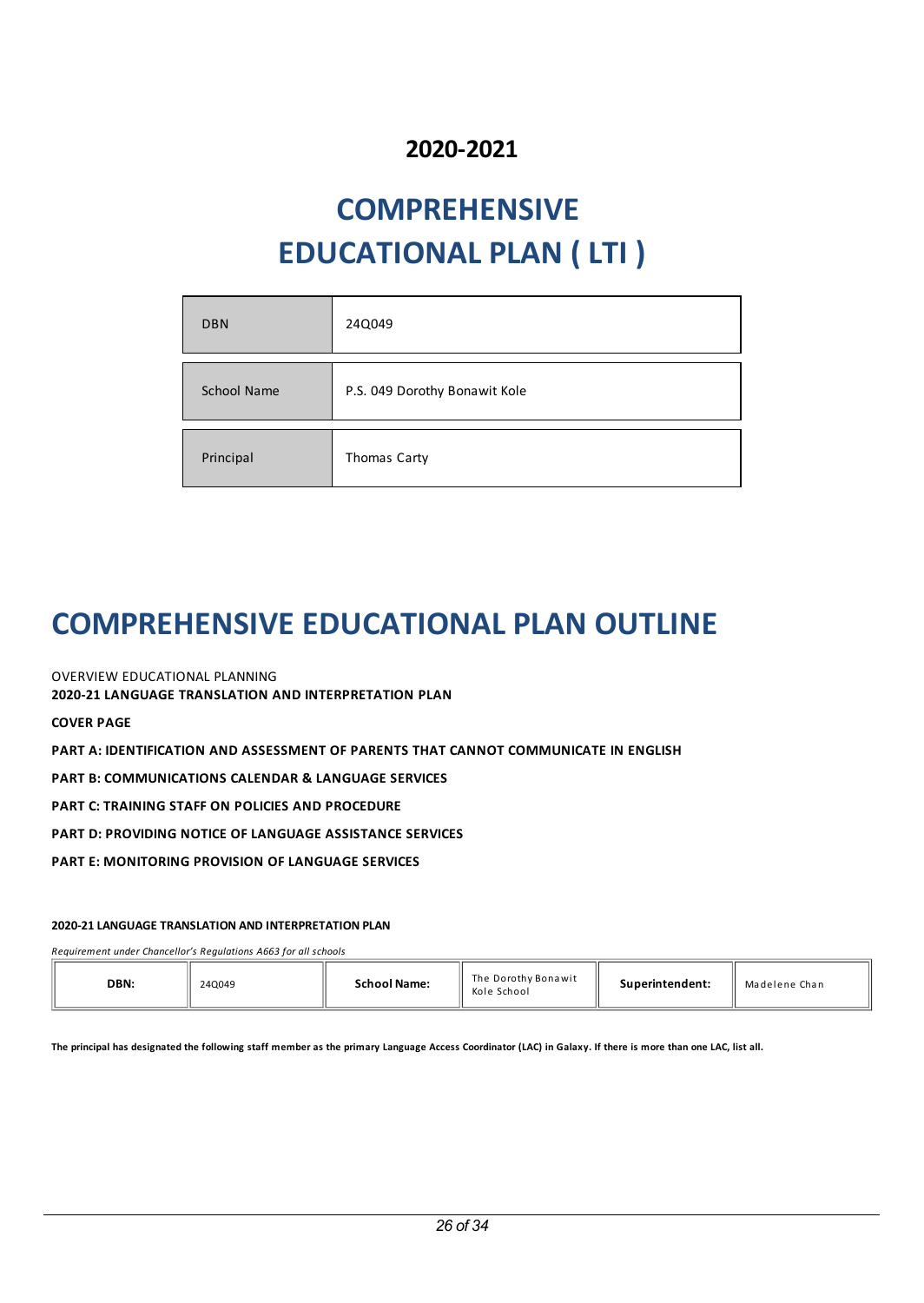| <b>First Name</b> | <b>Last Name</b> | $\ $ In which school year did the $\ $<br>Title |      | The LAC was involved in the<br>development of this plan?<br>Yes/No |
|-------------------|------------------|-------------------------------------------------|------|--------------------------------------------------------------------|
| Magda             | Kubiak           | <b>ENL Teacher</b>                              | 2018 | Yes                                                                |
|                   |                  |                                                 |      |                                                                    |
|                   |                  |                                                 |      |                                                                    |
|                   |                  |                                                 |      |                                                                    |

\*The Field Language Access Coordinator and Translations & Interpretation Unit will communicate with the LACs on translation, interpretation, compliance and budget.

#### **Cover Page**

School Goal: To ensure that parents whose preferred language is other than English are provided with meaningful opportunities to participate in and have access to programs a nd s ervices critical to their chi ld's education (**Chancellor's Regulation A-663 <http://docs.nycenet.edu/docushare/dsweb/Get/Document-151/A-663%20Translation%203-27-06%20.pdf>** ).

By developing each of the following components, your school will have a comprehensive plan to provide translation and interpretation services for all parents that cannot communicate in English (not just parents of ELL students).

### **Part A: Identification and Assessment of Parents that Cannot Communicate in English**

- Describe the data and methodologies used to assess language preferences of the parent community for both written and oral communication. Include pertinent information culled from:
	- Part III of the Home Language Identification Survey (HLIS)
	- Automate The System (ATS) reports
	- Student Emergency Contact cards
	- Surveys conducted by your school.

A parent s urvey was distributed in June of 2017 asking parents:

1) In what language they prefer to receive information;

2) In what form they would prefer tra nslation i.e., written, verbal, or over the phone.

The parent survey was translated into the predominant languages of our school population. In late August, the Home Language Surveys were reviewed to ascertain the language composition of incoming families. In Mid-September each homeroom teacher was given an in house document entitled "Home Language Needs", which asked them to identify the student's names whose parents read or spoke a language other than English at home. A copy of the completed Home La nguage Needs form, for each class is kept in the Parent Coordinators office for easy reference. The original is stored by the teacher in a prominent place for easy reference throughout the year. The ENL teachers work with the Parent Coordinator a nd school staff throughout the year to ens ure that the tra nslations needs of the students are met. A s prea ds heet of ELL students that require tra nslations for state exams is kept in the Parent Coordinator office as well as with the ELL teacher.

2. List parents' preferred languages for both written and oral communication. List ALL languages, including English, which are represented in your school community. This **information can be found in the Parent's Preferred Language Report (RCPL) ATS report.**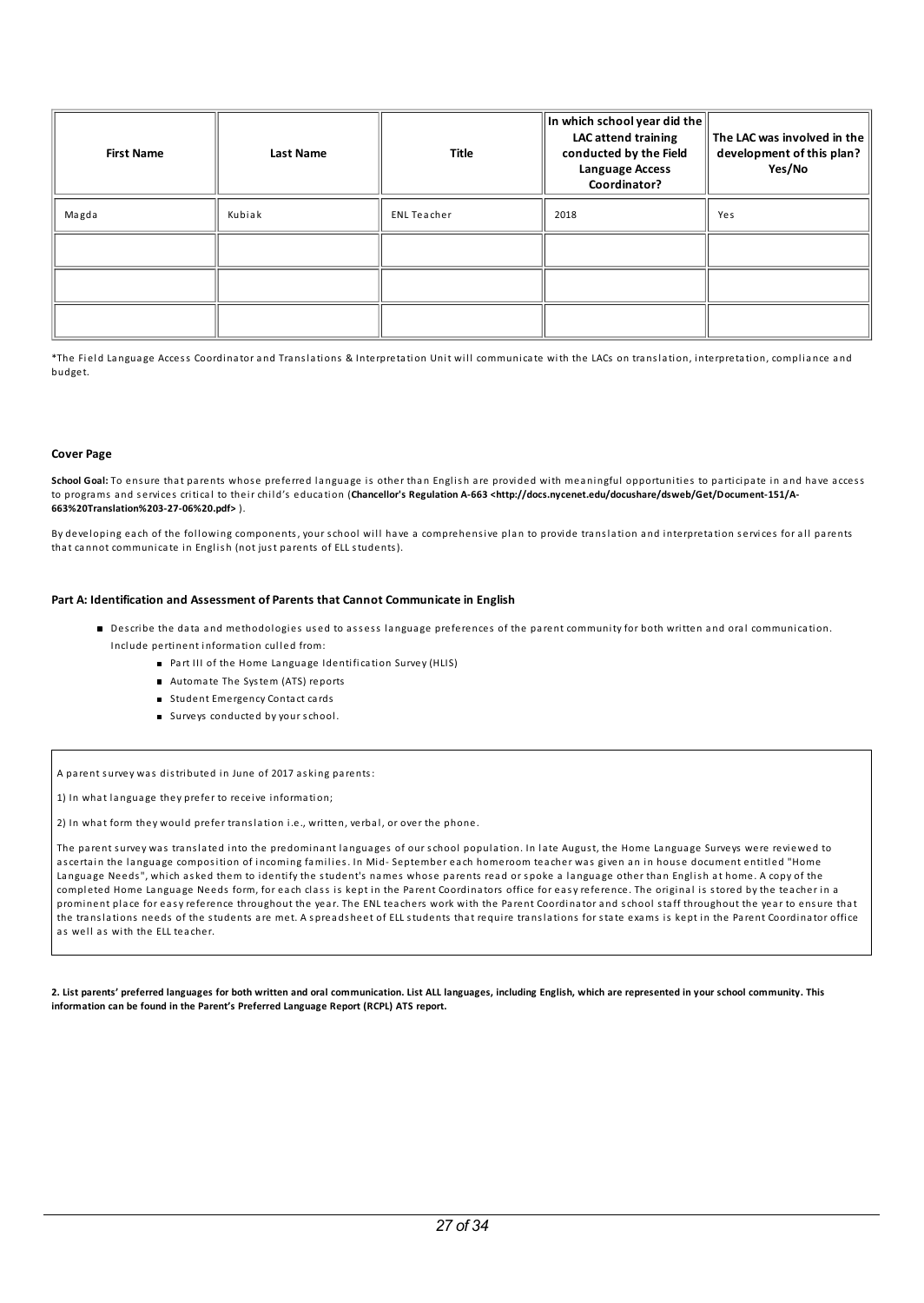| Language   | <b>Written Preferred</b>  | <b>Percent Written</b> | <b>Oral Preferred</b> | <b>Percent Oral</b> |
|------------|---------------------------|------------------------|-----------------------|---------------------|
| Albanian   | $\overline{\mathbf{3}}$   | .23                    | $\overline{4}$        | .41                 |
| Armenian   | $\,1\,$                   | .08                    | $\mathbf 1$           | .08                 |
| Arabic     | $\,$ 6 $\,$               | .46                    | $\boldsymbol{6}$      | .46                 |
| Bengali    | $\,1\,$                   | .08                    | $\overline{2}$        | $.15\,$             |
| Bulgarian  | $\mathbf 1$               | .08                    | $\mathbf{1}$          | .08                 |
| Hungarian  | $\overline{2}$            | .15                    | $\overline{2}$        | .15                 |
| Indonesian | $\overline{2}$            | .15                    | $\overline{2}$        | .15                 |
| Italian    | $\,1\,$                   | .08                    | $\,1\,$               | $.08\,$             |
| Korean     | $\overline{2}$            | .15                    | $\overline{2}$        | .15                 |
| English    | 990                       | 76.45                  | 980                   | 75.68               |
| Polish     | 26                        | 2.01                   | 27                    | 2.08                |
| Portuguese | $\overline{2}$            | $.15\,$                | $\overline{2}$        | .15                 |
| Romanian   | $\mathbf 2$               | $.15\,$                | $\sqrt{4}$            | .31                 |
| Russian    | 45                        | 3.47                   | 42                    | 3.24                |
| Spanish    | 91                        | 7.03                   | 96                    | 7.41                |
| Turkish    | $\overline{2}$            | $.15\,$                | $\mathbf 1$           | $.08\,$             |
| Tajik      | $\overline{2}$            | .15                    | $\overline{4}$        | .31                 |
| Urdu       | $\mathbf 1$               | .08                    | $\mathbf 1$           | .08                 |
| Uzbek      | 40                        | 3.09                   | 39                    | 3.01                |
| Vietnamese | $\ensuremath{\mathsf{3}}$ | .23                    | 3                     | .23                 |

### 3. List languages spoken by school staff and the number of school staff that are comfortable using their language skills to communicate with parents.

Spa nis h- 8 staff members Ara bic- 1 staff member

Alba nia n- 3 staff members

Ca ntones e- 2 staff members

Polish-2 staff members

Italian - 5 staff members

Greek- 2 staff members

Russia n - 2 staff members

## **Part B: Communications Calendar & Language Services**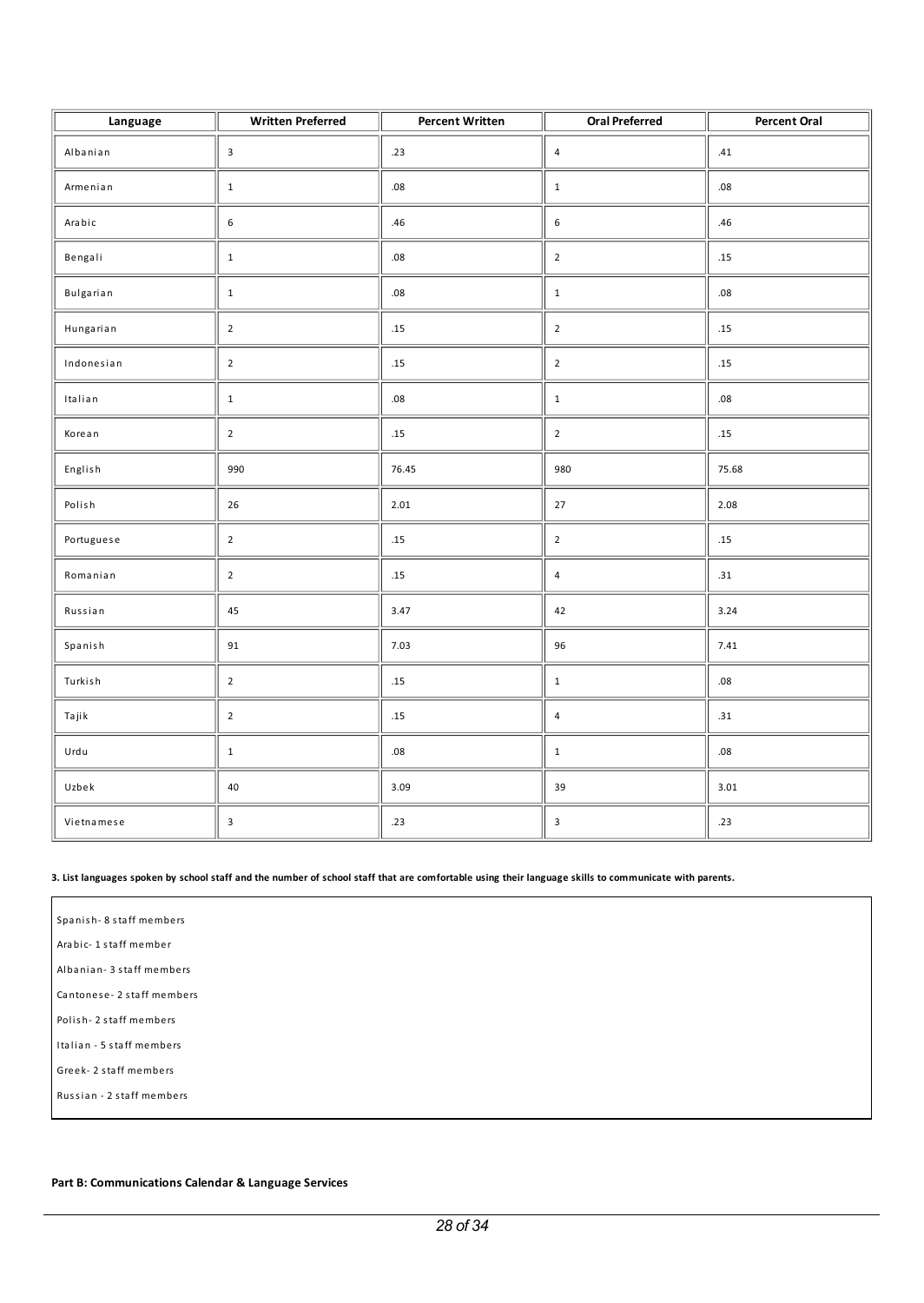1. List the documents your school typically disseminates every year that require translation, roughly when they will be distributed to families, and plans to translate the **documents.**

| <b>Document Name</b>      | <b>Month/Frequency Distributed to Families</b> | How do you plan to translate? Include<br>procedures/resources to ensure timely<br>provision of translated documents to parents. |
|---------------------------|------------------------------------------------|---------------------------------------------------------------------------------------------------------------------------------|
| School calendar of events | monthly                                        | posted on website<br>translated by staff and pack-packed home                                                                   |

2. List the formal face-to-face meetings your school will typically have with parents throughout the school year, such as parent-teacher conferences or curriculum nights, when **they will occur, and plans to provide interpretation at those meetings.**

| <b>Meeting Name</b>        | <b>Month/Frequency of Meetings</b> | <b>HOW DOES YOUR SCHOOL PLAN TO PROVIDE</b><br>INTERPRETATION SERVICE(S)? Include strategies<br>to ensure communication takes place in the<br>parent's language. |
|----------------------------|------------------------------------|------------------------------------------------------------------------------------------------------------------------------------------------------------------|
| Back to school night       | September 2019                     | posted on website<br>translated by staff and pack-packed home                                                                                                    |
| PTA meetings               | monthly                            | posted on website<br>translated by staff and pack-packed home                                                                                                    |
| Parent teacher conferences | December/March/May                 | posted on website<br>translated by staff and pack-packed home                                                                                                    |

3. Describe your school's communication strategy to reach limited-English-proficient families in the event of (1) a school-wide emergency (i.e. lockdown, fire, etc..) and (2) a student-specific event (i.e. student attendance, nurse/hospital visit, etc..).

We have at least one staff member who speaks the language of our limited English proficient families. We provide these staff members with their contact information to ensure all families are aware of what is going on in the school community.

## **Part C: Training Staff on Policies and Procedure**

Describe how your school will ensure that all staff members are aware of the goal of Chancellor's Regulation A-663 **<http://docs.nycenet.edu/docushare/dsweb/Get/Document-151/A-663%20Translation%203-27-06%20.pdf>** a nd what res ources are avai la ble to meet compl ia nce.

Administration meets with staff prior to the school year beginning to ensure they are aware of these mandates. Staff is also provided with the information to utilize the Translation Unit.The Language Access Coordinator meets with teachers periodically to ensure limited English proficiency families are receiving all res ources a nd information on their la nguage of preference.

#### **Part D: Providing Notice ofLanguage Assistance Services**

Describe how your school will make parents that cannot communicate in English aware of their right to receive information. Include any:

- Translated signage
- Brochures/flyers/letters shared with parents
- Any parent engagement events where this is express ed (i.e. PTA meetings, international parent's night, etc..)

Our school has posted signage in multiple languages in the main office and by the security agent's desk to notify parents about the translation and interpretation services we have available. As per chancellor's regulations, within 30 days of school enrollment, a parent's primary language is assessed via interview and recorded on ATS and on the blue emergency cards. The ENL teachers and the parent coordinator work together to ensure that parents are informed about translation services both at PS/IS 49 and online through the Department of Education website where several important documents have already been translated and made available in several languages. For example, the HLIS is available in multiple languages at our school. The Parents' Bill of Rights,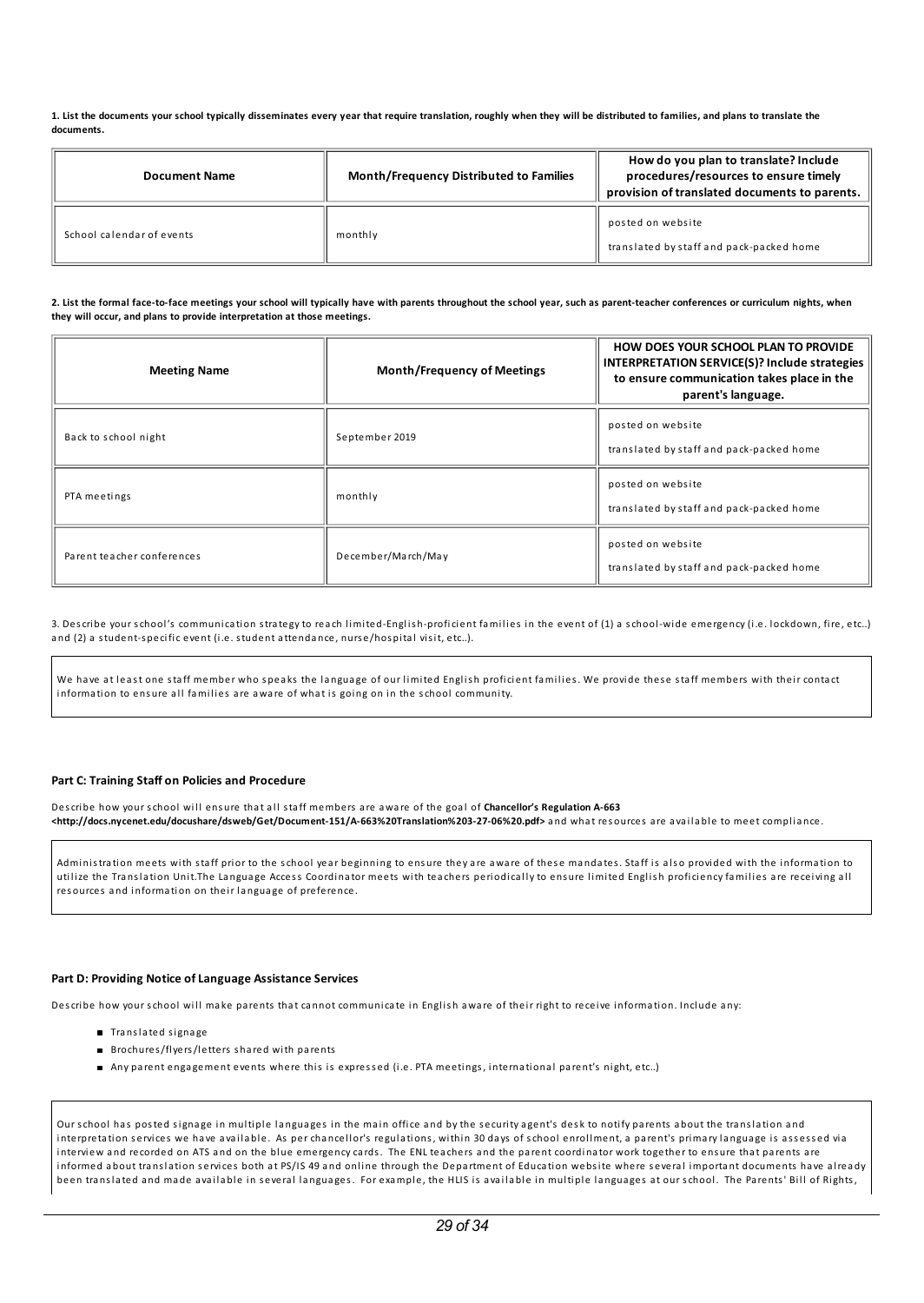notification of special services forms, notification of citywide ELL parent meetings, ELL parent orientation forms and the parent selection survey are also all provided in multiple languages- Spanish, Chinese, Russian, and Uzbek are the languages we receive requests for translation in at our school. Again, we use in-house school staff, parent volunteers, online resources through the DOE and the DOE Translation and Interpretation Unit's services to provide oral and written translation resources for our parents.

### **PartE: Monitoring Provision ofLanguage Services**

Describe mechanisms your school will use to gather feedback from limited-English-proficient parents, in the parents' language, on the language services they receive. How has your school implemented the feedback to improve language services?

Our school plans on using the Parent Survey as a primary source of information. We also plan on having our bilingual Parent Coordinator conduct interviews with parents to gather their feedback on the quality and availability of services. When parent workshops are conducted, we will collect satisfaction surveys and analyze the data. The PTA will also be a great resource for us and will be able to provide with a lot of data regarding quality and availability. This year we would like to initiate a focus group of parents, inclusive of all cultures and languages represented to discuss best practices in communicating to the parent body.

## **2020-2021**

# **COMPREHENSIVE EDUCATIONAL PLAN ( Title III )**

| <b>DBN</b>  | 24Q049                        |
|-------------|-------------------------------|
| School Name | P.S. 049 Dorothy Bonawit Kole |
| Principal   | Thomas Carty                  |

## **COMPREHENSIVEEDUCATIONAL PLAN OUTLINE**

OVERVIEW EDUCATIONAL PLANNING **TITLE III SUPPLEMENTAL PROGRAM FOR ELLS FOR THE 2020-21 SY PART A: SCHOOL INFORMATION**

**PART B: DIRECT INSTRUCTION SUPPLEMENTAL PROGRAM INFORMATION**

**PART C: PROFESSIONAL DEVELOPMENT**

**PART D: PARENTAL ENGAGEMENT ACTIVITIES**

**PART E: BUDGET**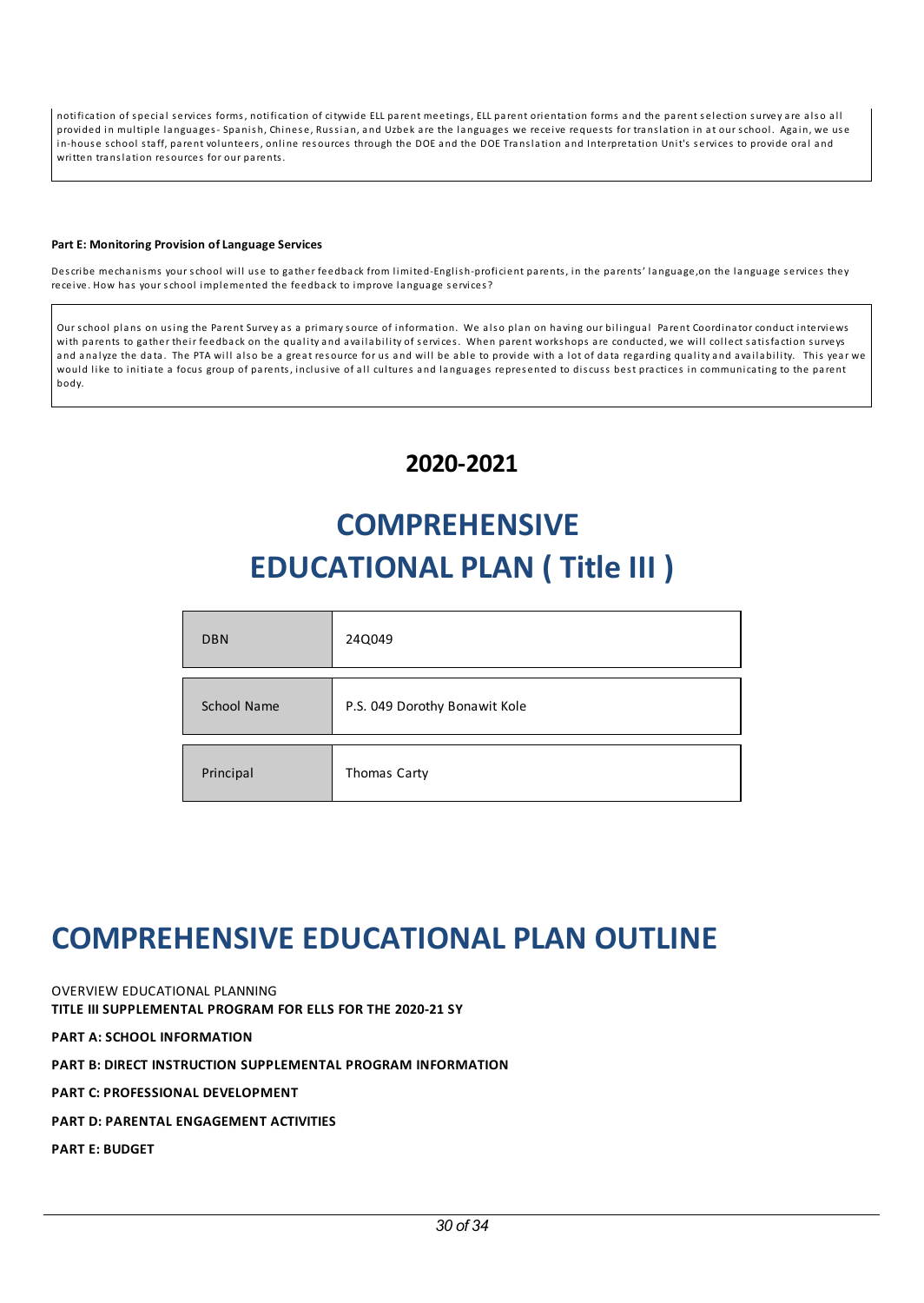#### **Title III Supplemental ProgramforELLs for the 2020-21 SY**

Directions: Title III supplemental services for ELLs must include all of the following three components:

- **Direct instruction**: activities must be used to support language development, English and native language instruction, high academic achievement in math, a nd/or other core aca demic areas.
	- The Title III supplemental instructional services must be based on student need
	- These supplemental services should complement core bilingual and ESL services required under CR Part 154.
	- Direct s upplemental s ervices s hould be provided for before school, after school, a nd Saturday programs.
	- $\blacksquare$  Teachers providing the services must be certified bilingual education and/or ESL teachers.
- **High quality professional development** that is "of s ufficient intensity a nd duration to have a positive a nd lasting impact on the teachers' performa nce in classrooms."
	- Professional development activities should be well-planned, ongoing events rather than one-day or short-term workshops and conferences.
- **Parent engagement** and supports must ensure that there are appropriate translation and interpretation services to meet community needs.
	- These are in addition to mandated activities, such as parent orientation during ELL identification process.

NOTE: The Title III program planning ratio is as follows: 60% direct to instruction, 10% to parental involvement, 10% to professional development, and 20% to OTPS. For more information on Title III requirements, pleas e s ee the School Al location Memo or contact your **Senior ELL Compliance and Performance Specialist <http://schools.nyc.gov/NR/rdonlyres/3E8548AB-3824-4328-91CE-18F2399599BA/0/SeniorELLComplianceandPerformanceSpecialistApril2014.pdf>** . Any updates or revisions to this pla n must be ma de through the **iPlan portal <http://www.iplanportal.com/>** by June 30.

#### **Part A:School Information**

| SCNOOI:<br>. | e Dorothy Bonawit Kole<br>The<br>. | DBN: | 240049<br>____ |
|--------------|------------------------------------|------|----------------|
|              |                                    |      |                |

This school is (check one):

NOT conceptually consolidated (must complete part E below)

#### **Part B: Direct Instruction Supplemental Program Information**

The direct instruction component of the program will consist of (check all that apply):

| The direct instruction component of the program will consist of (check all that apply): |    |  |
|-----------------------------------------------------------------------------------------|----|--|
| After school,                                                                           |    |  |
|                                                                                         |    |  |
| Total # of ELLs to be served:                                                           | 60 |  |

Grades to be served by this program (check all that apply):

Grades to be served by this program (check all that apply):  $k$ , 1, 2, 3, 4, 5, 6, 7, 8

| Total # of teachers in this program:   |  |
|----------------------------------------|--|
| # of certified ESL/Bilingual teachers: |  |
| # of content area teachers:            |  |

Describe the direct instruction s upplemental program here a nd include the

nationale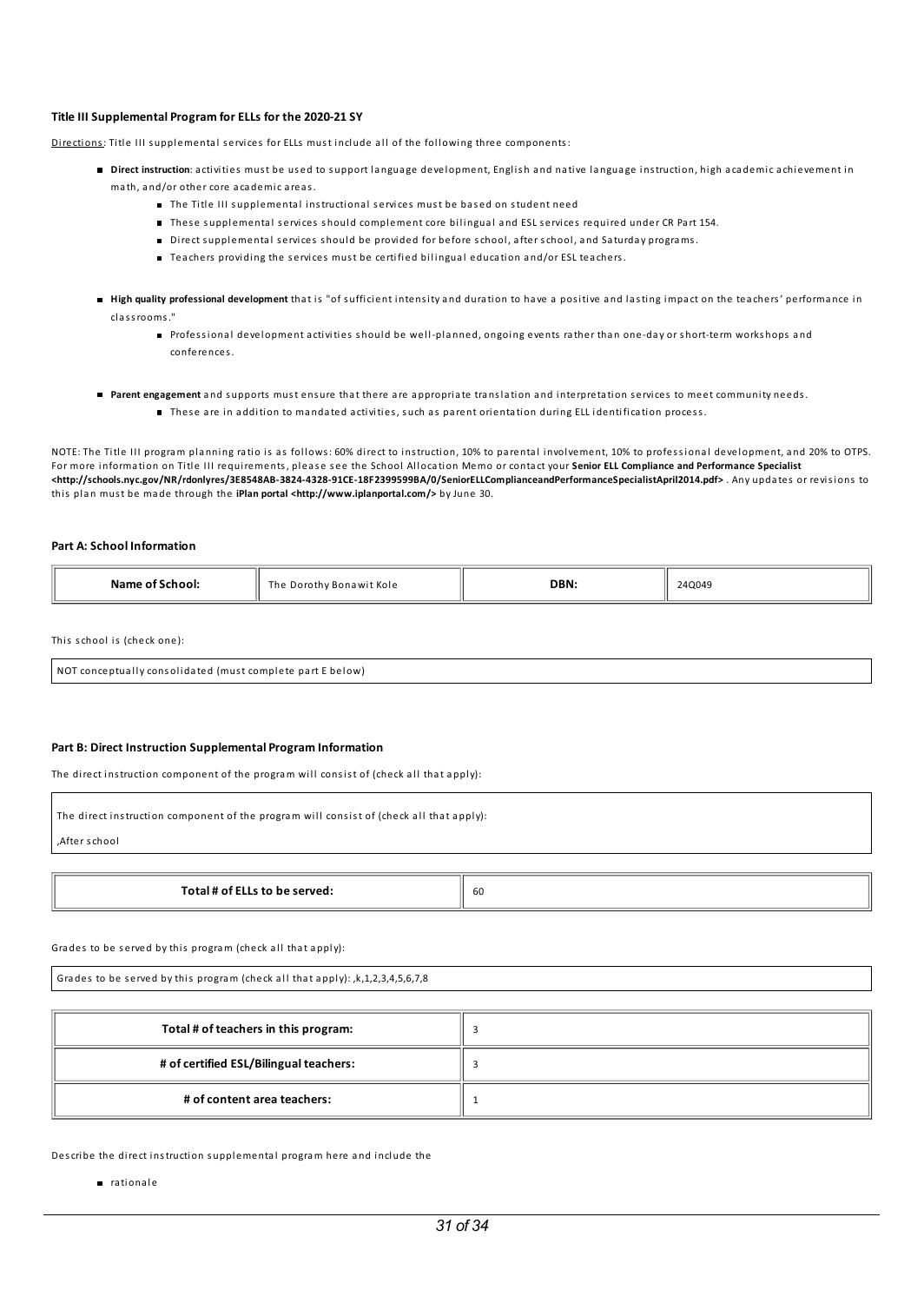- us ubgroups and grade levels of students to be served
- schedule and duration
- **a** language of instruction
- # and types of certified teachers
- types of materials

PS/ IS 49, a K - 8 school implements a free standing ENL program in accordance with CR Part 154 and Title III guidelines for approximately 60 students. All students are provided with programs that will enable them to meet the Next Generation Learning Standards. Our school vision includes developing a program that focuses on literacy, math and technology supported by the cultural arts. Our staff members are introduced to quality professional development that helps them align their lessons in accordance with our educational philosophy.

Our Title III program will provide English Language Learners with supplemental instruction in different School Instructional Programs on several levels according to NYSESLAT, MAPS assessment, EasyCBM, NewsELA and NYS exams. Our ENL student population is a diverse group who speak a variety of languages, some of which include Russian, Uzbek, Spanish, Chinese, Polish and Hungarian. Upon examining the NYSESLAT scores (2018 & 2019), ELL Data Analysis Tool (EDAT), state assessments, benchmark assessments as well as running records, we determined that our ELL students needed supplementary instruction in literacy and math in grades K-8. Due to COVID, our students will receive instruction virtually via Zoom. Students will be grouped by grade and proficiency levels.

In order to maximize success, materials will be purchased to maximize student performance (word to word bilingual dictionaries, glossaries, content area dictionaries, picture dictionaries, native language books, NYSESLAT test materials). This year we will also use Lexia, an on line reading program to support reading comprehension and provide individualized instruction. Weekly reports will provide teachers with data in order to plan small group lessons. The program also provides direct adaptive instruction in phonemic awareness, systematic phonics instruction and methods to improve fluency. For the math portion of our supplemental Title III program we will use Castle Learning, which the school has purchased with other funds. Castle Learning also provides teachers with weekly data reports which will help target students' needs.

Our ELL students in grades K-8 will participate in:

\*An After School ENL Academy which meets weekly by grade. The program will run from the week of December 7, 2020 through the week of April 19th, 2021 ,exclusive of Holidays: 16 sessions. The After School ENL Academy will be managed by 3 ENL certified teachers and 1 CB teachers for the cost of 16- 3 hour sessions that will be charged to Title III. The CB teachers is trained in ENL methodologies. In order to provide English language development support students are provided with interactive picture word walls, bilingual dictionaries and glossaries.

#### **Part C: Professional Development**

Describe the school's professional development program for Title III Program teachers as well as other staff responsible for delivery of instruction and services to ELLs.

- nationale
- teachers to receive training
- schedule and duration
- topics to be covered
- name of provider

In order to support the instructional programs, the ENL teacher will continue to participate in various professional development opportunities provided by the Division of Students with Disabilities & English Language Learners, NYCDOE. For instance, this school year our ENL teachers participated in the following workshops: Determining the Annual Measurable Achievement Objectives, Socratic Seminar of ENL students, monthly workshops entitled, " English as a New Language: Helping ELLs Integrate into Our Schools" offered by Queens North Field Support Center.

In addition, we will provide three professional learning sessions that will be tailored to support the four Title III service providers in implementing the Title III program activities described in the narrative.

Rationale: To ensure teachers are receiving receiving support to provide a successful Title III program, as well as classroom teachers that work with ELLs, there will be opportunities to attend professional development.

Teachers to receive training: Title III service providers.

3. Schedule and Duration: Teachers, who work with ELLs in Title III program/ Teacher of parents of ELLS, will be invited to discuss ESL strategies and methods and implementation of these in their teaching. Three PD meetings will take place for 50 minutes prior to the start of the school day beginning December 2020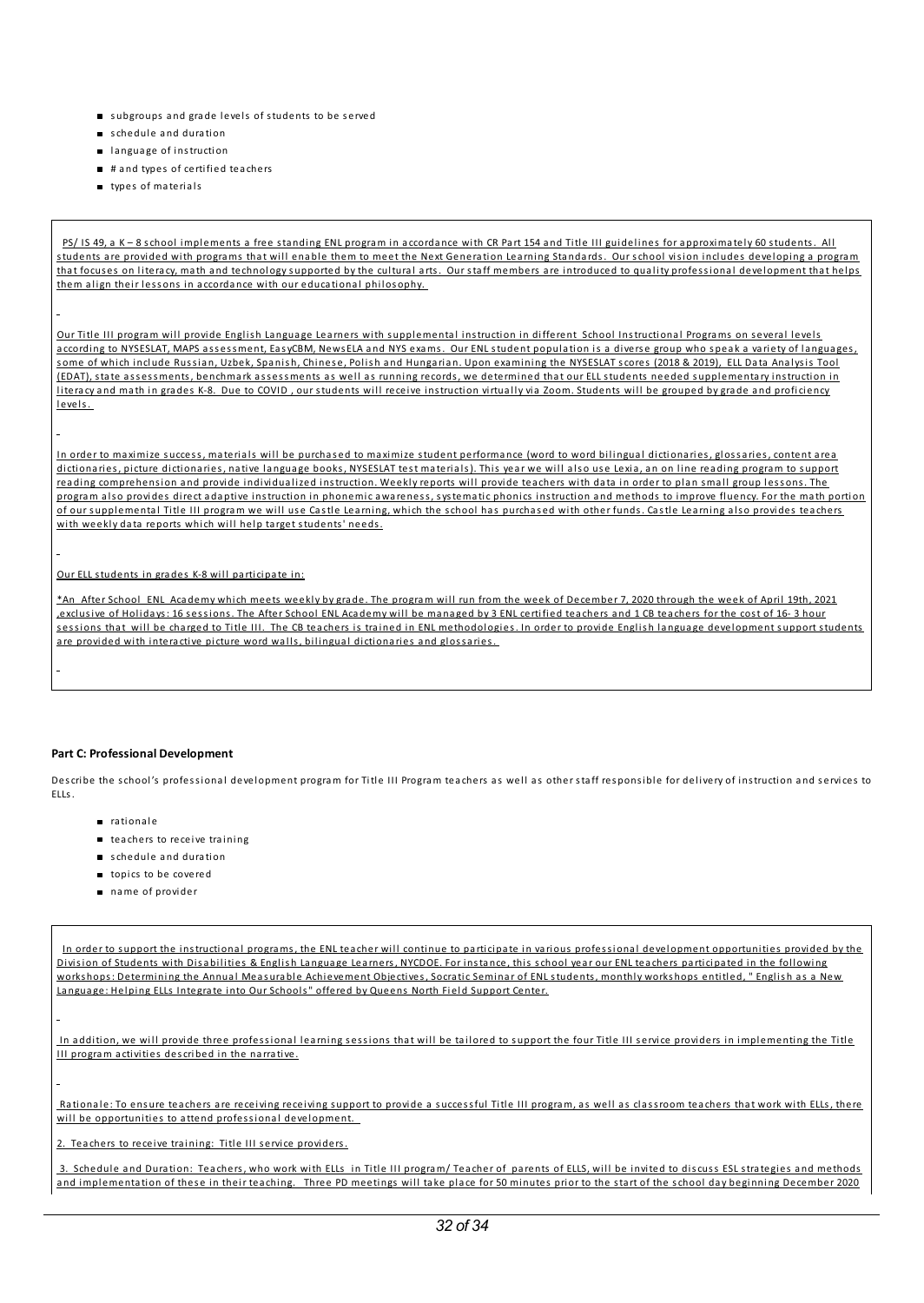(three sessions).

4. Topics to be covered:

-Scaffolding: We will be addressing how to scaffold tasks so ELLs can be provided with support while engaging rigorous tasks. Scaffolds for ELLs should support them academically and linguistically. We will use Engage NY's Scaffolding Instruction of English Language Learners: Resource Guides for English Language Arts and Mathematics, Kaylene Beers:" When Kids Can't Read", and "Scaffolding Language, Scaffolding Learning: Teaching Second Language Learners in the Mainstream Classroom" by Pauline Gibbons. In addition, The Teaching Channel Core Videos for ELLs will be used to model lessons for ELLs.

- Analyzing baseline assessments to develop and deliver appropriate lessons. Meeting the needs of all ENL students

-Aligning Priority standards to topics teachers are focusing on during the Title III program. To ensure these professional learning sessions are having a direct impact on the students, the Assistant Principal will meet weekly on Mondays from 2:20-2:50 with the Title III teachers to discuss progress and visit the after school sessions.

5. Name of Provider: Ayfer Mehmet, ENL teacher

24Q049 will use other funding sources to complement all additional costs. All attendance sheets and agendas will be housed in the Assistant Principal's office.

#### **Part D: ParentalEngagement Activities**

Describe the parent engagement activities targeted toward parents of ELLs that will impact higher achievement for ELLs. NOTE: These are in addition to mandated activities, such as parent orientation during ELL identification process.

- n rationale
- schedule and duration
- topics to be covered
- name of provider
- $\blacksquare$  how parents will be notified of these activities

Due to the fact that our ELL population is growing, we offer several workshops which will introduce parents to the educational program and provide them with strategies that they can incorporate to support the acquisition of English. Parent workshops will be conducted and facilitated by the assistant principals, literacy coach and parent coordinator. Most workshops will last one hour and are held throughout the school year via Zoom. Topics to be covered as as follows:

\*Parents will become familiar with our school's website and many resources on the website. (December 2020)

\*Parents wi l l become fami l iar with Google Classroom a nd Zoom. Ja nuary 2021

\* Parents will become familiar with Lexia, NewsELA and Castle Learning. Parents will be given specific strategies and tips to support their children at home. (March 2021)

In order to ensure that all participating parents /families of ELLs benefit from these workshops we will provide parent volunteer translators. The parents will be notified through translated notices that will be backpacked, e-blasted, posted on Instagram, teacher's Google classes and our school website.

24Q049 will use other funding sources to complement all additional costs.

### Part E: **Budget**

| FOR SCHOOLS NOT CONCEPTUALLY CONSOLIDATED ONLY. Ensure that your Title III budget matches your Title III Plan. |         |  |
|----------------------------------------------------------------------------------------------------------------|---------|--|
| Allocation Amount (\$):                                                                                        | 12,366ء |  |